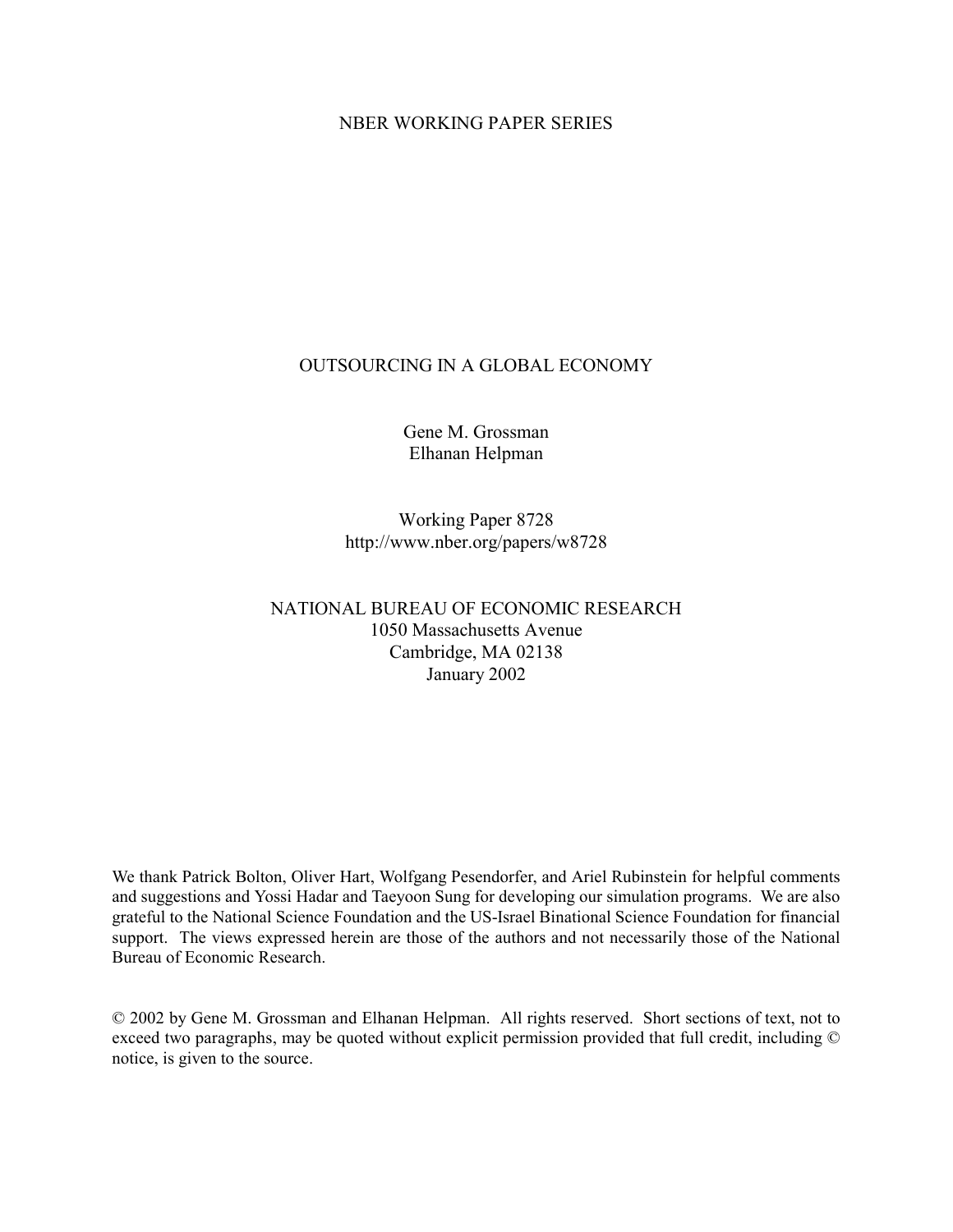Outsourcing in a Global Economy Gene M. Grossman and Elhanan Helpman NBER Working Paper No. 8728 January 2002 JEL No. F12, L14, L22, D23

#### **ABSTRACT**

We study the determinants of the location of sub-contracted activity in a general equilibrium model of outsourcing and trade. We model outsourcing as an activity that requires search for a partner and relationship-specific investments that are governed by incomplete contracts. The extent of international outsourcing depends inter alia on the thickness of the domestic and foreign market for input suppliers, the relative cost of searching in each market, the relative cost of customizing inputs, and the nature of the contracting environment in each country.

Gene M. Grossman **Elhanan Helpman** Princeton University Tel Aviv University Princeton, NJ 08544 Ramat Aviv and NBER Tel Aviv 69978 Israel, grossman@princeton.edu and Harvard University,

Department of Economics Eitan Berglas School of Economics and NBER helpman@post.tau.ac.il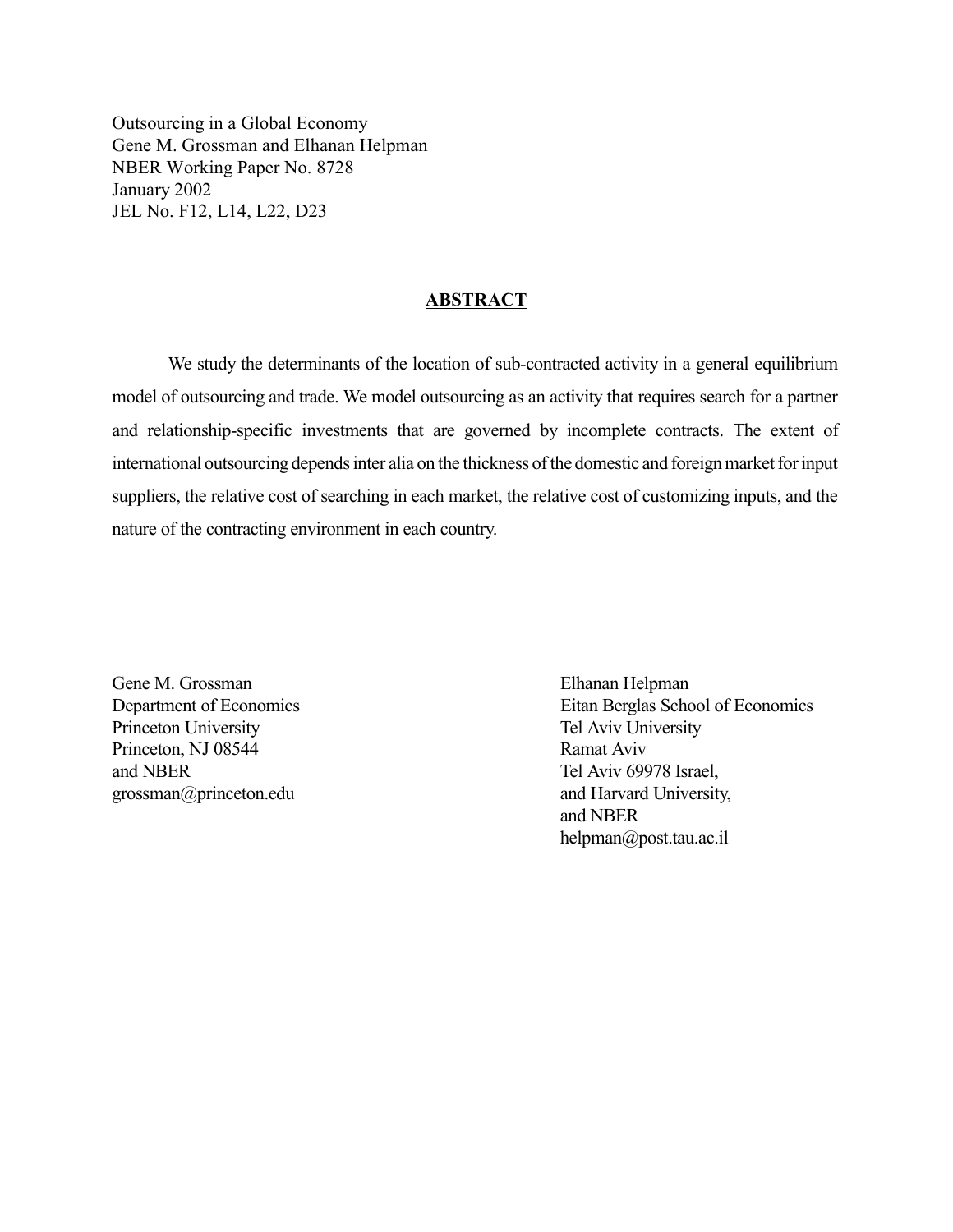"Subcontracting as many non-core activities as possible is a central element of the new economy."  $-$  Financial Times, July 31, 2001, p.10.

## 1 Introduction

We live in an age of outsourcing. Firms seem to be subcontracting an ever expanding set of activities, ranging from product design to assembly, from research and development to marketing, distribution, and after-sales service. Some firms have gone so far as to become "virtual" manufacturers, owning designs for many products but making almost nothing themselves.<sup>1</sup>

Vertical disintegration is especially evident in international trade. A recent annual report of the World Trade Organization (1998) details, for example, the production of a particular "American" car:

Thirty percent of the car's value goes to Korea for assembly, 17.5 percent to Japan for components and advanced technology, 7.5 percent to Germany for design, 4 percent to Taiwan and Singapore for minor parts, 2.5 percent to he United Kingdom for advertising and marketing services, and 1.5 percent to Ireland and Barbados for data processing. This means that only 37 percent of the production value ... is generated in the United States. (p.36)

Feenstra (1998), citing Tempest (1996), describes similarly the production of a Barbie doll. According to Feenstra, Mattel procures raw materials (plastic and hair) from Taiwan and Japan, conducts assembly in Indonesia and Malaysia, buys the molds in the United States, the doll clothing in China, and the paints used in decorating the dolls in the United States. Indeed, when many observers use the term "globalization," they have in mind a manufacturing process similar to what Feenstra and the WTO have described.

<sup>&</sup>lt;sup>1</sup>See The Economist (1991) for an overview of trends toward greater outsourcing in manufacturing. Helper (1991), Gardner (1991), Bardi and Tracey (1991), Bamford (1994) and Abraham and Taylor (1996) document increased subcontracting in particular industries or for particular activities.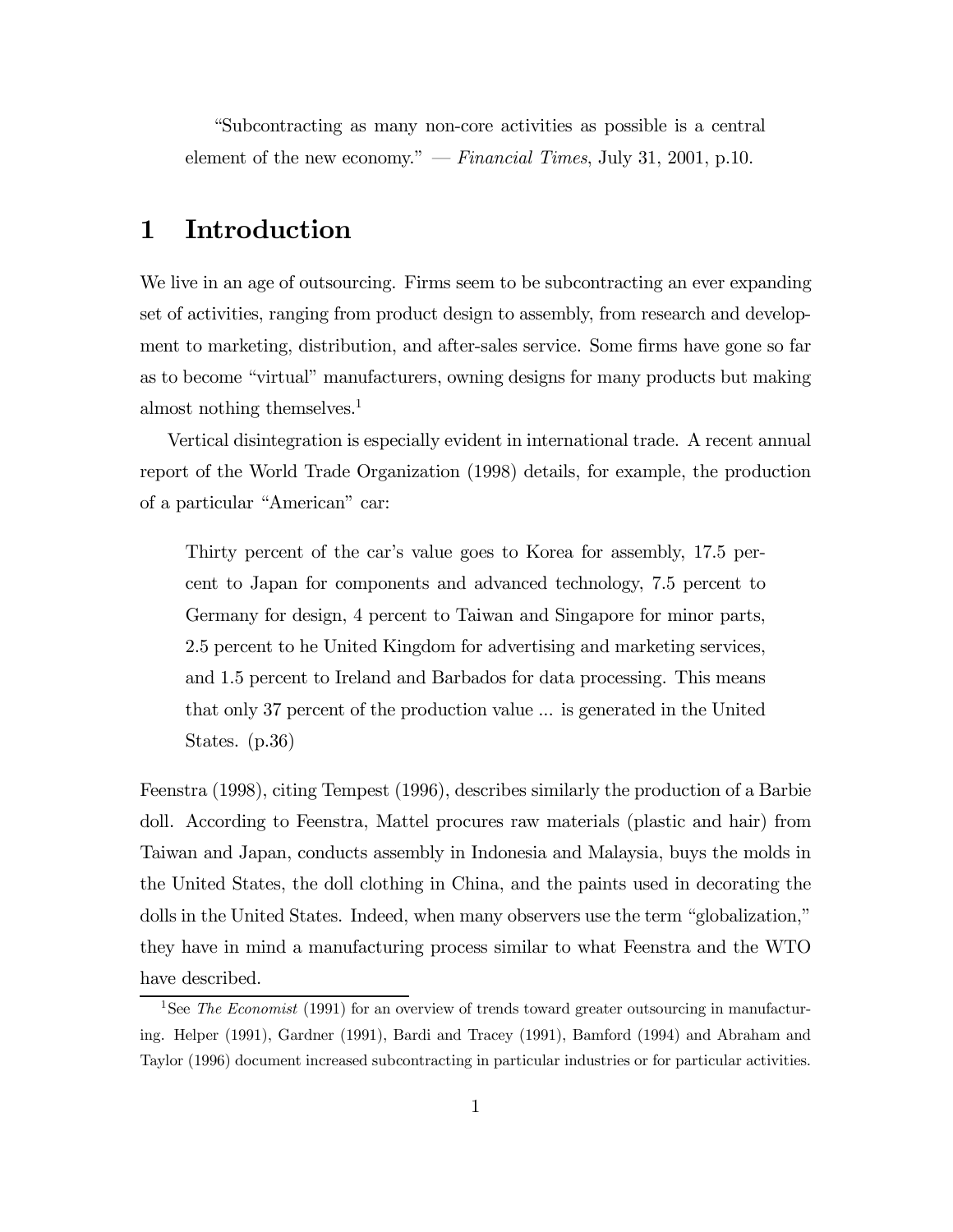To us, outsourcing means more than just the purchase of raw materials and standardized intermediate goods. It means finding a partner with which a firm can establish a bilateral relationship and having the partner undertake relationship-specific investments so that it becomes able to produce goods or services that fit the firm's particular needs. Often, but not always, the bilateral relationship is governed by a contract, but even in those cases the legal document does not ensure that the partners will conduct the promised activities with the same care that the firm would use itself if it were to perform the tasks.<sup>2</sup>

Because outsourcing involves more than just the purchase of a particular type of good or service, it has been difficult to measure the growth in international outsourcing. Audet (1996), Campa and Goldberg (1997), Hummels et al. (2001) and Yeats (2001) have used trade in intermediate inputs or in parts and components to proxy for what they have variously termed 'vertical specialization', 'intra-product specialization' and 'global production sharing'. While these are all imperfect measures of outsourcing as we would define it, the authors do show that there has been rapid expansion in international specialization for a varied group of industries that includes textiles, apparel, footwear, industrial machinery, electrical equipment, transportation equipment, and chemicals and allied products. It seems safe to tentatively conclude that the outsourcing of intermediate goods and business services is one of the most rapidly growing components of international trade.

In this paper, we develop a framework that can be used to study firms' decisions about where to outsource. We consider a general equilibrium model of production and trade in which firms in one industry must outsource a particular activity. These firms can seek partners in the technologically and legally advanced North, or they can look in the low-wage South. Our model of a firm's decision incorporates what we consider to be the three essential features of a modern outsourcing strategy. First, firms must search for partners with the expertise that allows them to perform the

<sup>&</sup>lt;sup>2</sup>Marsh (2001, p.10) notes some of the pitfalls in outsourcing: "Outsourcers depend on others caring as much about the product as they do. If you ask someone else to make a vital component, you may lose control over the way it evolves."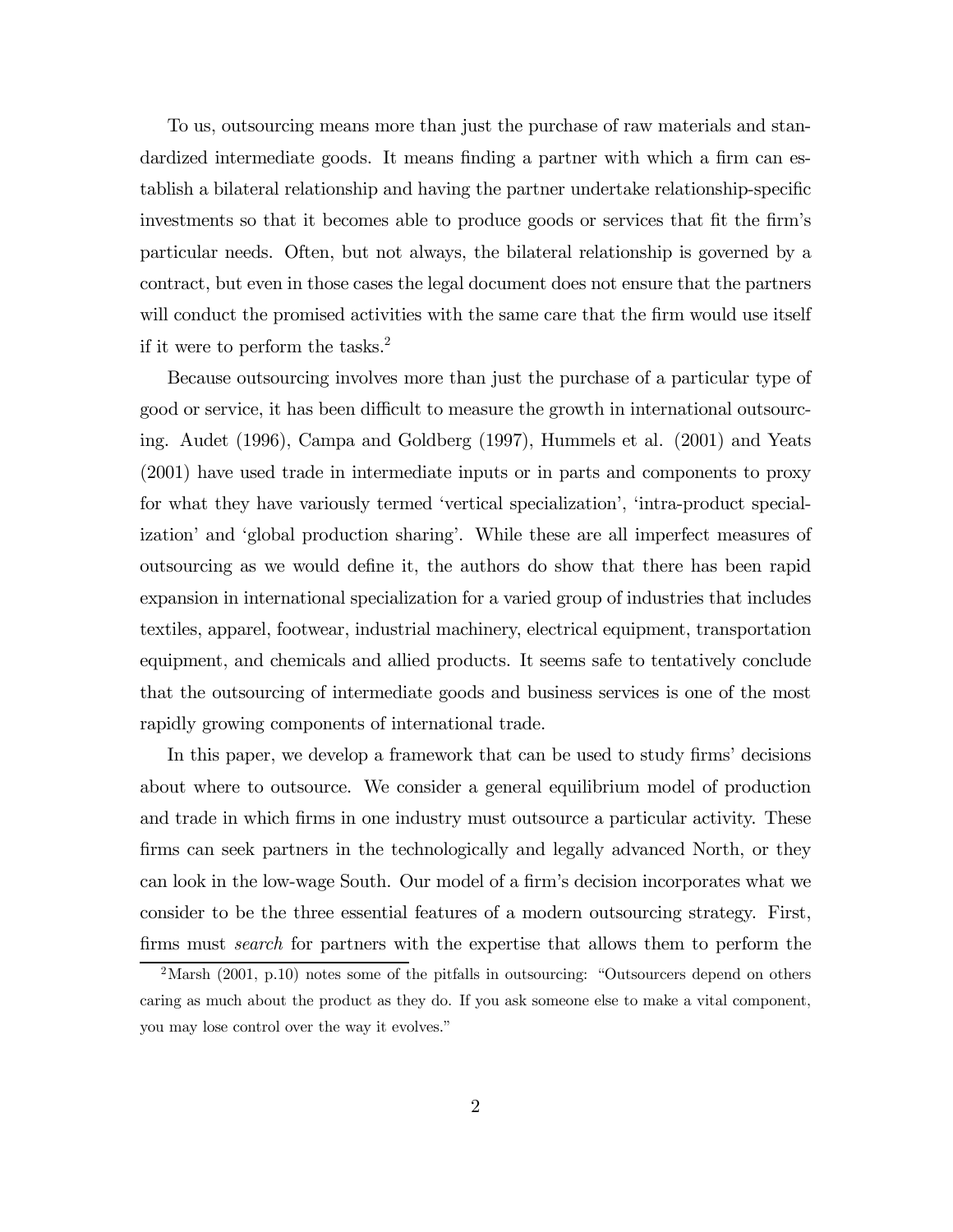particular activities that are required. Second, they must convince the potential suppliers to customize products for their own specific needs. Finally, they must induce the necessary relationship-specific investments in an environment with incomplete contracting.

Using the framework developed in Sections 2 and 3, we are able to examine in Sections 4 and 5 several possible determinants of the location of outsourcing. First, the size of a country can affect the 'thickness' of its markets. All else equal, a firm prefers to search in a thicker market, because it is more likely to be able to find a partner there with the appropriate skills that would make it able and willing to tailor a component or service for the final producer's needs. Second, the technology for search affects the cost and likelihood of finding a suitable partner. Search will be less costly and more likely successful in a country with good infrastructure for communication and transportation. Third, the technology for specializing components determines the willingness of a partner to undertake the needed investment in a prototype. Finally, differences in contracting environments can impinge on a firm's ability to induce a partner to invest in the relationship. We study the contracting environment by introducing a parameter that represents the extent to which relationship-specific investments are verifiable by an outside party.

While our model is rich in its description of the outsourcing relationship, it is limited by its focus on activities for which firms have no choice but to outsource. Elsewhere (see Grossman and Helpman, 2002) we have studied a firm's decision of whether to undertake an activity in-house or to outsource it. There, like here, we cast individual firms' choices in the context of an industry and general equilibrium. But we focus narrowly on a closed rather than a global economy. The next step in our progression would be a model in which firms have a four-way choice of whether to undertake an activity either in-house or by subcontract, and either at home or abroad. Such a model would come closer to describing the central decisions facing modern, multinational firms. But the current paper takes an important intermediate step, because it highlights the considerations that are bound to be important in a more complete analysis.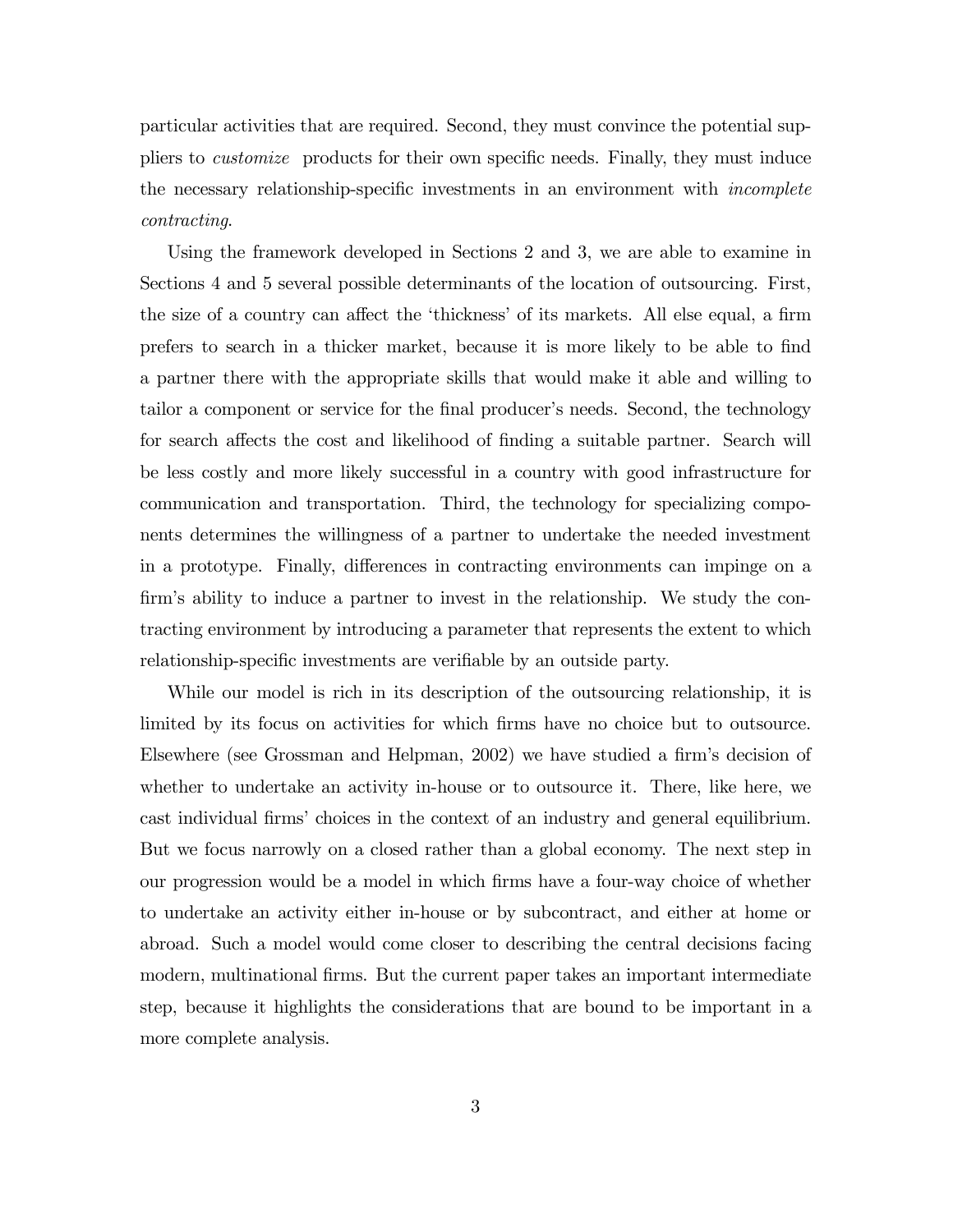## 2 The Model

Consider a world with two countries, North and South, and two industries. Firms in either country can produce a homogeneous consumer good z with one unit of local labor per unit of output. Firms in the North also can design and assemble varieties of a differentiated consumer good y. The South lacks the know-how needed to perform these activities. Both countries are able to produce intermediate goods (business services or components), which are vital inputs into the production of good  $y$ .

The varieties of good y are differentiated in two respects. First, as is usual in models of intra-industry trade, consumers regard the different products as imperfect substitutes. Second, the varieties require different components in their production. We capture product differentiation in the eyes of consumers with the now-familiar formulation of a CES sub-utility function. On the supply side, we associate each final good with a point on the circumference of a unit circle, so that the "location" of a good represents the specifications of the input needed for its assembly.

Consumers in both countries share identical preferences. The typical consumer seeks to maximize

$$
u = z^{1-\beta} \left[ \int_0^1 \int_0^{\hat{n}(l)} y(j,l)^\alpha \, dj \, dl \right]^\frac{\beta}{\alpha}, \quad 0 < \alpha, \beta < 1. \tag{1}
$$

where z is consumption of the homogeneous final good and  $y(j, l)$  is consumption of the  $j<sup>th</sup>$  variety located at point l on the unit circle (relative to some arbitrary zero point). We shall assume that there is a continuum of goods located at each point on the circle, but (1) implies that consumers regard the various goods at the same location on the circle as differentiated. In the limit to the integral,  $\hat{n}(l)$  is the measure of varieties available to consumers that require an intermediate input with characteristics l. Note that, as usual,  $\beta$  gives the spending share that consumers optimally devote to the homogeneous good, and  $\varepsilon = 1/(1 - \alpha)$  is the elasticity of substitution between any pair of varieties of good y.

The production process is as follows. First, firms in the North enter as potential producers of a variety of good y. Entry requires an investment of  $w^N f_n$  in product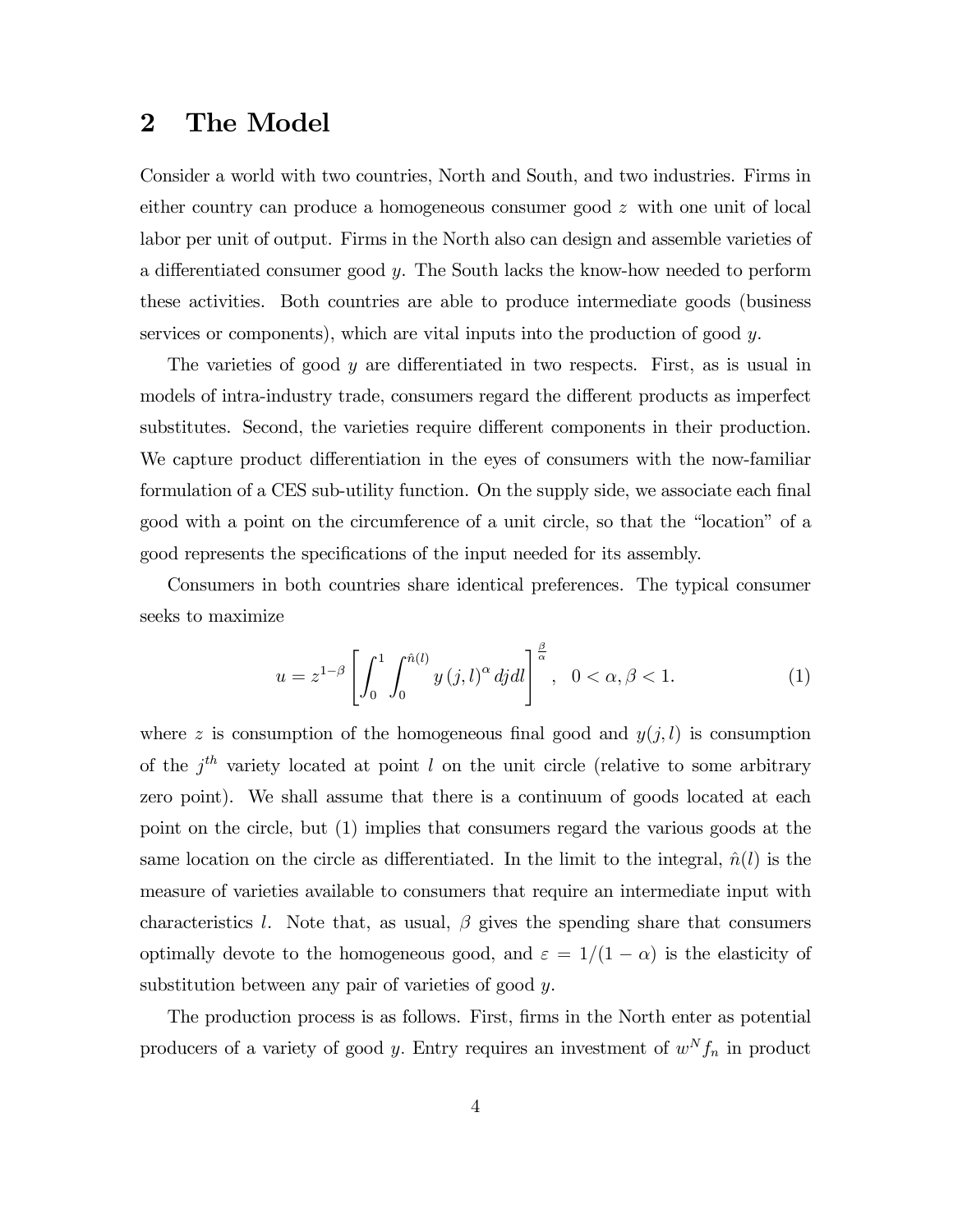design, where  $w^N$  is the Northern wage rate and  $f_n$  is the amount of labor needed to develop a differentiated product.<sup>3</sup> The production of a differentiated product requires one unit of a customized intermediate input per unit of output. The finalgood producers cannot manufacture these inputs themselves (or, it is prohibitively costly for them to do so due to their relatively small scale of production). Rather, they must *outsource* this activity to a specialized producer of components in one country or the other. If a final producer is successful in finding a suitable partner and in convincing this firm to tailor an intermediate good for its use, it needs no additional inputs to assemble the final output.<sup>4</sup> The location on the circle of a firm's requisite component is a random element in its product design, and all locations are equally likely.

At the same time that firms in the North enter as potential final producers, firms in either country may enter as suppliers of intermediate products. Such entry involves an investment in expertise (and, perhaps, equipment). A supplier's expertise is represented by a point on the unit circle. The investment in developing expertise is large relative to the cost of designing a single final product, so there are relatively few (i.e., a finite number) of suppliers of components in any country, each of which serves many final producers. The cost of entry by a component producer in country  $i$  is  $w^{i} f_{m}^{i}$ , where  $w^{i}$  is the wage in country i for  $i = S, N$ , and  $f_{m}^{i}$  is the labor requirement there.

Figure 1 shows the location of the intermediate producers in one of the countries. For ease of visualization, we have depicted a market with only eight suppliers, although for reasons that will become clear, we have in mind equilibria with larger numbers than this. We neglect the integer "problem," and treat the finite number of input suppliers in country i,  $m^i$ , as a continuous variable. In equilibrium, the suppliers in any market will be equally spaced around the circle.

<sup>&</sup>lt;sup>3</sup>Since there is a continuum of differentiated final goods, the fixed cost of designing a single product is infinitesimally small. Of course, the total resources used in designing a positive measure of such goods is finite.

<sup>&</sup>lt;sup>4</sup>This is an inessential simplification. We could as well assume that production of final goods requires labor and components in fixed proportions.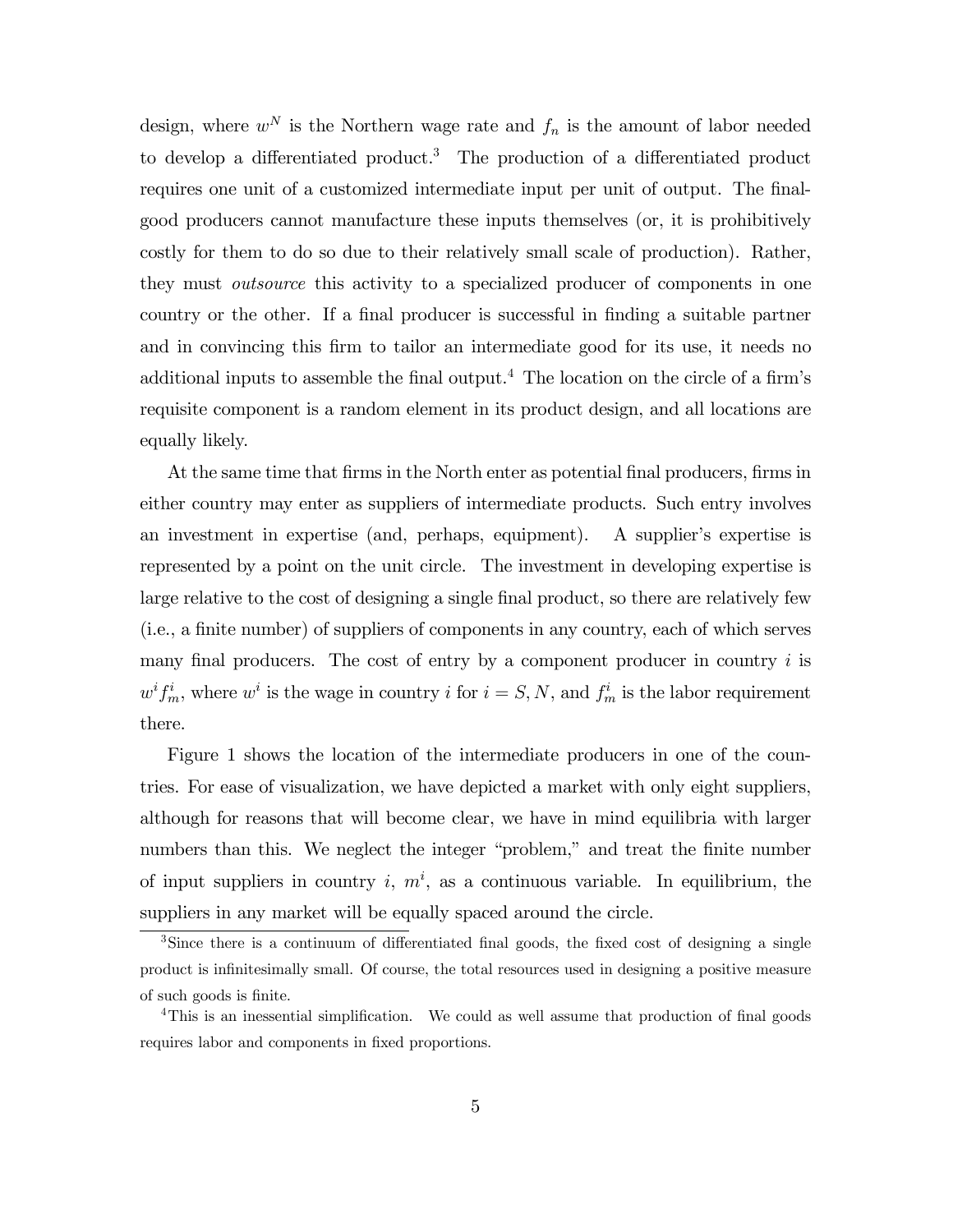

Figure 1: Locations of input suppliers

Once entry has occurred, the next stage involves search. Northern firms that have developed designs for final products must locate suppliers for their components. Each firm must choose the market in which it will seek a supplier, because search in one geographic region is a distinct activity from search in the other. For reasons that will become clear, a firm's goal in its search is to find a partner whose expertise (as represented by its location on the circle) is close to the firm's own input requirement.

Final producers are assumed to know how many suppliers are active in each country (the "thickness" of the market) but not the precise locations of these producers in terms of their expertise. The firms know that the suppliers in a market are equally spaced around the circle, and regard all equi-spaced configurations as equally likely. Each firm chooses the intensity of its search in the market of its choice, with search costs rising quadratically in the extent of search. We assume that search must be carried out by Northern labor. A search of intensity x in market i requires  $\eta^i x^2$  units of labor, and thus costs  $w^N \eta^i x^2$ . Such a search will turn up all suppliers in an arc of length 2x. Since each firm seeks a supplier with expertise appropriate to its needs, it searches symmetrically about its own location in input space. In Figure 1 we show two firms, at h and k, that conduct searches of equal intensity x, as represented by the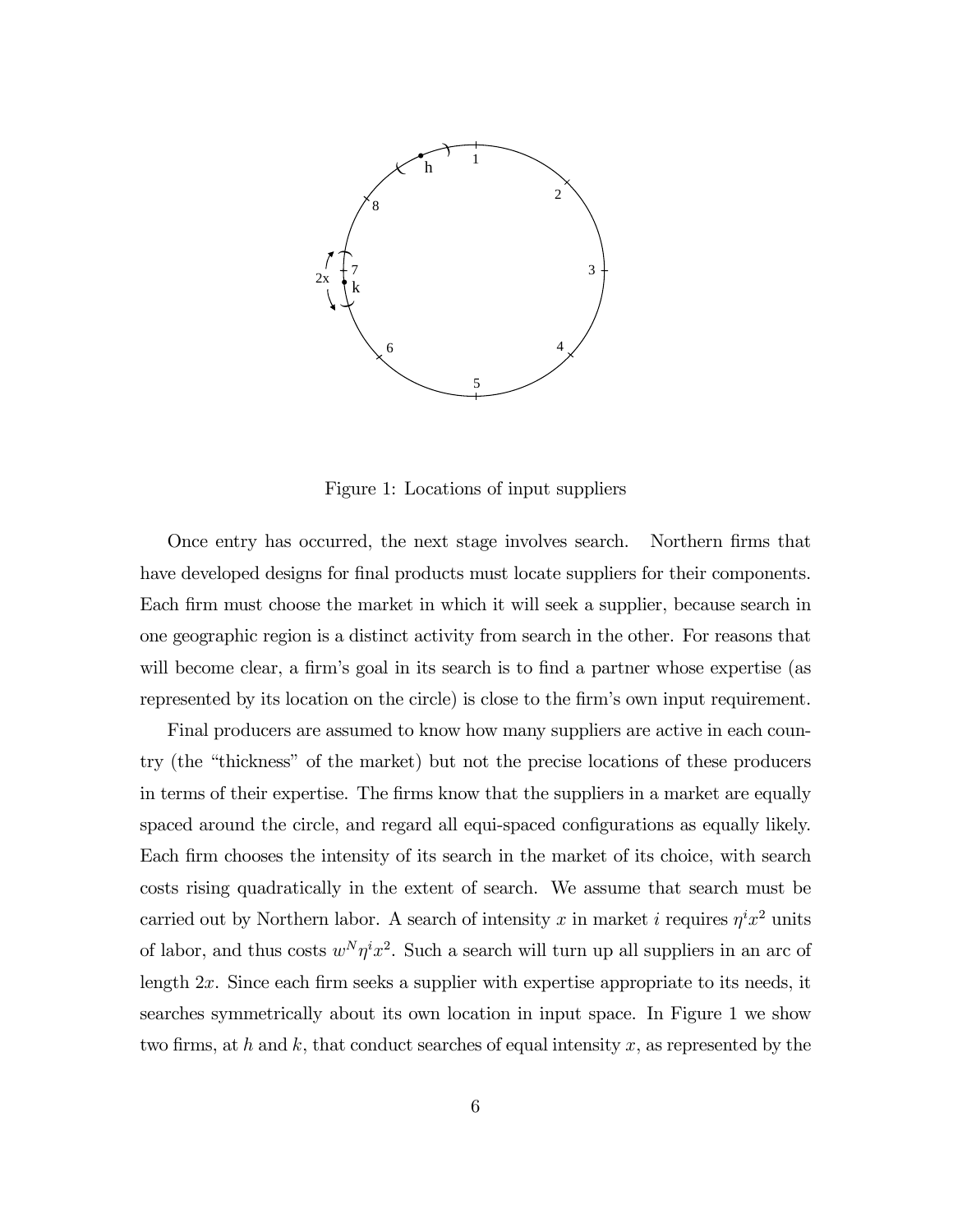indicated arcs. In this case, the firm at location  $k$  is successful in finding a potential supplier (input producer 7), but the firm at location h fails in its search effort. A firm that fails to locate a supplier of components is unable to produce final output and thus forfeits its initial investment.

A successful search results in a bilateral match. This leads to a negotiation and possibly to a relationship-specific investment by the input supplier. We postpone discussion of the bargaining and contracting issues for a moment, to focus on the technological considerations. In order to produce the customized inputs needed by a particular final producer, a supplier must invest in a prototype. The greater is the distance between the supplier's expertise and the final producer's needs, the larger is the cost of customization. In particular, if a supplier in country  $i$  wishes to provide components to a final producer whose location is at a distance  $x$  from its own expertise, then it must pay a fixed cost of  $w^i \mu^i x$  to develop the prototype. Thereafter, it can produce customized components for its partner at constant marginal cost, with one unit of local labor needed per unit of output.

#### 2.1 Bargaining and Contracting

Bargaining occurs in two stages. When a final producer locates a potential supplier in a given market, the two firms first negotiate over the extent of the supplier's investment in customization and the amount of compensation for the prototype. Later, they negotiate over the quantity and price of an input order. The size of the order and the payment cannot be negotiated ahead of time, because then the input supplier might make no investment in customization but still produce inputs and demand to be paid. $5$ 

<sup>&</sup>lt;sup>5</sup>Alternatively, we might allow the two sides to negotiate a price of inputs when they first meet while giving the final producer the option to decide the size of its order after it inspects the prototype. Such a contract typically would be renegotiated ex post, but it would alter the disagreement point for the second-stage negotiation and thus could be used to induce investment by the supplier. We have investigated such contracts and find that they can stimulate investment that would not otherwise be made if and only if  $\alpha > 1/2$  (i.e.,  $\varepsilon > 2$ ). But even in cases where an initial negotiation of price with an option to buy can mitigate the hold-up problem, it can never induce the same investment choices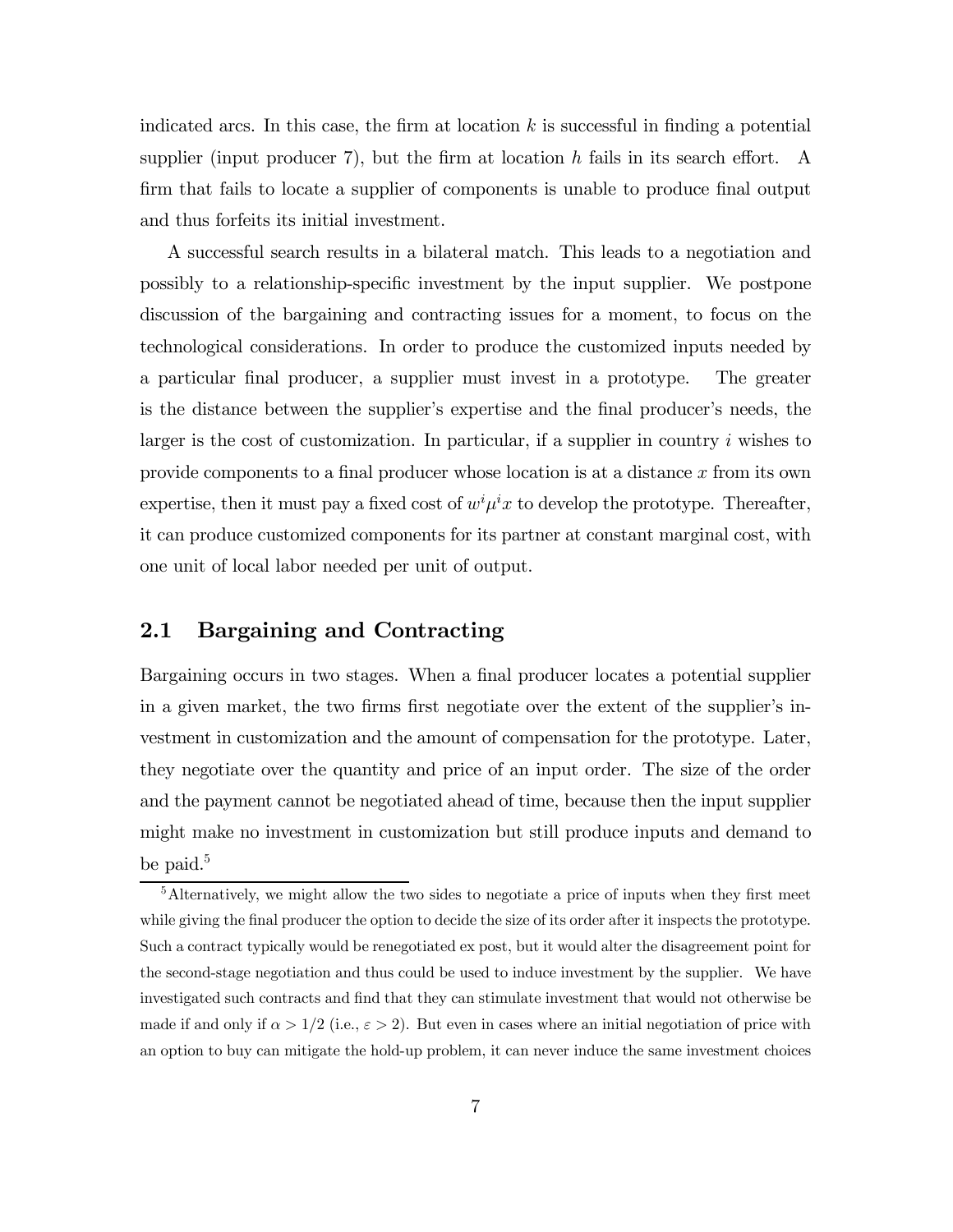We shall refer to the contract that governs the supplier's investment in the prototype as the investment contract and that which governs the exchange of inputs as the *order contract*. Note that the prototype is valuable only inside the relationship.<sup>6</sup> Also, while the supplier's investment (or its result) can be perfectly observed by the final producer, we assume that it is only partly verifiable to outside parties. As is familiar from the work of Williamson (1985), Hart and Moore (1990), and others, the imperfect verifiability of investment constrains the contracting possibilities. Thus, the investment contract is an incomplete contract. In contrast, the order contract is a complete contract, because both quantity and price are verifiable.

We wish to allow for different contracting environments in the two countries, inasmuch as this may be an important consideration in a firm's choice of where to outsource. To this end, we extend the existing literature on imperfect contracts to incorporate intermediate cases between the familiar extremes of "no contracts" and "perfect contracts." We assume that, in country  $i$ , an outside party can verify a fraction  $\gamma^{i}$  < 1/2 of the investment in customization undertaken by an input supplier for a potential downstream customer. The parameter  $\gamma^i$  may be given a literal interpretation: the development of the prototype requires a number of stages or subinvestments, some of which are verifiable and others are not. More figuratively, we imagine that  $\gamma^i$  captures the quality of the legal system in country *i*; the greater is  $\gamma^i$ , the more complete are the contracts that can be written there.

#### 2.1.1 The Investment Contract

Now consider the negotiation of an investment contract between an input producer in country i and a downstream firm whose required component is at a distance x from as would result if customization were fully contractible. Since the flavor of the analysis with the possibility of first-stage price contracts is similar to what we describe below, we choose to preserve the simpler contracting environment.

 ${}^{6}$ In other words, we assume that a firm's input requirements are unique, and in particular different from those of other firms located at the same point on the unit circle. Also, final producers may not use components that nearly fit but not precisely so. These assumptions simplify the analysis without significantly affecting the nature of the hold-up problem.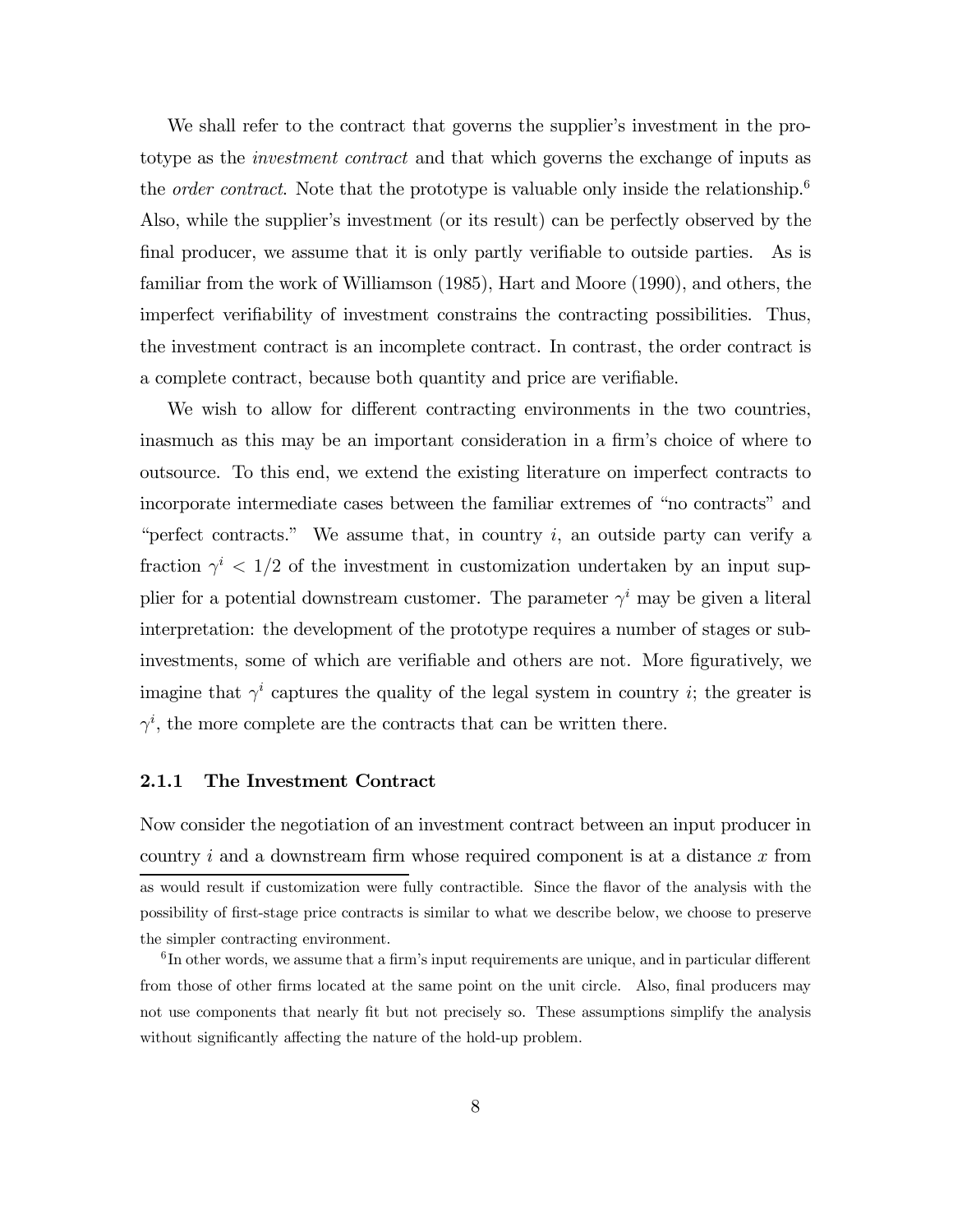the supplier's expertise. The contract can stipulate a level of investment, but not one greater than  $\gamma^i w^i \mu^i x$ . The constraint reflects the limit on verification. The contract also can specify a payment  $P^i$  for which the downstream firm will be liable if the supplier carries out the agreed investment. We assume Nash bargaining wherein the parties share equally in the surplus that accrues from the contract.<sup>7</sup>

Let  $S<sup>i</sup>$  denote the profits that the parties will share if the supplier develops a component that fits the buyer's needs, and if the two parties subsequently negotiate an efficient order contract. The parties anticipate that if they reach a stage where a suitable prototype exists, their negotiation will lead to an equal sharing of  $S<sup>i</sup>$ . So the parties each can expect to earn  $S^{i}/2$  if a first-stage bargain is reached, and if the supplier chooses to invest the full amount  $w^i \mu^i x$  needed for production to proceed.

The supplier will not make the full investment in customization unless its share of the prospective profits,  $S^{i}/2$ , exceeds the cost of that part of the investment that is not governed by the contract. Thus, if  $(1 - \gamma^i) w^i \mu^i x > S^i/2$ , the supplier will invest at most  $\gamma^i w^i \mu^i x$  (doing so if and only if  $P^i \geq \gamma^i w^i \mu^i x$ ), and the final producer will be left with a component that is useless for its purposes. In such circumstances, there is no surplus to be shared in the relationship, and so no deal is struck.<sup>8</sup>

Next note that, if  $S^i/2 \geq w^i \mu^i x$ , it is worthwhile for the supplier to proceed with the full investment in customization, even if there is no first-stage contract and no initial payment. Here, the supplier's share of the prospective profits covers the full cost of the requisite investment. In such circumstances, the parties' threat points in the first stage are  $S^i/2$  for the final-good producer and  $S^i/2 - w^i \mu^i x$  for the supplier

<sup>&</sup>lt;sup>7</sup>In principle, the downstream firm might search for two potential suppliers, and then hold one supplier in reserve to improve its bargaining position vis-à-vis the other. Typically, this strategy would not prove profitable in the equilibria we describe. But, in any case, we wish to avoid a taxonomic treatment with many different strategies. Accordingly, we assume that, if a downstream firm locates more than one potential supplier, it must choose one firm with which to conduct negotations. In the event the negotiation with this firm fails, there is no time to take up with another supplier. With this assumption, the outside options for both firms are zero.

<sup>&</sup>lt;sup>8</sup>Note that this condition requires  $S^i/2 \geq w^i \mu^i x$  when  $\gamma^i = 0$ ; this is the usual condition requiring half of the surplus to cover the cost of the relationship-specific investment that applies when all investment expenses are unverifiable.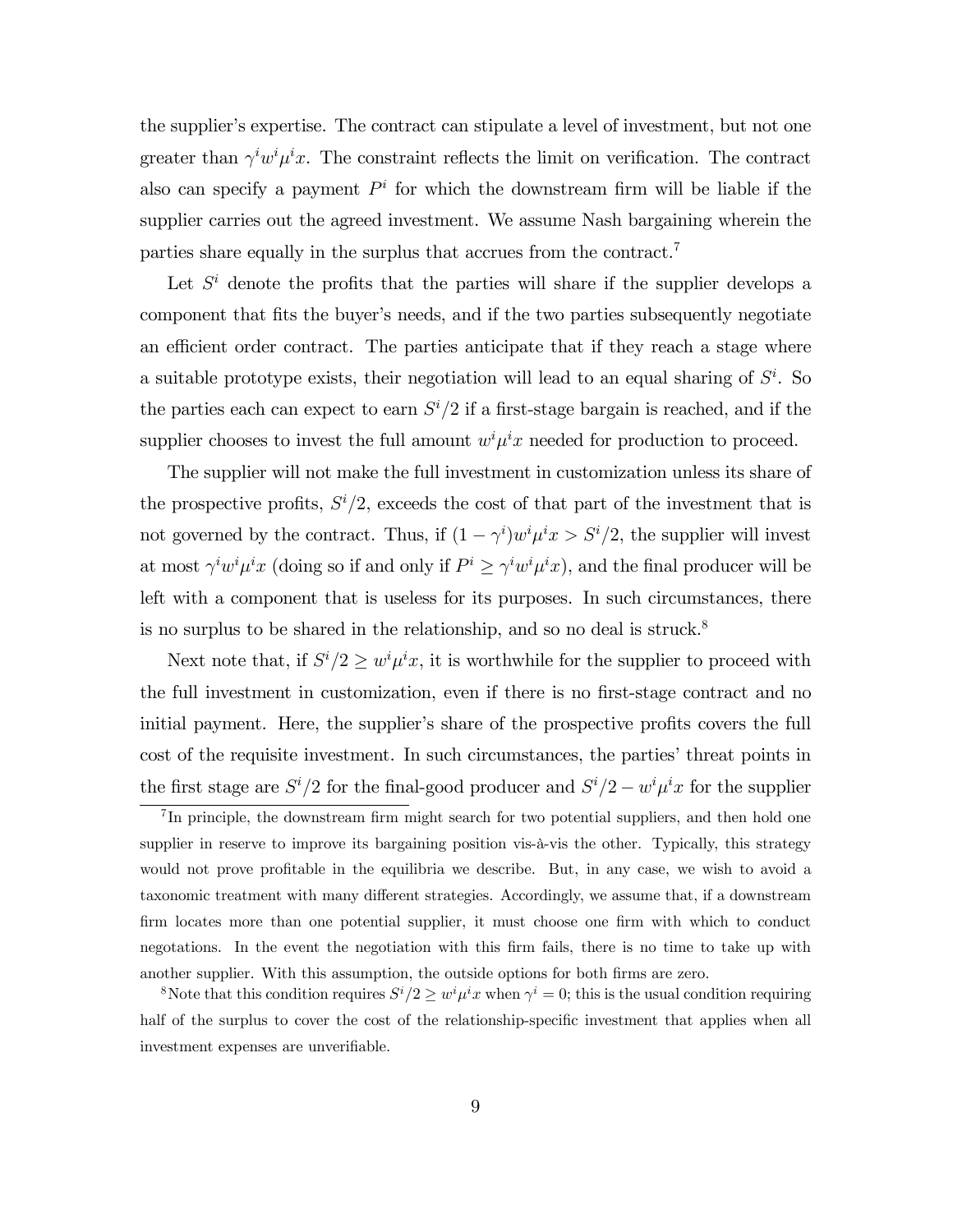of inputs.9 But these options sum to exactly what the parties stand to share if they reach a first-stage agreement, which means that there is nothing to be gained from signing a contract. It follows that the investment contract is a null contract in this case, with  $P^i = 0$  and with no required investment.

In contrast, when  $S^i/2 < w^i\mu^i x$ , the input producer will not make the investment absent an first-stage agreement with its customer. Meanwhile, when  $S^i/2 \geq (1 \gamma^{i}$ ) $w^{i}\mu^{i}x$ , the supplier would be willing to make the unverifiable investment provided the verifiable part is governed by a binding contract. In such circumstances, the parties can generate profits if they manage to conclude a first-stage deal, but their outside options are zero if their initial negotiation fails. The Nash bargain calls for an equal sharing of surplus, which means an initial payment by the downstream firm that provides equal net rewards to both parties. The final producer's reward net of the payment is  $S^i/2 - P^i$ , while the input producer's reward net of the investment cost is  $S^{i}/2 + P^{i} - w^{i} \mu^{i} x$ . Equating the two, we have  $P^{i} = w^{i} \mu^{i} x/2$ , when x is such that  $w^i \mu^i x > S^i/2 \geq (1 - \gamma^i) w^i \mu^i x$ . In other words, the two sides divide the investment cost evenly.

To summarize, the investment contract and the induced investment behavior depend upon the contracting environment in the supplier's country, on the distance between the supplier's expertise and the final producer's input requirement, and on the amount of potential profits that would be generated by an efficient order. Let  $P^{i}(x)$  be the payment that is dictated by an investment contract between a final producer in the North and an input supplier in country i when the supplier's expertise differs from the buyer's input needs by x, and let  $I^i(x)$  be the induced investment level. Then

$$
P^{i}(x) = \begin{cases} \frac{1}{2}w^{i}\mu^{i}x & \text{for } \frac{S^{i}}{2w^{i}\mu^{i}} < x \leq \frac{S^{i}}{2w^{i}\mu^{i}(1-\gamma^{i})} \\ 0 & \text{otherwise} \end{cases}
$$
(2)

<sup>9</sup>Recall that, even if there is no first-stage contract, the supplier cannot commit to refrain from negotiating an order contract in the second stage. Thus, the supplier has every incentive to make the first-stage investment without any payment, which works to the benefit of its downstream producer.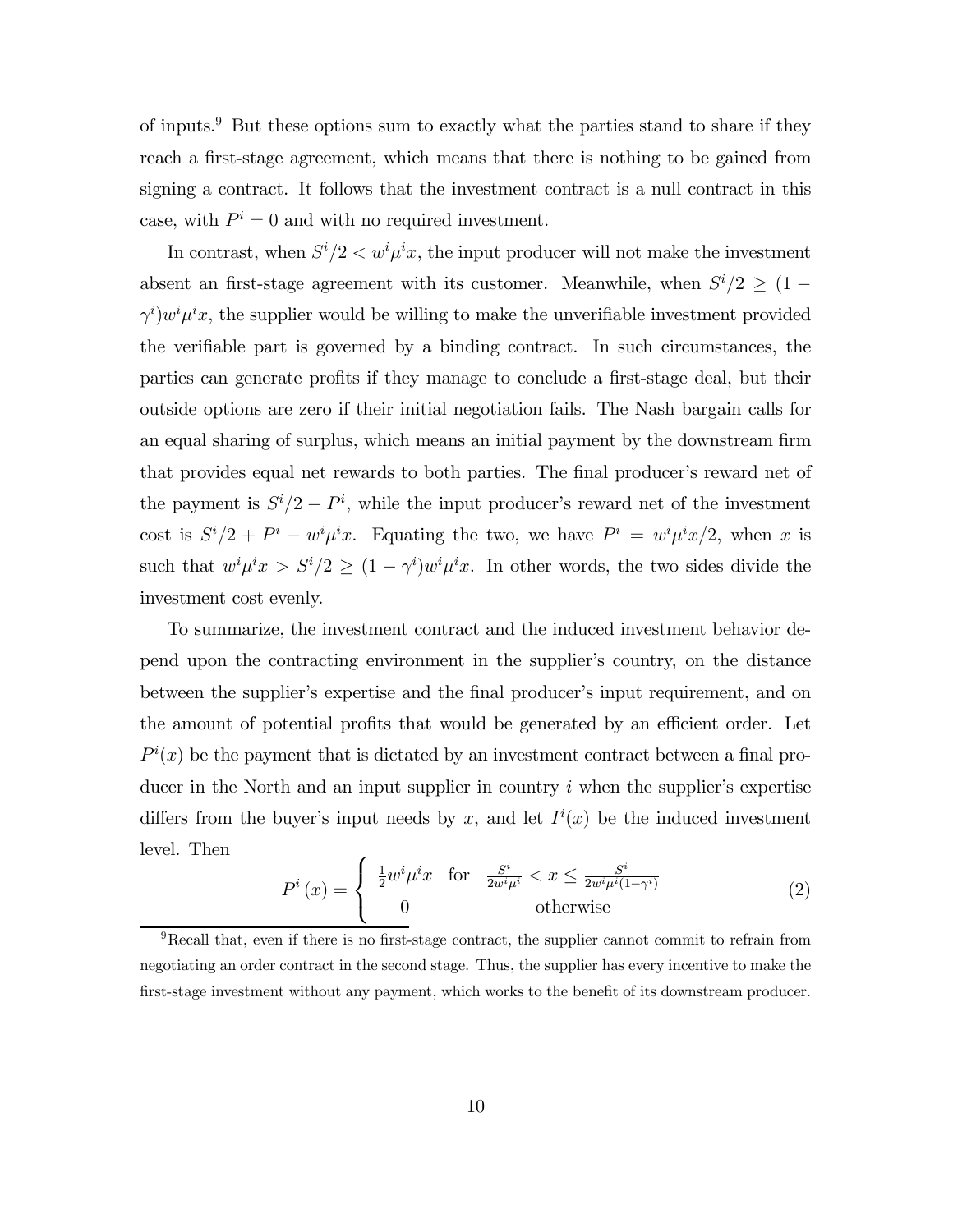and

$$
I^{i}(x) = \begin{cases} w^{i} \mu^{i} x & \text{for} \quad x \leq \frac{S^{i}}{2w^{i} \mu^{i}(1-\gamma^{i})} \\ 0 & \text{otherwise} \end{cases}
$$
 (3)

#### 2.1.2 The Order Contract

Once the input supplier has sunk its investment in the prototype, the partners have coincident interests regarding the production and marketing of the final good. They can write an efficient contract to govern the manufacture and sale of the intermediate inputs. The preferences in (1) imply that the producer of the  $j<sup>th</sup>$  variety of good y at location l faces a demand given by

$$
y(j,l) = Ap(j,l)^{-\varepsilon},\tag{4}
$$

when it charges the price  $p(j, l)$ , where

$$
A = \frac{\beta \sum_{i} E^{i}}{\left[\int_{0}^{1} \int_{0}^{\hat{n}(l)} p(j,l)^{1-\epsilon} dj dl\right]}
$$
(5)

and  $E^i$  denotes spending on consumer goods in country i, for  $i = N, S$ . This is a constant-elasticity demand function, which means that profits are maximized by mark-up pricing. Any partnership in which the supplier resides in country i faces a marginal cost of output of  $w^i$ . Thus, joint profits are maximized by a price  $p^i = w^i/\alpha$ of final output. Maximal joint profits are

$$
S^{i} = (1 - \alpha)A \left(\frac{w^{i}}{\alpha}\right)^{1-\varepsilon}, \qquad (6)
$$

which are independent of the distance between the supplier's expertise and the final producer's input type. The order contract that generates the maximal joint profits dictates a quantity of inputs

$$
y^i = A \left(\frac{w^i}{\alpha}\right)^{-\varepsilon} \tag{7}
$$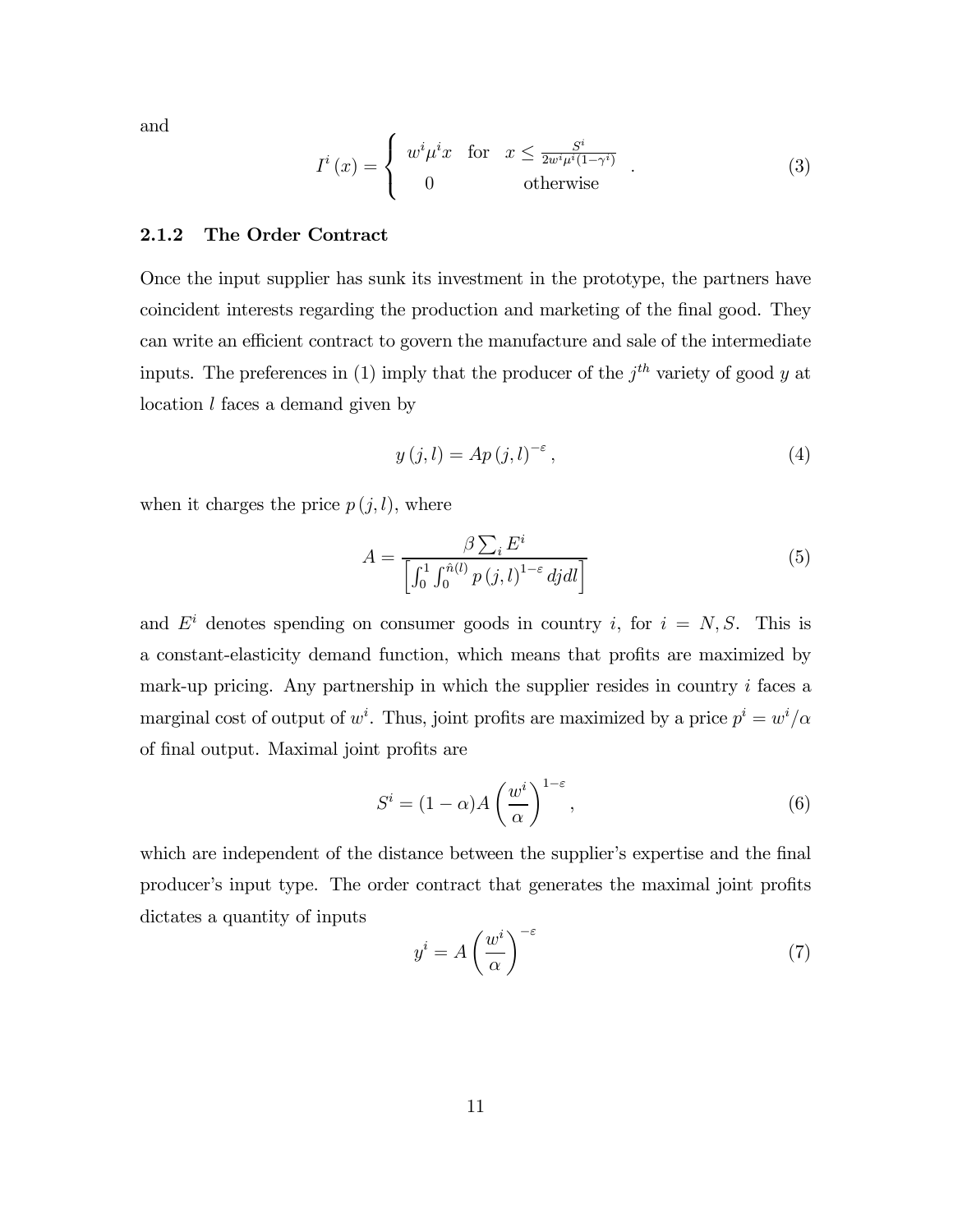and a total payment by the final producer to the input supplier of  $10^{\circ}$ 

$$
\frac{1+\alpha}{2}A\left(\frac{w^i}{\alpha}\right)^{1-\varepsilon}.
$$

#### 2.2 Search

We consider now the search problem facing a firm that has developed a variety of good y. The firm must decide where to look for a partner and the intensity of its search effort.<sup>11</sup> Suppose the firm searches at intensity x in country i. If  $x \ge 1/2m^i$ , the firm will find a potential partner with probability one. Otherwise, the probability that it will find a partner is  $2m^ix$ , since the firms are spaced at distance  $1/m^i$  in country i, and a search of intensity x covers an arc of length  $2x$ .

There are two self-imposed bounds on the firm's search intensity in country i. First, the firm would never choose x greater than  $1/2m^i$ , because search is costly and in our model there is no benefit to finding a second partner whose expertise is less suited to the firm's input needs than the first. Second, the firm would never choose x greater than  $S^i/2w^i\mu^i(1-\gamma^i)$ , because even if it found a potential supplier at such

The equilibria described below with outsourcing in both countries would remain equilibria even if we were to allow firms to search in both markets. In these equilibria, some firms break even by searching only in the North and others by searching only in the South, so a firm that searched in both places would suffer an expected loss. However, if firms were free to search in both markets, there might be additional equilibria in which all firms search in both countries, and firms that find potential partners in both places choose ex post where to outsource. This choice would be based on the distance between their input requirement and the expertise of the two potential partners and on the profit opportunities that would ensue from production of intermediates in the alternative locations.

 $10$ The payment is such that the input supplier's reward net of manufacturing costs is half of the joint profits. Thus, the payment is  $S^{i}/2 + w^{i}y^{i}$ , which, with (6) and (7), implies the expression in the text.

<sup>11</sup>We assume that final producers search for an outsourcing partner in only one country. This could be justified by assuming that the entry cost  $f_n$  incorporates a component that is a fixed cost of search (independent of intensity) and that a firm choosing to search in both markets would have to bear this cost twice. If this cost element were large enough, then search in two countries would be unprofitable.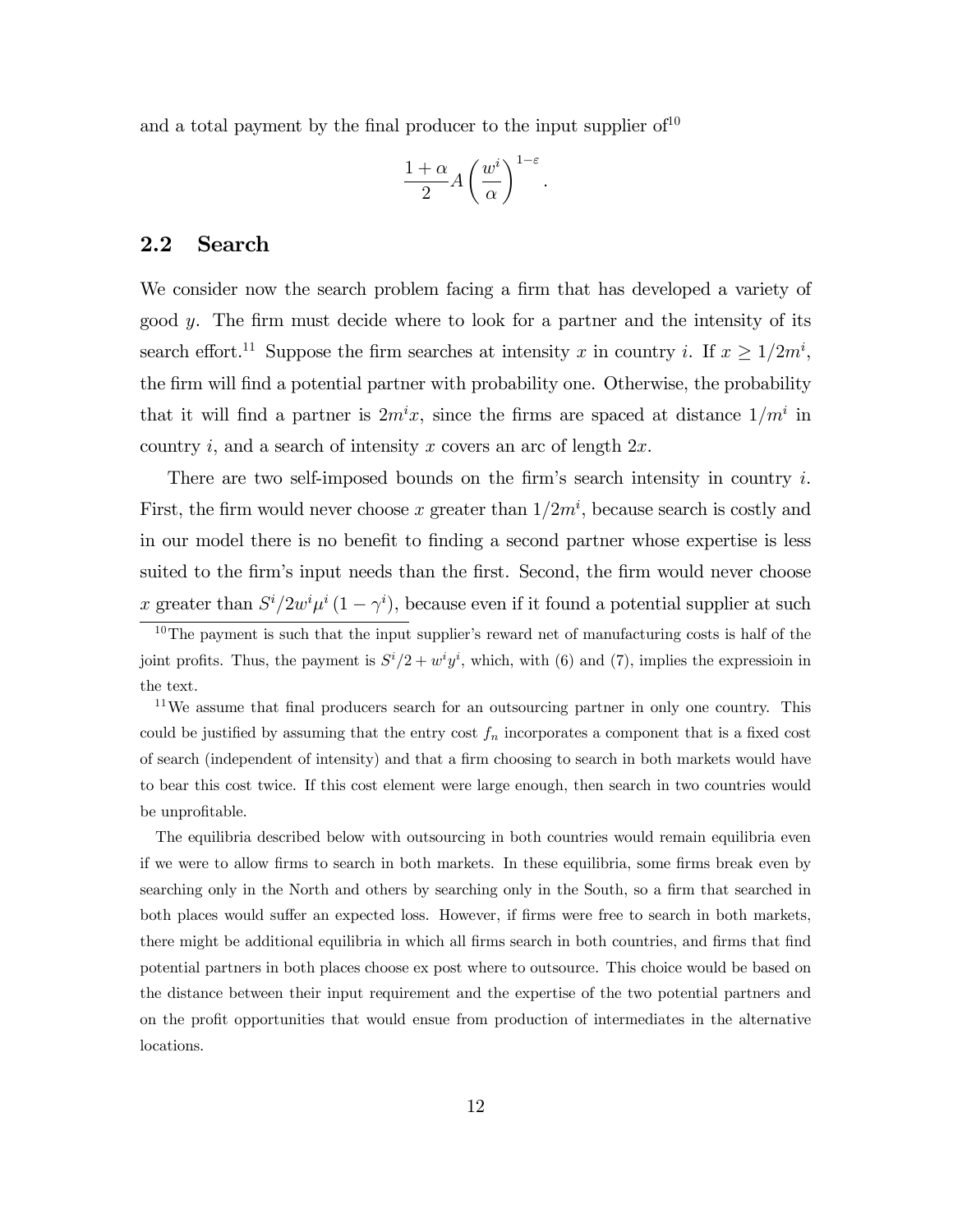a distance, the input producer would be unwilling to make the necessary investment in customization, in view of the contracting environment in country  $i$ . Accordingly, a firm searching for a partner in country  $i$  chooses  $x$  to maximize its expected operating profits,

$$
\pi_n^i(x) = 2m^i \int_0^x \left[ \frac{S^i}{2} - P^i(q) \right] dq - w^N \eta^i x^2,
$$
\n(8)

subject to

$$
x \le \frac{1}{2m^i} \tag{9}
$$

and

$$
x \le \frac{S^i}{2w^i \mu^i (1 - \gamma^i)}.\tag{10}
$$

In (8), the first term is the expected profits for the firm considering all the different partners it might find at the various distances  $q$  (and the possibility that it may find no partner at all), and the second term is the cost of the search.<sup>12</sup>

We let  $r<sup>i</sup>$  denote the optimal intensity of search for a final producer that searches in country i. There are several cases to consider, depending upon whether one or the other or neither of the constraints binds in the determination of  $r^i$ . We will not say anything more about that here, but will postpone further discussion of the optimal search intensity until after we have described the remaining equilibrium conditions.

Once we have  $r^N$  and  $r^S$ , we can identify the market or markets in which the Northern firms will choose to search. If  $\pi_n^N(r^N) > \pi_n^S(r^S)$ , all search is conducted in the North and all outsourcing takes place there. Similarly, if  $\pi_n^S(r^S) > \pi_n^N(r^N)$ , all search focuses on the South and there is no domestic outsourcing. Mostly, we will study equilibria in which outsourcing occurs in both regions. This requires  $\pi_n^S(r^S)$  =  $\pi_n^N(r^N)$ .

### 2.3 Free Entry and Market Clearing

The remaining equilibrium conditions comprise a set of free-entry conditions for producers of intermediate and final goods, and a pair of market-clearing conditions for

 $12$ Rauch and Trindade (2000) have also developed a trade model in which firms have to be matched. But their formulation is very different from ours.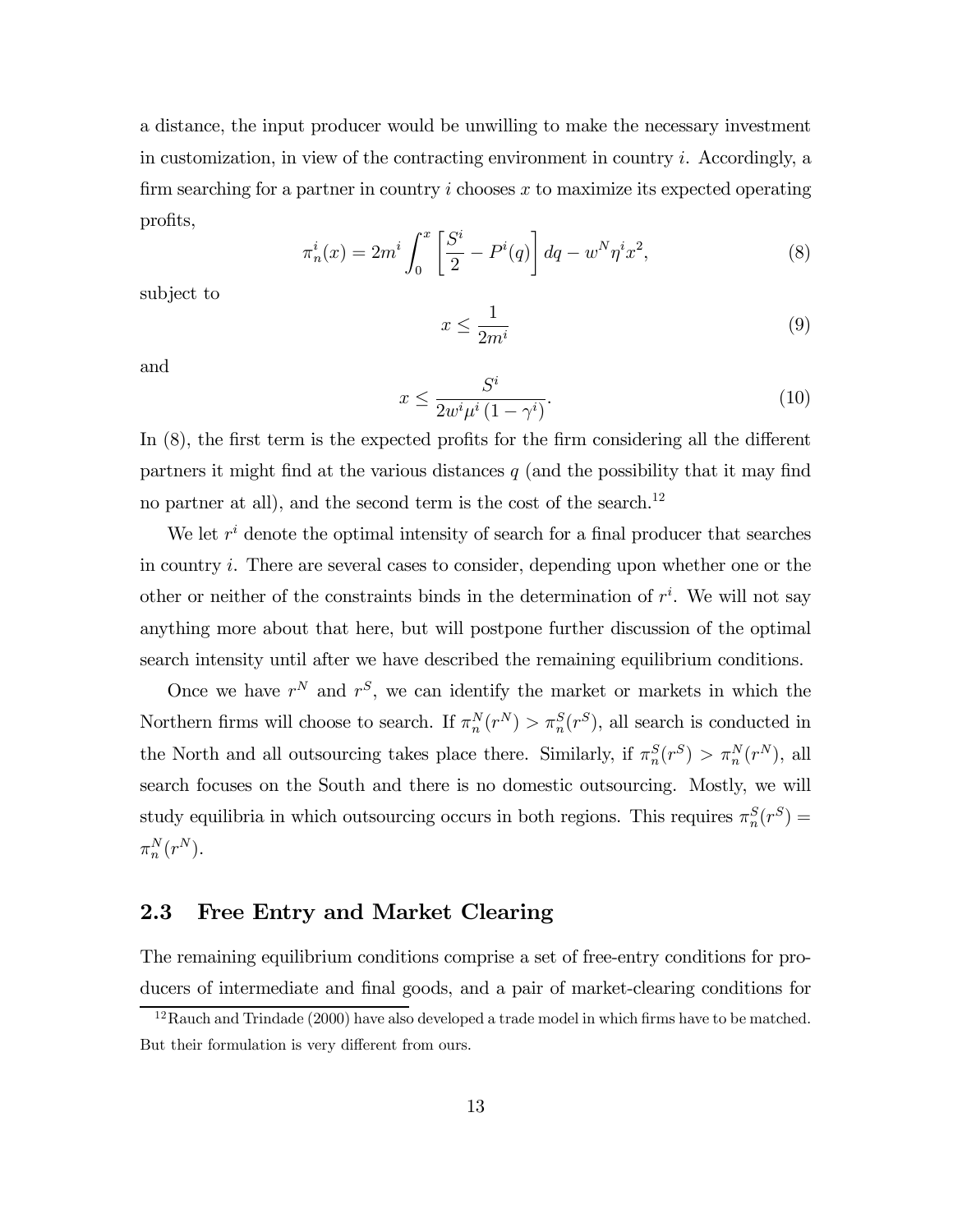the two labor markets.

Final-good producers must enter in positive numbers, since consumers spend a constant fraction of their income on differentiated products. All entrants earn zero expected profits in equilibrium. The expected operating profits for a typical firm that enters industry y is  $\pi_n = \max \left\{ \pi_n^N(r^N), \pi_n^S(r^S) \right\}$ , and the free-entry condition is

$$
\pi_n = w^N f_n. \tag{11}
$$

Intermediate-good producers may enter in one or both countries.13 A firm that enters in country *i* will serve a measure  $2n^{i}r^{i}$  of final-good producers, where  $n^{i}$  is the total measure of final-good producers that searches in country i. A firm's customers are spread uniformly at distances ranging from 0 to  $r^i$  in each direction from the point representing the firm's expertise. An intermediate-good producer earns profits of  $P^{i}(x) + S^{i}/2 - w^{i} \mu^{i} x$  from its relationship with a final-good producer whose input requirement is at a distance  $x$  from its own expertise. Thus, potential operating profits for an input producer that enters in country i are

$$
\pi_m^i = 2n^i \int_0^{r^i} \left[ P^i(x) + \frac{1}{2} S^i - w^i \mu^i x \right] dx.
$$
 (12)

We assume that the number of entrants is sufficiently large so that, in making its entry decision, each firm ignores the small effect of its own choice on  $r^i$  and  $S^i$ . Then free-entry implies

$$
\pi_m^i \le w^i f_m^i \text{ and } \left(\pi_m^i - w^i f_m^i\right) m^i = 0 \quad \text{for } i = N, S.
$$

We turn next to the labor-market clearing condition in the South. We examine equilibria in which the wage rate in the North is higher than the wage rate in the South, so that  $\omega \equiv w^N/w^S > 1$ . In such equilibria, the entire world output of the homogeneous good z is produced in the South. Since aggregate profits are zero in both

 $13$ The intermediate producers also choose their expertise (i.e., location). We assume that this choice is made with rational expectations about the choices of others. It is a dominant strategy for each firm to locate at a point mid-way between the expected locations of the two most-distantlyspaced adjacent producers of intermediates. This strategy gives rise to a symmetric equilibrium with equi-spaced input producers.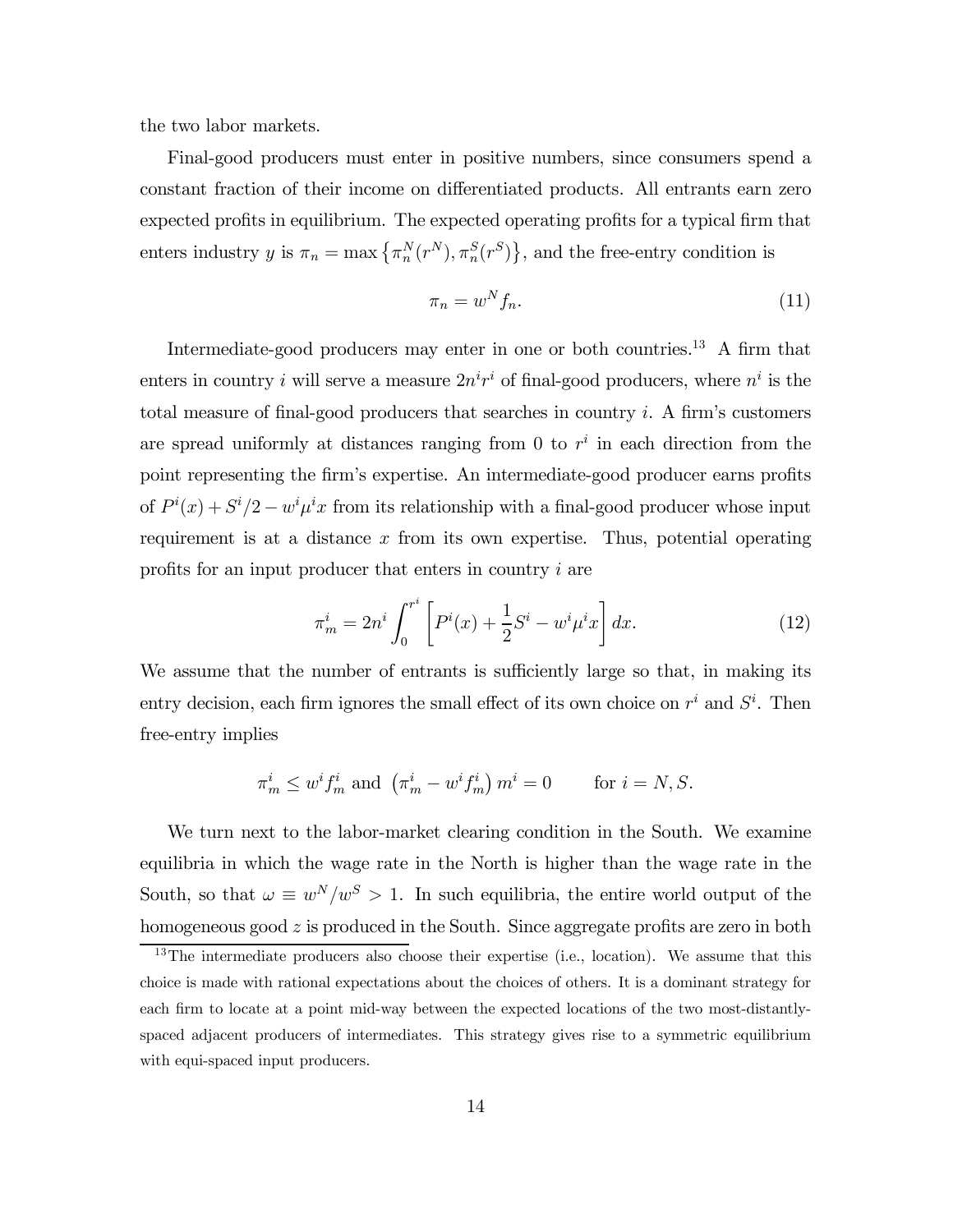countries, all income is labor income. Aggregate spending equals aggregate income in country *i*, which implies that  $E^i = w^i L^i$ , where  $L^i$  is the labor supply there. A fraction  $1 - \beta$  of spending is devoted to homogeneous goods, which carry a price of w<sup>S</sup>. This means that in equilibrium the South employs  $(1 - \beta)(\omega L^N + L^S)$  units of labor in the production of good z.

The South also devotes labor to entry by input producers, to investment in customization, and to the manufacture of components. Entry absorbs  $m<sup>S</sup>f<sub>m</sub><sup>S</sup>$  units of labor. Customization requires  $\mu^S x$  units of labor for a final-good producer whose needs are a distance x from the expertise of the input producer. Each of the  $m<sup>S</sup>$ producers of intermediates undertakes such an investment for all final-good producers that search in the South and that are located within  $r<sup>S</sup>$  to its right or to its left. Since a constant density  $n<sup>S</sup>$  of final-final producers searches in the South, the Southern labor needed for developing prototypes is  $2\mu^S m^S n^S \int_0^{r^S} x dx = \mu^S m^S n^S (r^S)^2$ . Finally, the density  $n^S$  of Northern firms searching in the South results in a measure  $2m^S r^S n^S$ of bilateral matches. Each such match generates a demand for  $y^S$  units of Southern labor to manufacture components. Therefore, manufacturing absorbs  $2m^S r^S n^S y^S$ units of Southern labor. Summing the components of labor demand, and equating this to the fixed labor supply, we have

$$
(1 - \beta)(\omega L^N + L^S) + m^S f_m^S + \mu^S m^S n^S (r^S)^2 + 2m^S r^S n^S y^S = L^S.
$$
 (13)

In the North, labor is used in the design of final goods, in searching for outsourcing partners, and in entry, investment and manufacturing by producers of intermediate goods. The fixed costs of entry by final-good producers requires  $(n^N + n^S)f_n$  units of labor. The search for partners by these firms requires an additional  $n^N \eta^N (r^N)^2$  +  $n<sup>S</sup>\eta<sup>S</sup>(r<sup>S</sup>)<sup>2</sup>$  units of labor. The components of labor demand by intermediate-good producers in the North are analogous to those in the South. Therefore, the labormarket clearing condition in the North is given by

$$
f_n \sum_{i} n^i + \sum_{i} n^i \eta^i (r^i)^2 + m^N f^N + \mu^N m^N n^N (r^N)^2 + 2m^N r^N n^N y^N = L^N.
$$
 (14)

This completes the description of the model.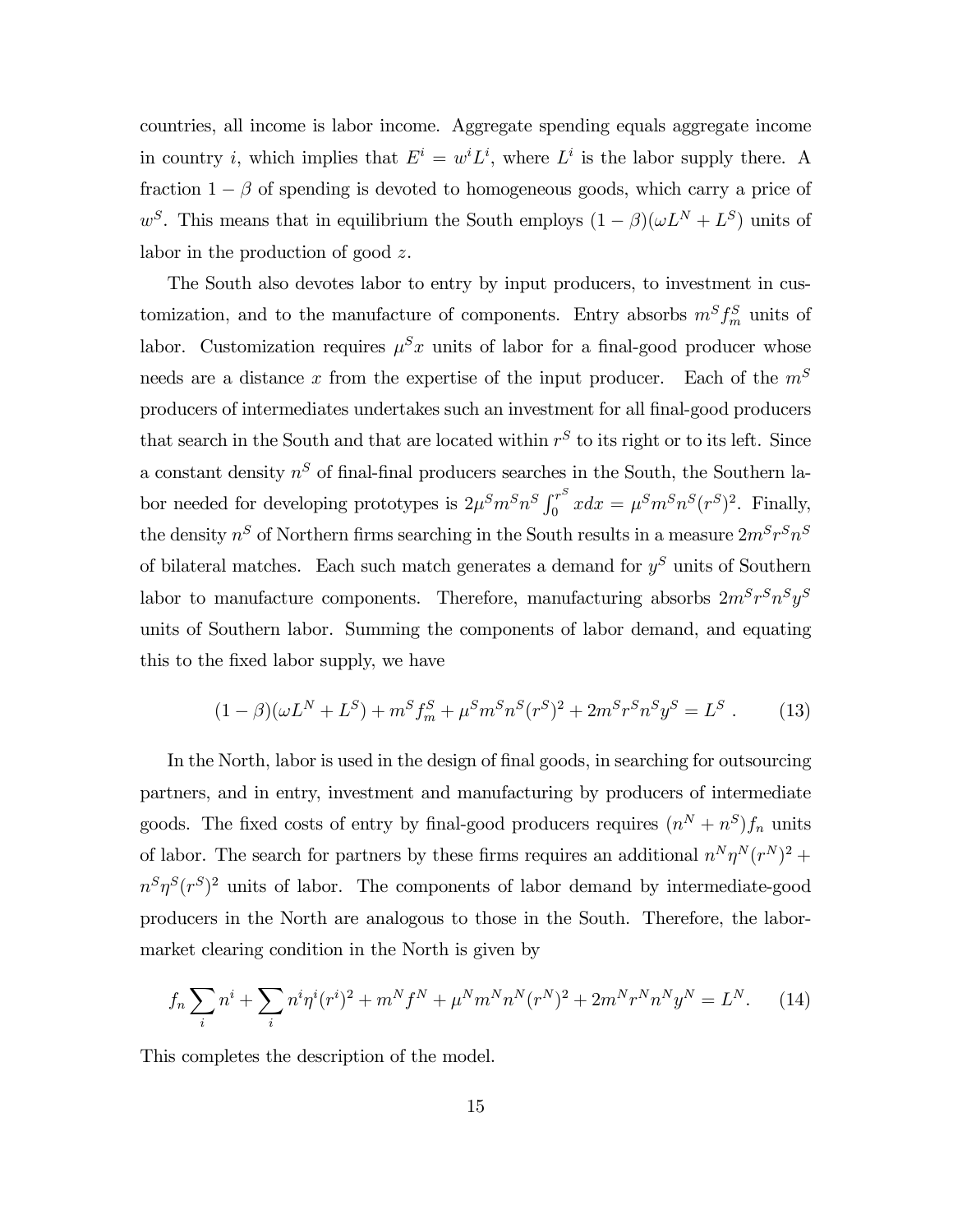## 3 Outsourcing with Unverifiable Investment

To gain an understanding of the workings of the model, we begin with a case in which incomplete contracting takes an extreme form: none of the supplier's investment in customization is verifiable by an outside party. We examine the case with  $\gamma^N = \gamma^S =$ 0 to shed light on the technological determinants of outsourcing behavior.

With  $\gamma^N = \gamma^S = 0$ , the first-stage negotiations are pointless. The input supplier cannot commit to undertake any investment, so the final producer will not promise any up-front payment. Instead, the supplier invests in customization if and only if its prospective share of the profits from the bilateral relationship exceeds the total cost of developing the prototype. According to (3), with  $\gamma^i = 0$ ,  $I^i = w^i \mu^i x$  if  $S^i/2 \geq w^i \mu^i x$ and  $I^i = 0$  otherwise.

We return now to the problem facing the final-good producer as regards the choice of search intensity in a given market. As we noted before, the final-good producer searching in country *i* maximizes  $\pi_n^i$  given in (8), subject to (9) and (10). There are different possible solutions to this problem depending upon which, if either, of the constraints binds. Let us suppose first that (10) binds, as illustrated in Figure 2. The figure shows the marginal benefit and marginal cost of search as functions of the search intensity. The benefit of a more intensive search is an improved prospect for finding a partner. Since the probability of finding one rises linearly with the search intensity (provided that  $x < 1/2m^i$ ) and the prospective profits are independent of x (provided that  $x \leq S^{i}/2w^{i}\mu^{i}$ , so that the supplier will invest in customization), the marginal benefit is constant for low values of  $x$ . The marginal cost of added search is  $2w^N \eta^i x$ , an increasing function of x. The figure depicts circumstances in which the marginal benefit is relatively high, so that it exceeds the marginal cost at  $x = S^{i}/2w^{i}\mu^{i}$ . In this case, the final producer would be willing to search still further than this, but for its recognition that any partner it might find at such a great distance would not be willing to undertake the investment in customization. We shall refer to this case as one of a *binding investment constraint*.

Another possibility, illustrated in Figure 3, is that neither constraint binds. This is a case where the marginal benefit of search is relatively low and the marginal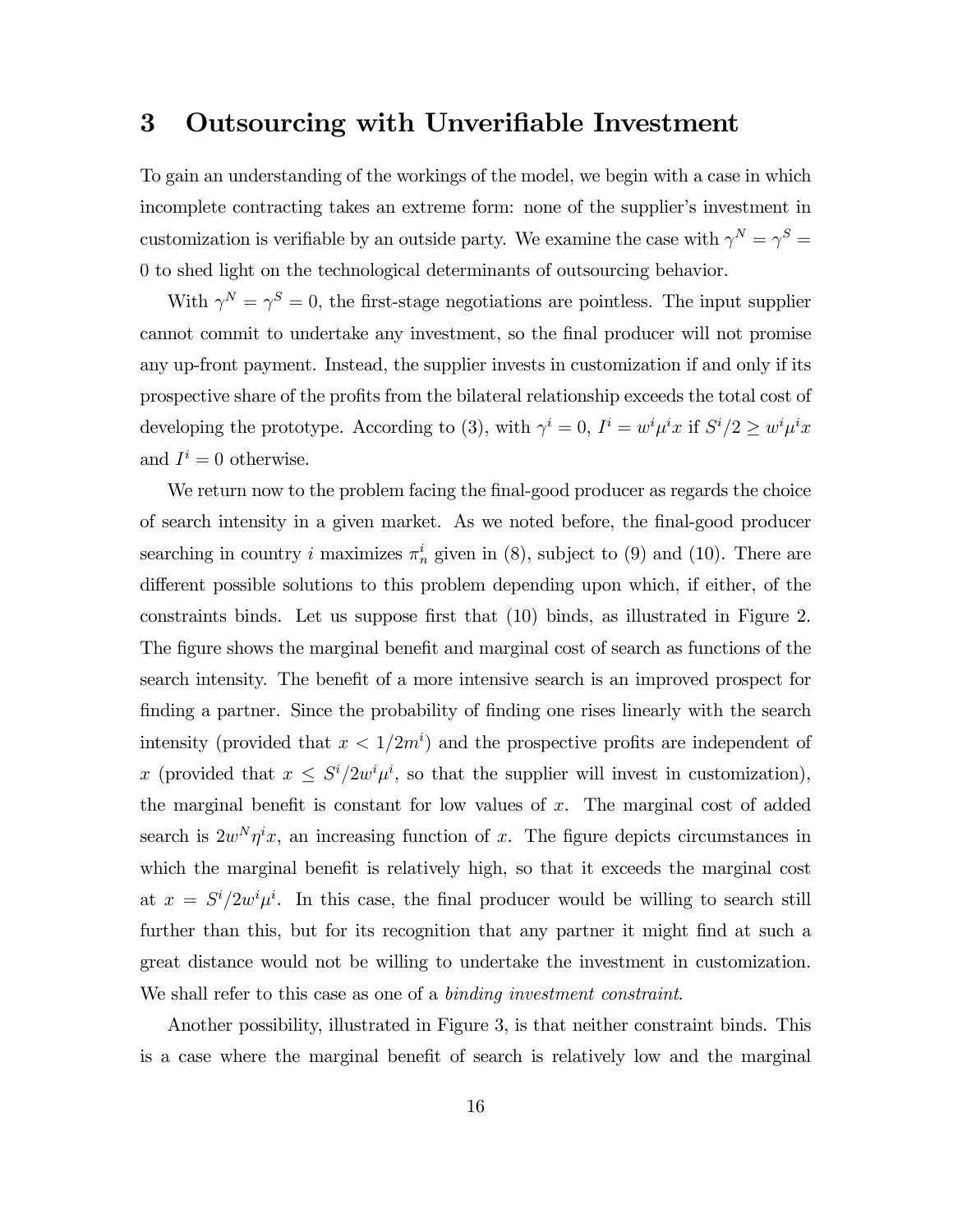

Figure 2: Choice of  $r^i$ : Binding investment constraint

cost of search rises steeply. We call this the case of *costly search*. It results in a search intensity determined by equating the (positive) marginal benefit of search to the marginal cost.

The final possibility is that constraint (9) binds, as it will if  $S^i/w^i\mu^i > 1/m^i$ and the marginal benefit of search exceeds the marginal cost at  $x = 1/2m^i$ . In this case (not shown), the final producer searches a distance equal to the space between input suppliers, thereby ensuring itself of finding an outsourcing partner. This case of assured matching is less interesting than the others, so we will pay little attention to it.

It is worth emphasizing that the thickness of the market has an important bearing on the search decision. If there are many input producers, then ceteris paribus the marginal benefit of search will be large. In such circumstances, the final producer is more likely to search until it surely finds a partner, or else be constrained by the unwillingness of some potential suppliers to invest in a prototype. Also, the profit opportunity affects the incentives to search. Of course, the two are related: the greater is the number of intermediate producers, the greater will be the fraction of final producers served by input suppliers, and so the smaller will be the demand for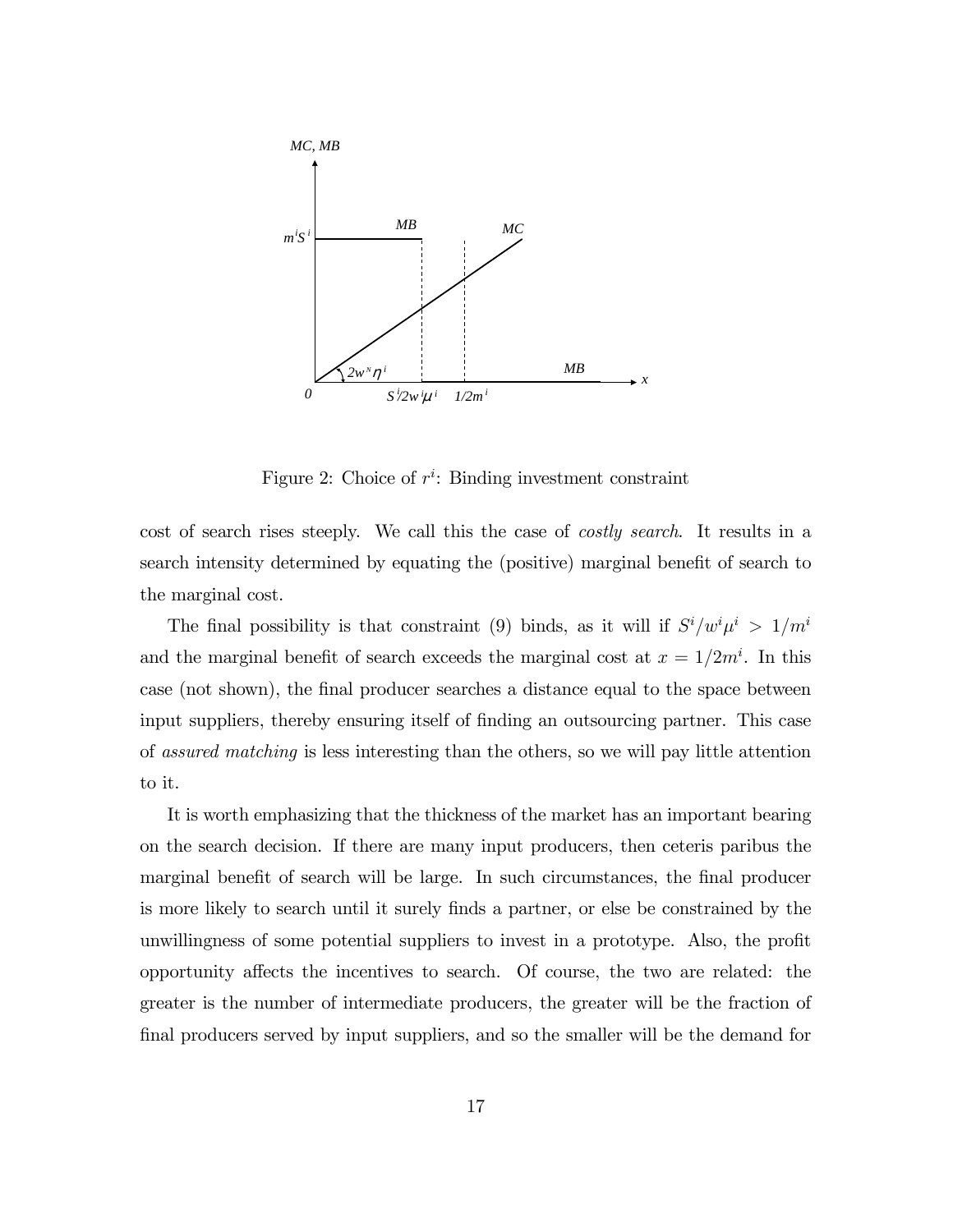

Figure 3: Choice of  $r^i$ : Costly search

a particular variety. While  $m^i$  and  $S^i$  separately affect the search decision, these variables are jointly determined in the general equilibrium.

We are prepared now to write an equation for  $r^i$  as a function of  $m^i, S^i$ , and the wages. This equation delineates the various "regimes" to be considered. First, when neither constraint binds,  $r^i = m^i S^i / 2 w^N \eta^i$ . Neither constraint will bind if  $m^i < w^N \eta^i/w^i \mu^i$  (so that  $r^i < 2S^i/w^i\mu^i$ ) and  $m^i < \sqrt{w^N \eta^i/S^i}$  (so that  $r^i < 1/2m^i$ ). Second,  $r^i = S^i/2w^i\mu^i$  when the investment constraint binds, as it does when  $m^i$  falls between  $w^N \eta^i/w^i \mu^i$  and  $w^i \mu^i/S^i$ . Finally, assured matching implies  $r^i = 1/2m^i$ , and occurs when  $m<sup>i</sup>$  falls outside the indicated ranges. In short,

$$
r^{i} = \begin{cases} \frac{m^{i}S^{i}}{2w^{N}\eta^{i}} & \text{for} & m^{i} \leq \min\left\{\frac{w^{N}\eta^{i}}{w^{i}\mu^{i}}, \sqrt{\frac{w^{N}\eta^{i}}{S^{i}}}\right\} \\ \frac{S^{i}}{2w^{i}\mu^{i}} & \text{for} & \frac{w^{N}\eta^{i}}{w^{i}\mu^{i}} \leq m^{i} \leq \frac{w^{i}\mu^{i}}{S^{i}} \\ \frac{1}{2m^{i}} & \text{otherwise} \end{cases} (15)
$$

There are obviously many cases to consider, and we shall not dwell on all of them. There might be equilibria with outsourcing in both countries and any combination of binding investment, costly search and assured matching in each one. This gives nine possible combinations. And there might be equilibria in which only one country supplies all of the intermediate goods. Again, that country may be characterized by a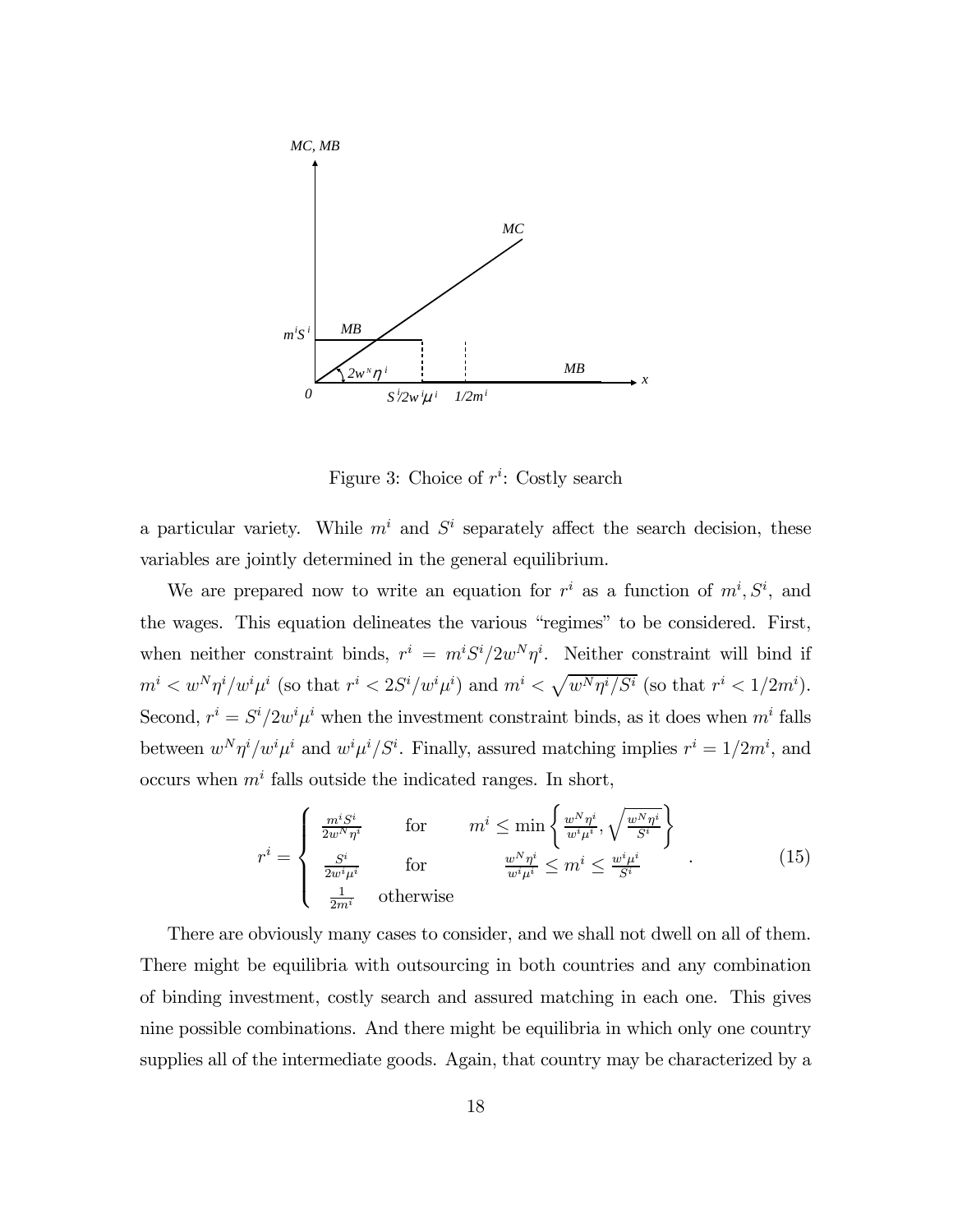binding investment constraint, costly search, or assured matching. In what follows we will discuss the procedure for finding all of the equilibria for a given set of parameter values, and then concentrate on the comparative statics in selected regimes.

#### 3.1 Equilibria

To identify equilibria, we construct a pair of reduced-form curves, one representing the labor-market clearing condition in the North and the other representing the labormarket clearing condition in the South. In deriving these curves we incorporate the zero-profit conditions as well as the equilibrium search intensities. The curves are constructed as follows. First, we hypothesize a combination of search regimes in the North and the South, and derive the combinations of  $m^N$  and  $m^S$  that are consistent with labor-market clearing in each region under the maintained hypothesis. Then we find the region in  $(m^N, m^S)$  space in which the hypothesized combination of search regimes is realized. We repeat this procedure for all possible combinations of regimes and "connect up" the curves at the boundaries between the regimes. The points of intersection between the curves so constructed are equilibria of the world economy.

We illustrate the construction of the reduced-form curves for the case of a binding investment constraint in both the North and the South. Other cases are discussed in Appendix A.

When the binding constraint on search is the willingness of input suppliers to undertake the necessary investment in customization, the search intensities are given by (see (15))

$$
r^i = \frac{S^i}{2w^i\mu^i} \qquad \text{for } i = N, S. \tag{16}
$$

Assuming that outsourcing takes place in both countries, the free-entry conditions imply

$$
r^{i}n^{i}(S^{i}-w^{i}\mu^{i}r^{i})=w^{i}f_{m}^{i} \qquad \text{for } i=N, S. \qquad (17)
$$

Substituting (16) and (17) into the South's labor-market clearing condition (13)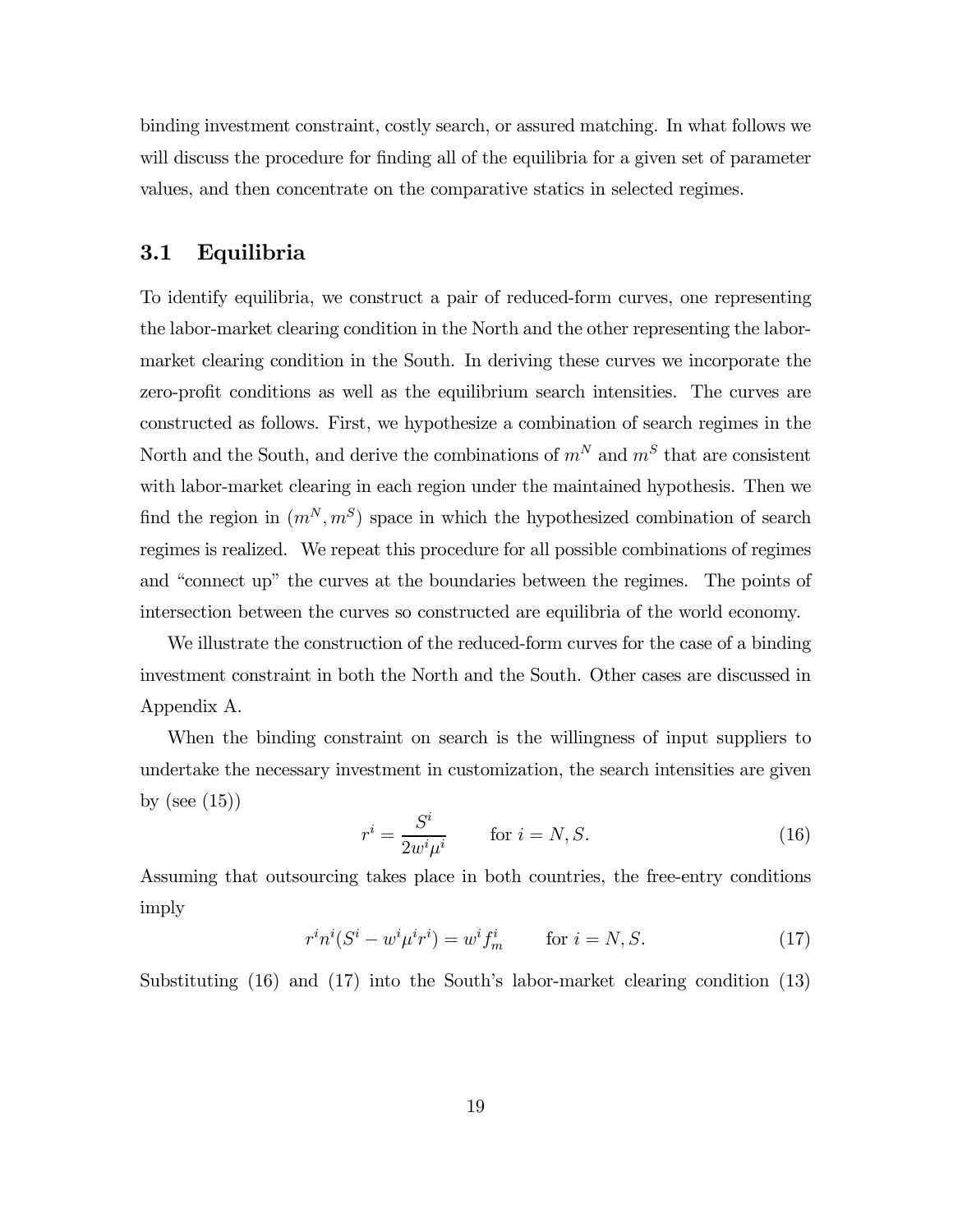$gives<sup>14</sup>$ 

$$
(1 - \beta)\left(\omega L^N + L^S\right) + 2\frac{1 + \alpha}{1 - \alpha}m^S f_m^S = L^S.
$$
\n<sup>(18)</sup>

Next, we use (8) and (11), together with the recognition that  $\pi_n^N = \pi_n^S$  if outsourcing takes place in both countries, to write

$$
r^{i}\left(m^{i}S^{i}-w^{N}\eta^{i}r^{i}\right)=w^{N}f_{n} \qquad \text{for } i=N, S. \qquad (19)
$$

Using this equation,  $(5)$  and  $(6)$ , we derive<sup>15</sup>

$$
f_n \sum_{i} n^{i} + \sum_{i} n^{i} \eta^{i} (r^{i})^2 = \frac{1}{2} (1 - \alpha) \beta \left( L^N + \frac{1}{\omega} L^S \right);
$$

that is, the value of labor used by final-good producers for product design and search amounts to a fraction  $(1-\alpha)\beta/2$  of world income. Finally, we substitute this equation together with (16) and (17) into the North's labor-market clearing condition (14) to derive

$$
\frac{1}{2}(1-\alpha)\beta\left(L^N+\frac{1}{\omega}L^S\right)+2\frac{1+\alpha}{1-\alpha}m^Nf_m^N=L^N.
$$
\n(20)

The two equations, (18) and (20), involve  $m^S$ ,  $m^N$ , and the relative wage,  $\omega$ . But the relative wage can be solved as a function of  $m<sup>S</sup>$  and  $m<sup>N</sup>$  using the requirement that, if  $m^S$  and  $m^N$  are both positive, search for input suppliers must be equally profitable in both countries. Substituting (16) into (19) and noting that (6) implies  $S^N = \omega^{1-\epsilon} S^S$ , we can write an equal-profit condition for the case with binding investment constraints in both countries, namely

$$
\frac{\omega^{1-2\varepsilon}}{\mu^N} \left( m^N - \frac{\eta^N}{2\mu^N} \right) = \frac{1}{\mu^S} \left( m^S - \omega \frac{\eta^S}{2\mu^S} \right) . \tag{21}
$$

$$
A = \frac{\beta \sum_i w^i L^i}{\sum_i 2m^i r^i n^i \left(\frac{w^i}{\alpha}\right)^{1-\varepsilon}}.
$$

<sup>&</sup>lt;sup>14</sup>We also use  $y^i = \alpha S^i/(1-\alpha)w^i$ , which follows from (6) and (7).

<sup>&</sup>lt;sup>15</sup>The derivation uses the fact that  $p^i = w^i/\alpha$  for all differentiated products assembled using intermediate inputs from country  $i$ , and that the number of varieties of good  $y$  that are actually produced using intermediate inputs from country i is  $2m^i r^i n^i$ . Together, these considerations and (5) imply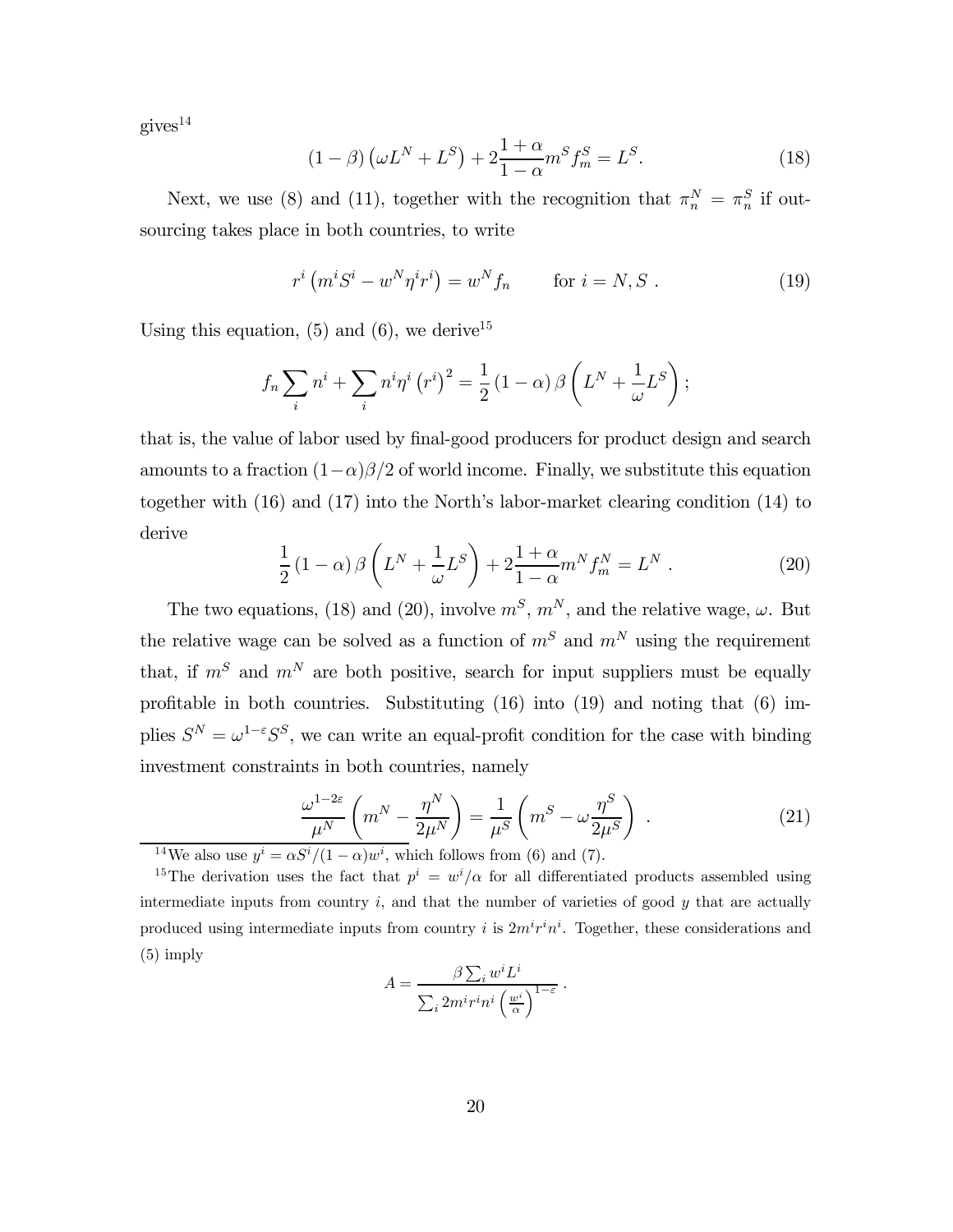

Figure 4: Equilibria with binding investment constraints in North and South

This equation allows us to solve for the relative wage as a function of the numbers of intermediate-good producers in the two countries, which we denote by  $\omega(m^S, m^N)$ . Substituting  $\omega(m^S, m^N)$  for  $\omega$  in equation (18) yields the reduced-form SS curve that applies when the investment constraint binds in both places. Substituting  $\omega(m^S, m^N)$ for  $\omega$  in (20) yields the analogous NN curve.

Now we identify the region of  $(m^N, m^S)$  space in which the indicated equations apply. According to (15), the investment constraint binds in the South when  $m<sup>S</sup>$ falls between  $\omega \eta^S / \mu^S$  and  $w^S \mu^S / S^S$ . But (16) and (19) imply that  $m^S \leq w^S \mu^S / S^S$ whenever  $4f_n (m^S)^2 - 2\mu^S m^S/\omega + \eta^S \leq 0$ . Thus, the *SS* curve has the indicated form in the region where  $m^S \ge \omega(m^N, m^S) \eta^S / \mu^S$  and  $4f_n (m^S)^2 - 2\mu^S m^S / \omega(m^N, m^S) +$  $\eta^S \leq 0$ . Similarly, we find that the NN curve has the indicated form in the region where  $m^N \ge \eta^N / \mu^N$  and  $4f_n (m^N)^2 - 2\mu^N m^N + \eta^N \le 0$ . Outside of these regions, the curves obey different formulas, as detailed in Appendix A.

Figure 4 shows the  $SS$  and NN curves for one set of parameter values.<sup>16</sup> The <sup>16</sup>The parameter values for the case illustrated are:  $\alpha = 1/2$ ,  $\beta = 2/5$ ,  $\mu^S = \mu^N = 1$ ,  $\eta^S = 100, \; \eta^N = 60, \; f_m^S = f_m^N = f_n = 1/1200, \; L^S = 10.5, \; \text{and} \; L^N = 3.5.$  The curves have been drawn using Mathematica 4.1. The simulation program can be downloaded from http://www.princeton.edu/~grossman/grossman\_working\_papers.htm or obtained from either of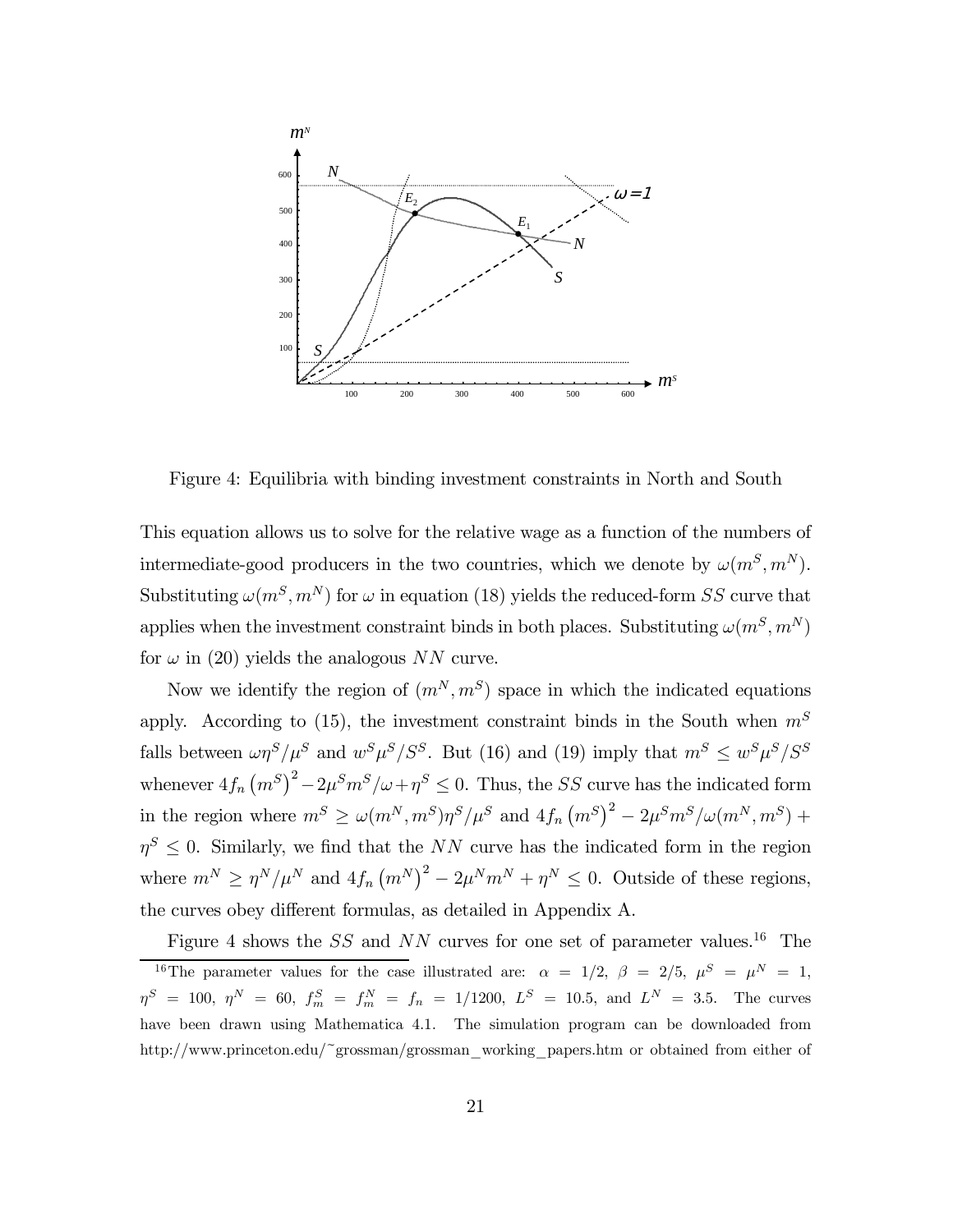

Figure 5: An equilibrium with a binding investment constraint in North and costly search in South

dashed line represents combinations of  $m<sup>S</sup>$  and  $m<sup>N</sup>$  for which  $\omega = 1$ . Only points above and to the left of this line (which have  $\omega > 1$ ) are of interest to us. The dotted horizontal lines show the boundaries between the regions of costly search and binding investment in the North (the lowermost line), and between binding investment and assured matching in the North (the uppermost line). The dotted curves show the boundaries between the regions of costly search and binding investment in the South (the left-most curve), and between binding investment and assured matching in the South (the right-most curve). Thus, the figure shows two equilibria, labelled  $E_1$  and  $E_2$ , each characterized by active outsourcing in both countries and binding investment constraints in both places.

Figure 5 shows the  $NN$  and  $SS$  curves for a different set of parameter values.<sup>17</sup> This figure shows only the boundaries between the regions of costly search and binding investment in each country, because the other boundary curves fall outside the range

the authors. We thank Yossi Hadar for writing the program.

<sup>&</sup>lt;sup>17</sup>These parameter are:  $\alpha = 1/2$ ,  $\beta = 1/2$ ,  $\mu^S = \mu^N = 1$ ,  $\eta^S = 100$ ,  $\eta^N = 60$ ,  $f_m^S = f_m^N = f_n =$ 1/1200,  $L^S = 3.535$  and  $L^N = 1.55$ .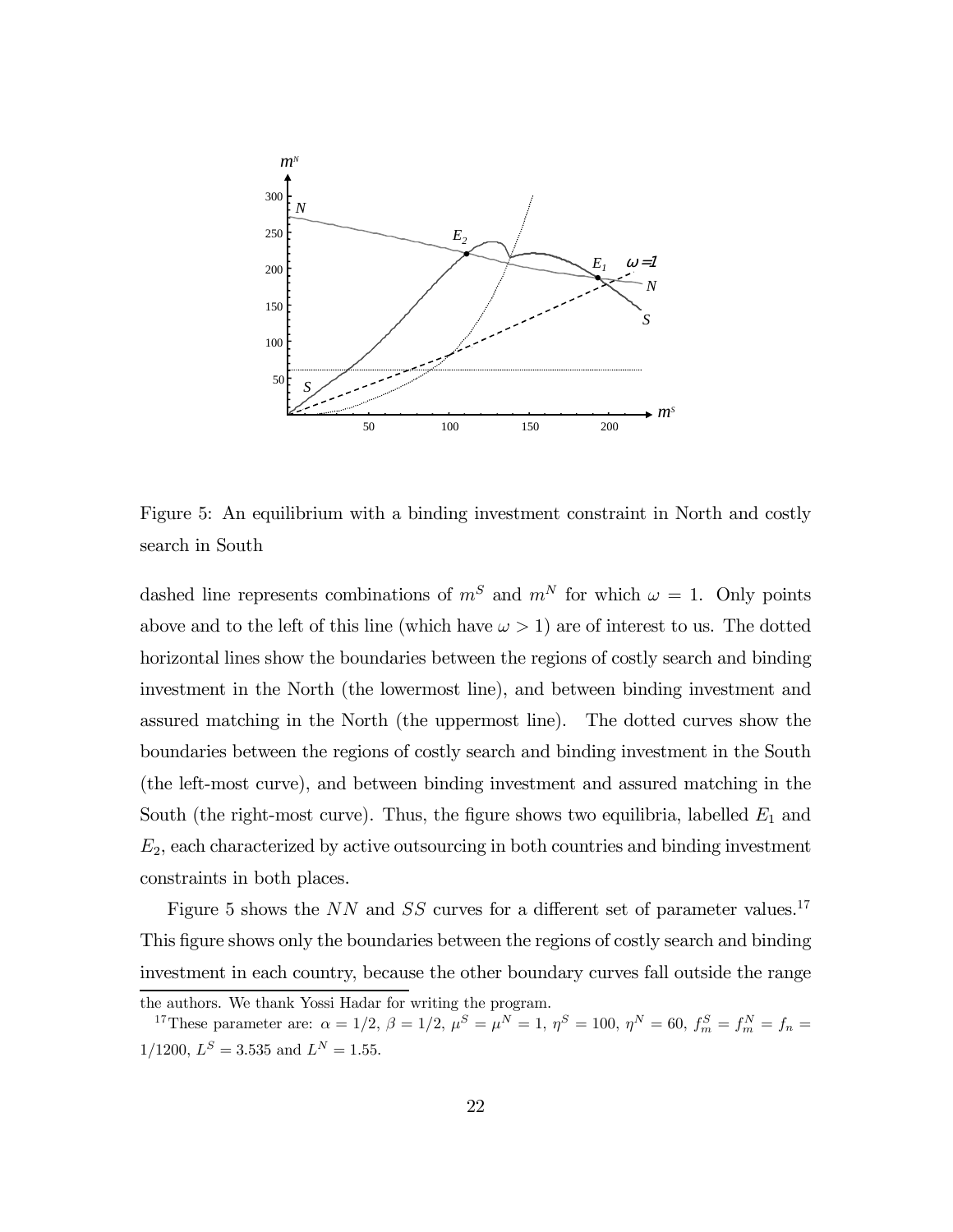of values illustrated in the figure. Here, there again are two equilibria with outsourcing in both countries. The point labelled  $E_1$  has binding investment constraints in both places; that labelled  $E_2$  has a binding investment constraint in the North and a regime of costly search in the South.

Parameter values also exist for which there are four different equilibria with outsourcing in both countries. The reader can picture such a situation by reexamining Figure 5 and imagining that the NN curve were just a bit higher than the one shown there. Then the curve would intersect the SS curve twice in the region with costly search in the South and twice more in the region with a binding investment constraint in the South. In this case, all four equilibria would be characterized by a binding investment constraint in the North.

The possibility of multiple equilibria reflects an important feedback mechanism in the model. The greater is the number of input suppliers in a country, the more profitable it is for final producers to search for partners there. This is because a search of given intensity is more likely to turn up a potential partner when there are more input suppliers to be found. Moreover, when such a search does turn up a partner, that partner will be more likely to be willing to undertake the needed investment in customization. At the same time, the greater is the number of final producers that search for partners in a given country, the more profitable it is for an input producer to operate there.<sup>18</sup>

The positive feedback associated with the thick-market externality is, however, limited by a wage response. As more intermediate producers enter in a country, their demand for labor bids up the country's relative wage. This tends to dampen the incentive of final producers to search there. In our model, the general-equilibrium wage response creates the possibility of multiple equilibria with production of intermediate inputs in both countries and different patterns of outsourcing.

When several equilibria exist, it is natural to ask which ones are stable. We have

 $18$ McLaren (2000) was the first to study the thick-market externality in international trade. He pointed out that this externality can give rise to multiple equilibria when firms can choose between outsourcing and in-house production.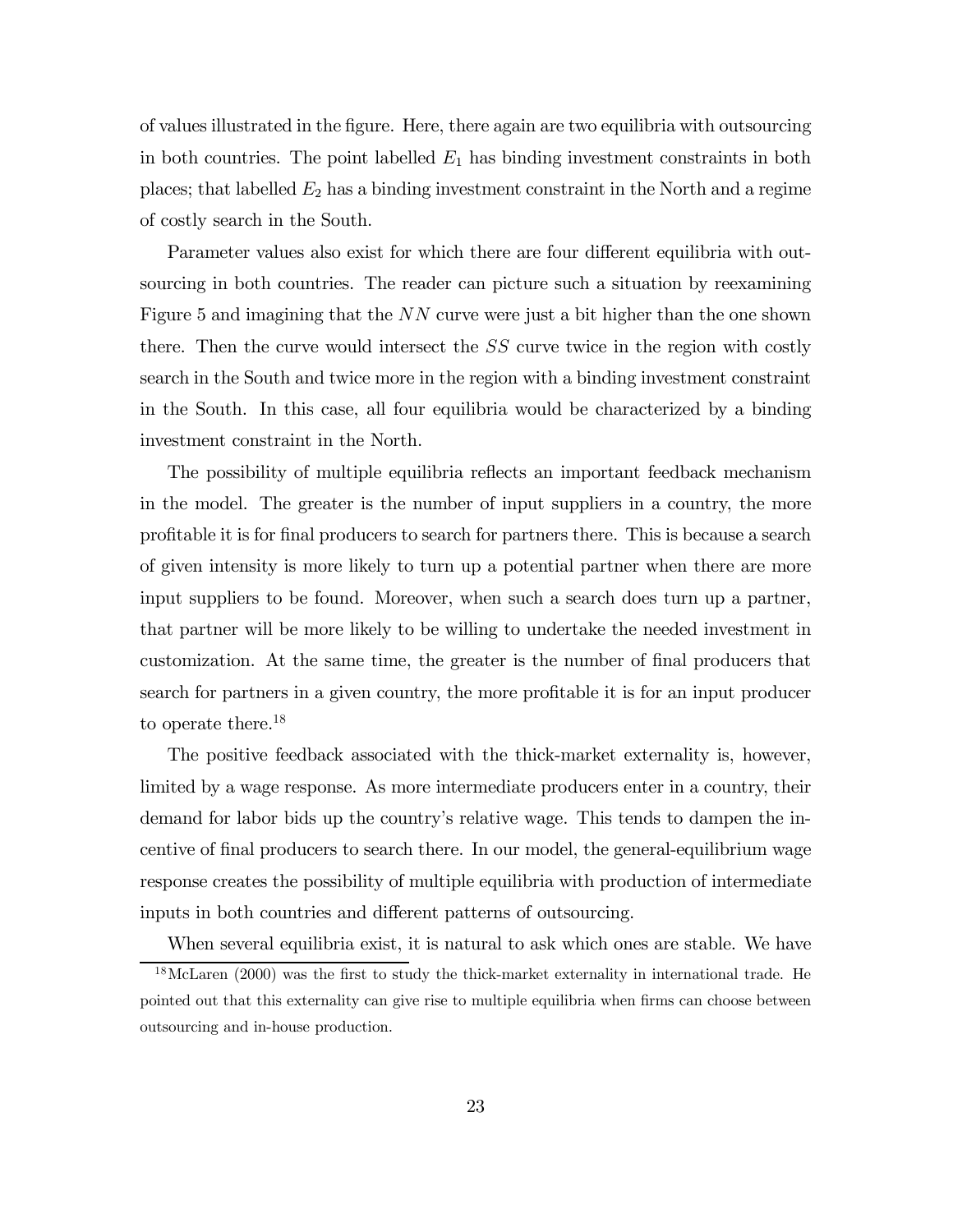conducted a stability analysis and report the results in Appendix B. In the analysis, we take the numbers of each type of firm (final producers, intermediate producers in the North, and intermediate producers in the South) as the state variables and assume that entry and exit respond to profit opportunities. When profits net of entry costs are positive for a typical firm of a given type, more firms of that type enter. When profits are negative, firms exit. With this adjustment process, stability requires that the NN and SS curves both be downward sloping and that the SS curve be the steeper of the two at the point of intersection. Thus, the equilibria labelled  $E_1$  in Figures 4 and 5 are stable, whereas those labelled  $E_2$  are not.

There also may be equilibria with outsourcing concentrated in one country. For example, an equilibrium with all outsourcing in the North (and  $\omega > 1$ ) always exists when  $\beta L^S > (1 - \beta)L^N$ . In such an equilibrium,  $\omega = \beta L^S/(1 - \beta)L^N$ , and the fact that there are no input suppliers in the South  $(m^S = 0)$  discourages final producers from searching there. Given that no final producers search for partners in the South, no input suppliers have an incentive to enter there. The equilibrium can be one with costly search, a binding investment constraint, or assured matching in the North, depending upon the size of the cost and demand parameters. When an equilibrium exists with all outsourcing activity concentrated in the North, that equilibrium always is stable. We do not consider such equilibria further in this paper.

# 4 Comparative Statics

In this section, we study how the pattern of outsourcing and world trade are affected by the sizes of the two countries and by the technologies for search and customization. We begin with country size, because this allows us to illustrate some important properties of the model.

#### 4.1 Country Size

Consider growth in the resource endowment of the South, as would be reflected in an increase in  $L<sup>S</sup>$ . An initial stable equilibrium with outsourcing in both countries is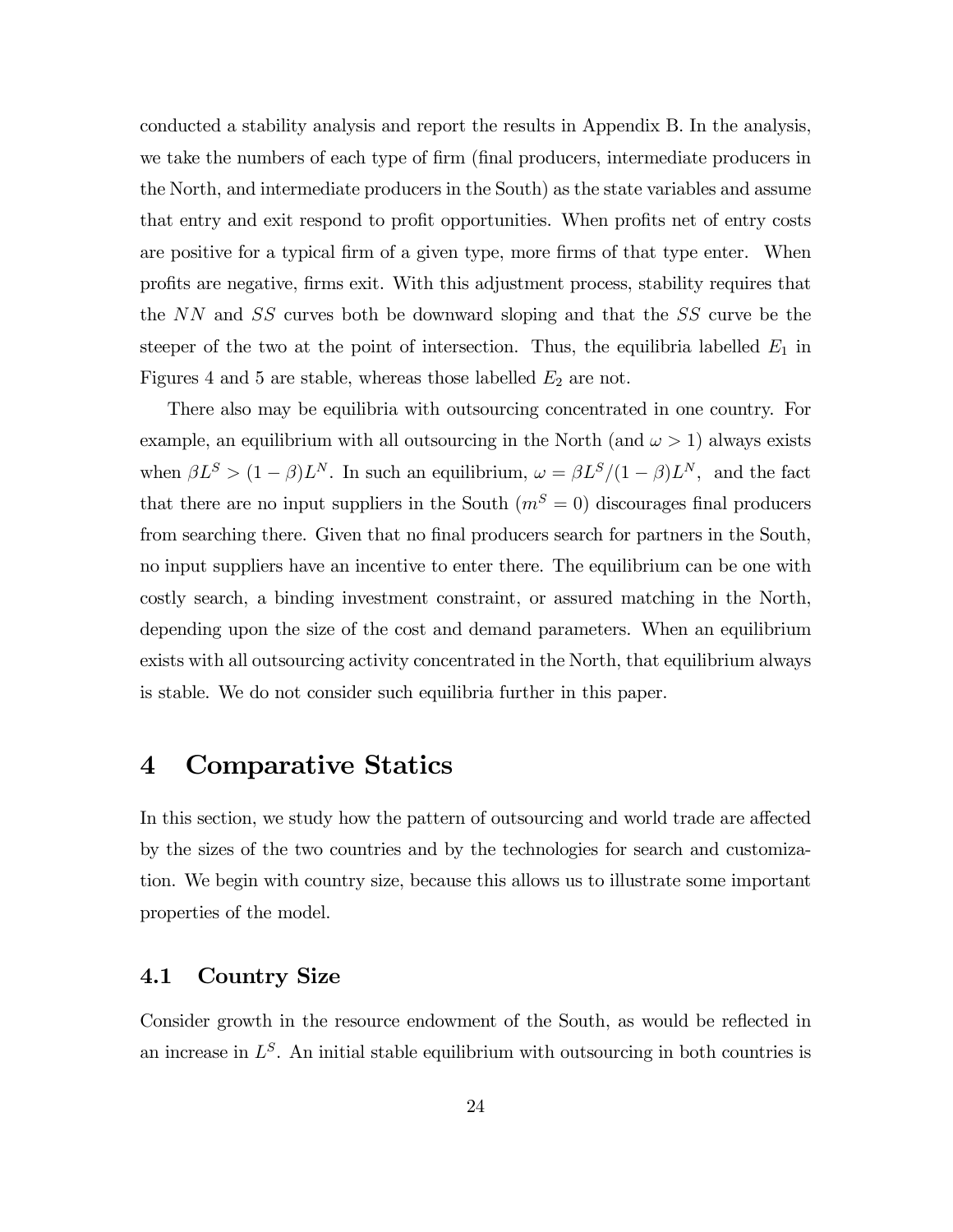

Figure 6: Labor supply growth in the South

depicted in Figure 6 by point  $E_1$ . No matter whether the South is in a regime with costly search or a binding investment constraint an increase in  $L<sup>S</sup>$  shifts the  $SS$  curve to right. This is because the added labor in the South more than suffices to serve the country's increased demand for homogeneous goods. The new SS curve is represented by the broken curve in the figure. In the North, the growth in Southern income means additional demand for differentiated products, and thus a greater demand for labor by final-good producers. This implies a leftward shift of the NN curve, as shown in the figure. The new equilibrium is at point  $E_2$ .

Evidently, expansion in the South induces entry by local producers of intermediate goods and exit by such producers in the North. This has immediate implications for the composition of world outsourcing activity. We define the volume of outsourcing as  $v^i = 2m^i r^i n^i y^i$ ; that is, the number of units of intermediate goods manufactured by input suppliers in country i. In a regime with a binding investment constraint, for example,  $(17)$ ,  $(19)$ , and  $(7)$ , together with  $(16)$ , imply that

$$
v^i = \frac{4\alpha}{1 - \alpha} m^i f_m^i \tag{22}
$$

In this case, the volume of outsourcing in a country is proportional to the number of input producers active there. In all regimes, an increase in  $L<sup>S</sup>$  boosts outsourcing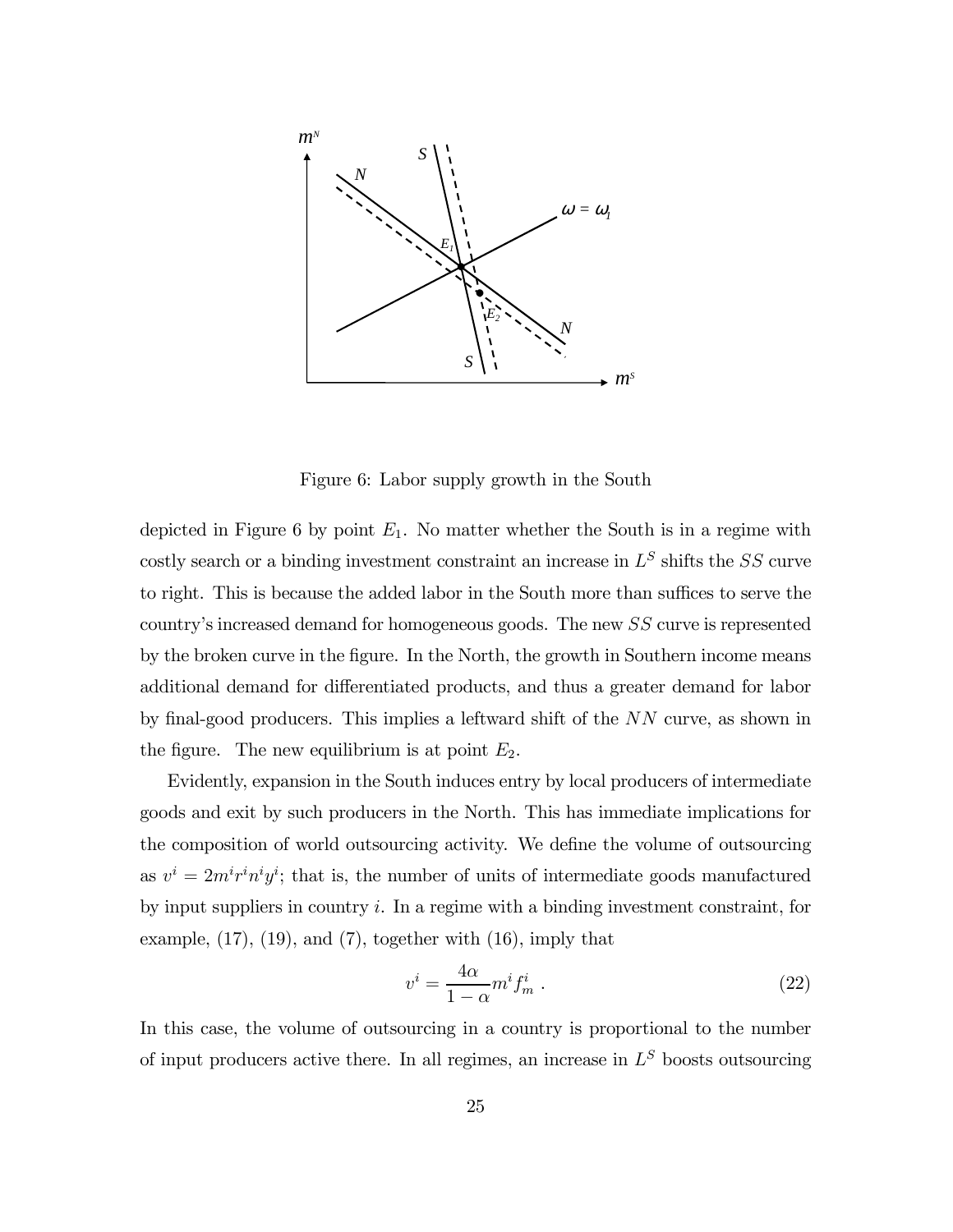activity in the South while diminishing such activity in the North.

It is interesting to note the effect on the relative wage. Figure 6 shows the combinations of  $m^N$  and  $m^S$  that imply the same relative wage as at point  $E_1$ . These points satisfy  $\omega(m^S, m^N) = \omega_1$ , where  $\omega_1$  is the relative wage at  $E_1$  and  $\omega(m^S, m^N)$  is the wage that ensures equal profits from search in both places. When the investment constraint binds in both countries, the equal-profit condition (21) implies that the locus of points with  $\omega(m^S, m^N) = \omega_1$  is a line with positive slope. The relationship need not be linear for other combinations of regimes, as can be seen by inspecting the various equal-profit conditions given in Appendix A, but it is always upward sloping. Points above the curve correspond to a higher relative wage in the North than  $\omega_1$ , while points below the curve correspond to a higher relative wage for the South.

We see that, as long as outsourcing continues to take place in both countries, an increase in  $L^S$  must boost the relative wage of the South. The direct effect of an increase in  $L^S$  is to generate excess supply for labor in the South and excess demand in the North. But the shift in outsourcing activity has the opposite effects. Moreover, the thick-market externality implies that outsourcing is an increasing returns activity at the industry level. Only when the wage of the North falls relative to that of the South will the final producers find it to be equally profitable to search in either region in view of the now thinner market in the North and the thicker market in the South.

An increase in  $L<sup>S</sup>$  also increases the value of world trade, the share of trade in world income, and the fraction of world trade that is intra-industry trade. The value of world trade is the sum of the value of Northern imports of homogeneous goods, the value of Southern imports of final goods, and the value of Northern imports of components. But trade balance implies that the total value of Southern imports,  $\beta w^S L^S$ , equals the value of its exports of homogeneous goods and of components. Therefore, the value of world trade is

$$
T = 2\beta w^S L^S,\tag{23}
$$

which rises with  $L<sup>S</sup>$  when measured either in terms of the numeraire good (so that  $w^S = 1$ ) or in terms of Northern labor (so that  $w^S$  rises). The ratio of trade to world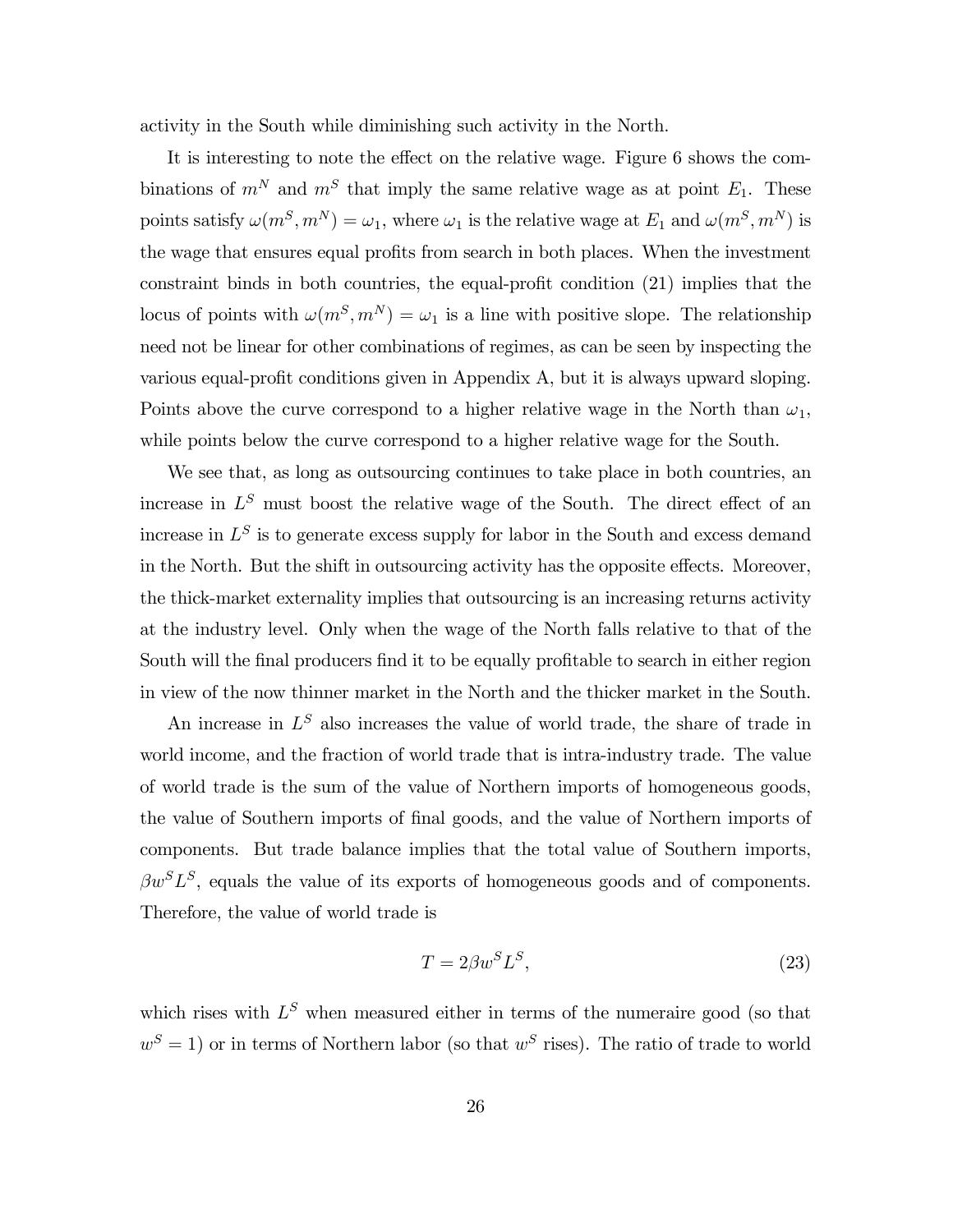income is

$$
\frac{T}{GDP} = \frac{2\beta L^S}{\omega L^N + L^S}
$$
\n(24)

while the fraction of trade that is intra-industry trade is  $19$ 

$$
\frac{T_{intra}}{T} = 1 - \frac{1 - \beta \,\omega L^N}{\beta \,L^S}.\tag{25}
$$

It is clear that both of these ratios rise with  $L<sup>S</sup>$ , because the direct effect and the indirect effect that derives from the change in the relative wage both point in the same direction.

We will not repeat the analysis for the case of an increase in  $L^N$ . The reader may confirm that the qualitative effects on the number of intermediate producers in each country, the location of outsourcing activity, the relative wage, the ratio of trade to world income, and the share of intra-industry trade are just the opposite of those for an increase in  $L^{S,20}$ 

### 4.2 Outsourcing Technology

The technology for outsourcing is reflected in the parameters that describe the cost of search  $(\eta^i)$  and the cost of customization  $(\mu^i)$ . Arguably, improvements in transportation and communication technology have lowered the cost of search for outsourcing partners. The internet, especially, has facilitated business-to-business matching. Also, changes in production methods associated with computer-aided design may

<sup>&</sup>lt;sup>19</sup>The volume of intra-industry trade is defined as twice the smaller of the North's exports of differentiated final goods and the South's exports of intermediates. In this case, the latter quantity is smaller. Since the volume of these exports equals  $\beta L^S - (1 - \beta)\omega L^N$  (the difference between the South's imports of differentiated goods and the South's exports of homogeneous goods, the expression in (25) follows from (23).

 $^{20}$ An equi-proportionate increase in the size of both countries is not neutral with respect to the composition of outsourcing activity. To see this, suppose to the contrary that  $m<sup>S</sup>$  and  $m<sup>N</sup>$  were to grow by the same proportion as  $L^S$  and  $L^N$ . By (18) and (20), this can be consistent with labor clearing in both countries only if the relative wage  $\omega$  remains unchanged. But the equal-profit condition (21) implies that the relative wage cannot remain unchanged when  $m<sup>S</sup>$  and  $m<sup>N</sup>$  grow proportionately, except if search costs in both region are negligible.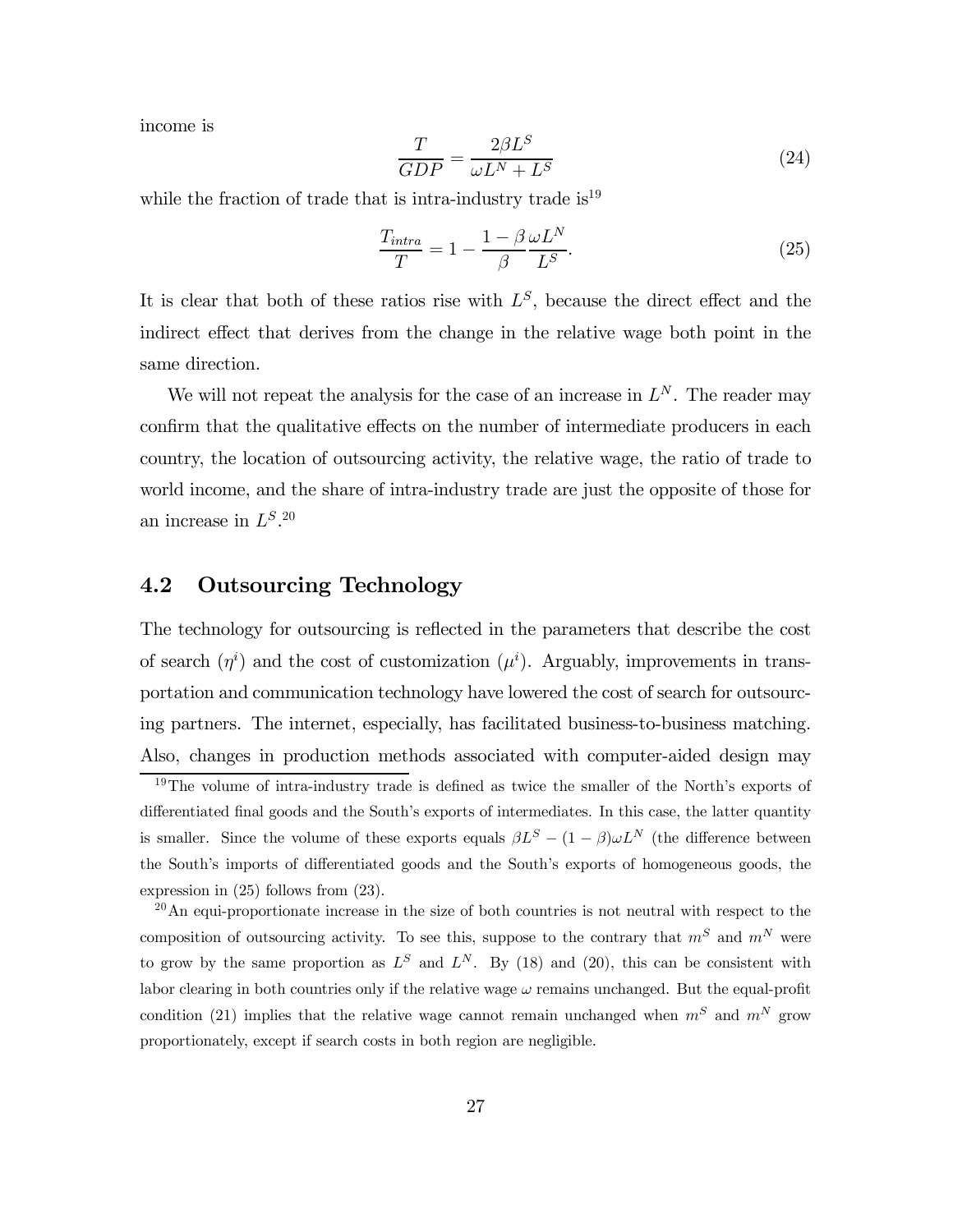have reduced the cost of customizing components. We investigate how improvements in the search and investment technologies affect the location of outsourcing activity.

First, consider an equi-proportionate improvement in all search and investment technologies; i.e.,  $\eta^N$ ,  $\eta^S$ ,  $\mu^N$  and  $\mu^S$  all fall by similar percentages of their initial values. From the equal-profit condition (21) for the regime with binding investment constraints in both countries, we see that this change has no effect on the relative profitability of searching in the North versus the South. The same conclusion applies for the other combinations of regimes, as can be seen in Appendix A. Thus, there is no shift in the relative wage function,  $\omega(m^S, m^N)$ . Moreover, the search and investment parameters either do not appear directly in the reduced-form SS and NN equations (as is the case when the investment constraint binds), or they appear only in ratio form. It follows that a uniform improvement in search and investment technologies leaves all of these curves in their initial locations. There is no affect on the number of intermediate-good producers in either country, on the relative wage, on the levels of outsourcing activity, or on the level and composition of international trade.

When the technologies for search and investment improve worldwide, the profitability of search rises in both locations. Final producers respond by conducting more intensive searches for outsourcing partners, irrespective of the location of their search. The more intensive search efforts generate an increased number of bilateral matches. As a result, consumers enjoy a greater variety of differentiated products, while they consume smaller quantities of each one.

Now we consider an improvement in technology in the South alone. This improvement may be reflected in a decline in search costs (fall in  $\eta^S$ ) or a decline in the cost to a Southern producer of customizing a component (fall in  $\mu^S$ ), or both. To limit repetition, we will formally investigate only the case in which the investment constraint binds in both countries, although similar results can be derived for other combinations of regimes.

When  $\eta^S$  or  $\mu^S$  falls, it becomes more profitable for final producers to search for partners in the South at the initial relative wage. The relative wage of the North must fall to restore equal profitability of search in both places (see (21)). In other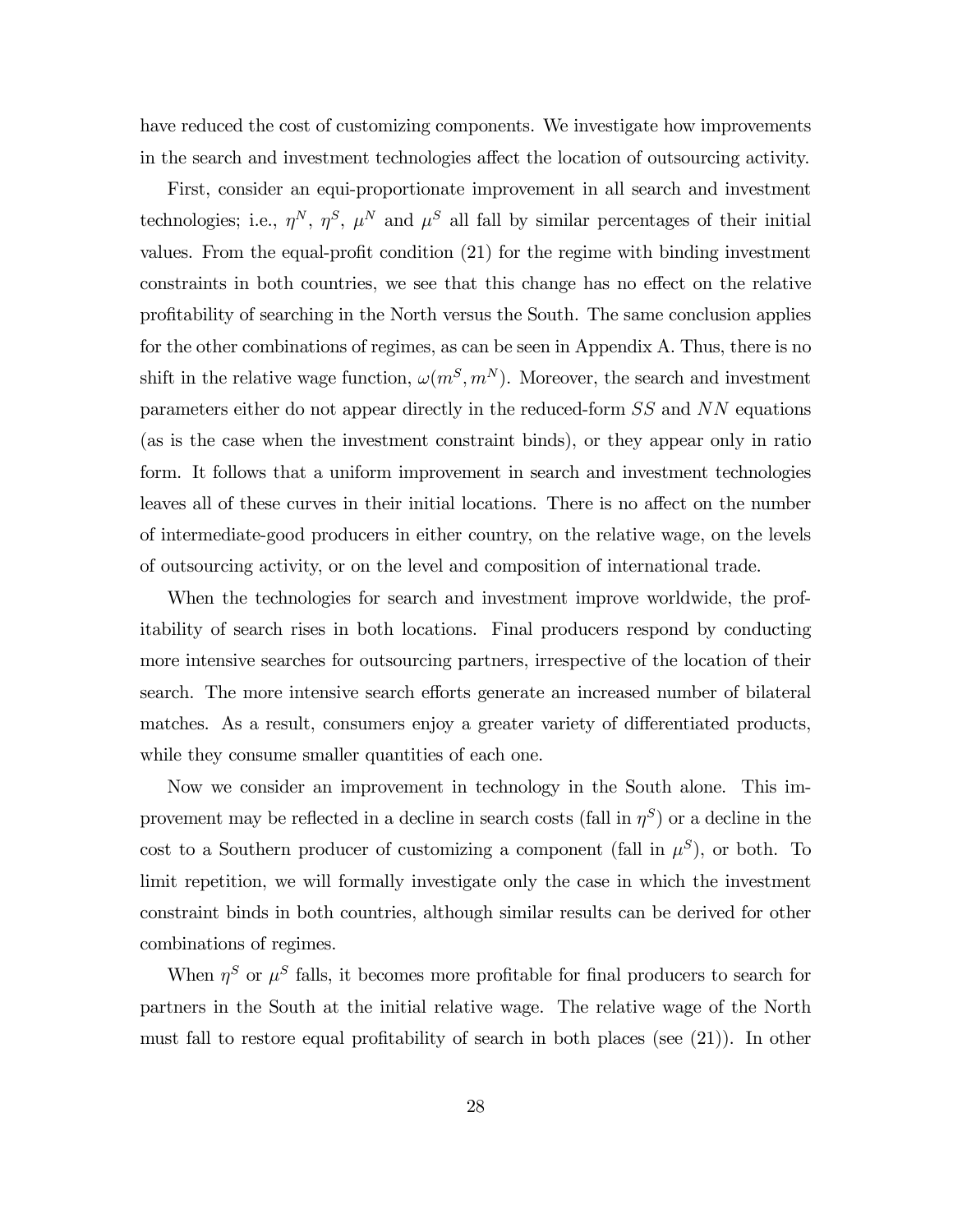

Figure 7: Technological improvement in the South

words, the technological improvements in the South cause the  $\omega(m^S, m^N)$  function to shift down. But then the  $SS$  curve shifts up and the  $NN$  curve shifts to the left, as illustrated in Figure 7. The equilibrium moves from  $E_1$  to  $E_2$ , corresponding to an increase in the number of input suppliers in the South and a fall in their number in the North. Outsourcing activity shifts from North to South (see(22)).

The fall in  $\eta^S$  or  $\mu^S$  implies, by (21), that the relative wage  $\omega_1$  can be achieved with a smaller number of input suppliers in the South (given  $m^N$ ) than was true before the technological change. Thus, the  $\omega = \omega_1$  curve shifts to the left, as drawn. At  $E_2$ , the relative wage of the North is lower than  $\omega_1$ . It follows, from (24) and (25), that an improvement in the search technology or the investment technology in the South results in an increased ratio of trade to world income and an increased share of intra-industry trade.

To summarize, a rise in international outsourcing with concomitant growth in the importance of trade and of intra-industry trade can be explained by improvements in the technologies for search and customization, but only if these improvements have occurred to a disproportionate extent in the South. It is certainly plausible that such technological catch-up has taken place in recent years.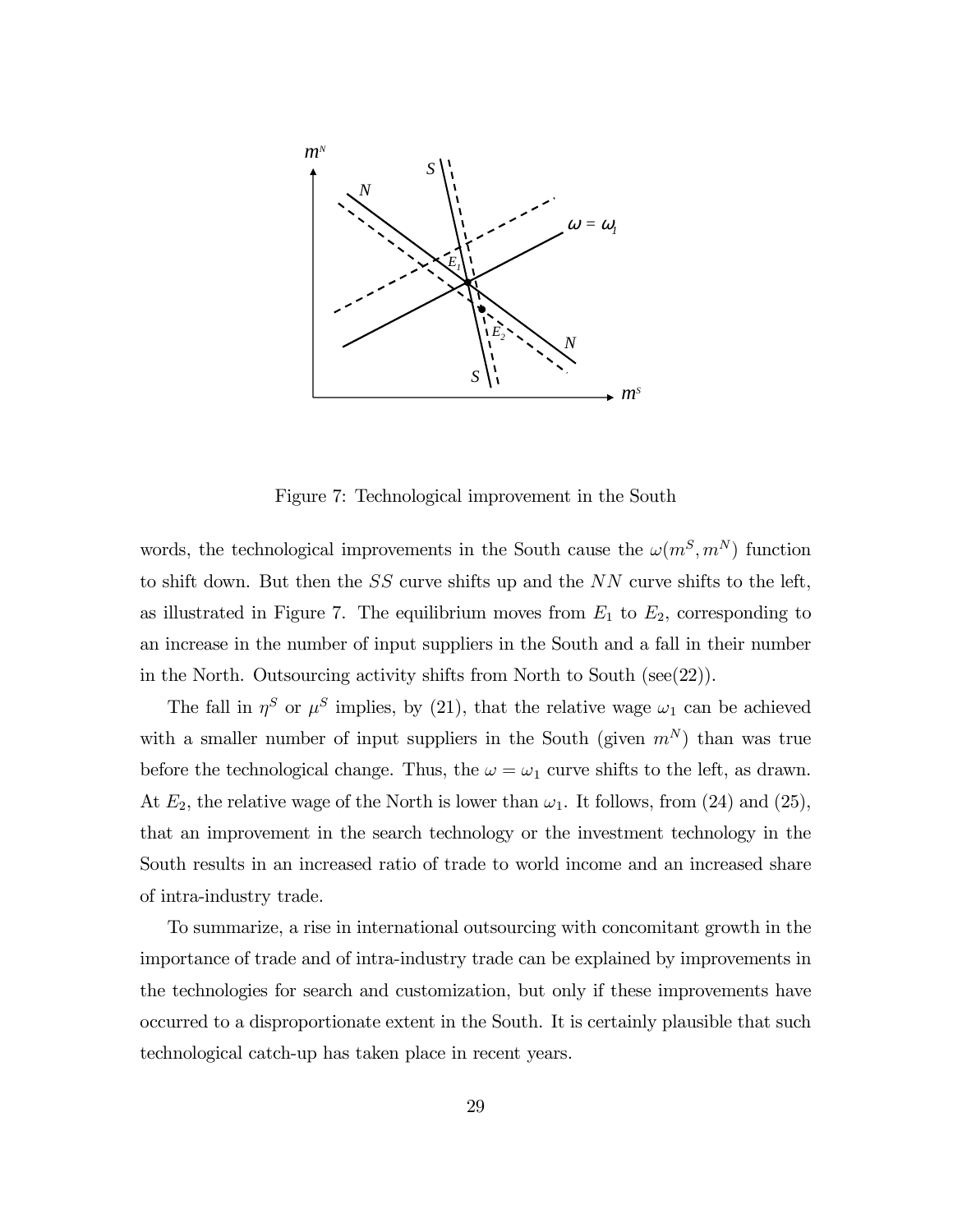## 5 The Contracting Environment

We return now to a setting in which the relationship-specific investments are partially verifiable In this setting, the final producer and its potential supplier can write an incomplete contract governing investment in the prototype. The contract can require the final producer to pay an agreed amount to the input supplier if the latter carries out a subset of the investments needed for customization of the input. The specified investment can include at most the fraction  $\gamma^{i}$  of the tasks needed for full customization that are verifiable by the courts. We take  $\gamma^i$  < 1/2 to be an exogenous measure of the contracting environment in country i.

To derive the reduced-form SS and NN equations, we need to revisit the optimal search problem facing a final producer in this environment. Consider a producer that searches in country i. According to  $(2)$  and  $(3)$ , if this producer finds a partner whose expertise lies at a distance  $x \leq S^{i}/2w^{i}\mu^{i}$  from its input needs, the partner inevitably undertakes the necessary investment in a prototype and the contractual payment is zero. If the distance x between the partner's expertise and the producer's needs is between  $S^i/2w^i\mu^i$  and  $S^i/2w^i\mu^i(1-\gamma^i)$ , the investment takes place, but at a cost to the final producer of  $P^i = w^i \mu^i x/2$ . Finally, if the distance x exceeds  $S^i/2w^i \mu^i (1-\gamma^i)$ , the input supplier does not undertake any of the tasks associated with customizing the component that are not verifiable by the court.

As we have noted, a final producer chooses its search intensity to maximize its expected profits in  $(8)$ , subject to  $(9)$  and  $(10)$ . The solution is illustrated in Figure 8. In the figure, the marginal cost of search is a rising linear function of intensity, with slope  $2w^N\eta^i$ . The marginal benefit of search is constant and equal to  $m^iS^i$  for all search distances that result in only matches involving an up-front payment of zero. For distances beyond  $S^{i}/2w^{i}\mu^{i}$ , the final producer's gain from a match is reduced by the amount of its expected first-stage payment. This payment grows with the distance between the final producer and its partner. Thus, the marginal benefit of search falls discontinuously at  $S^i/2w^i\mu^i$ , the smallest distance for which  $P^i > 0$ , and falls linearly thereafter until  $x = S^{i}/2w^{i}\mu^{i}(1 - \gamma^{i})$ . At distances still greater than this, the input supplier would not make the full investment in customization, and so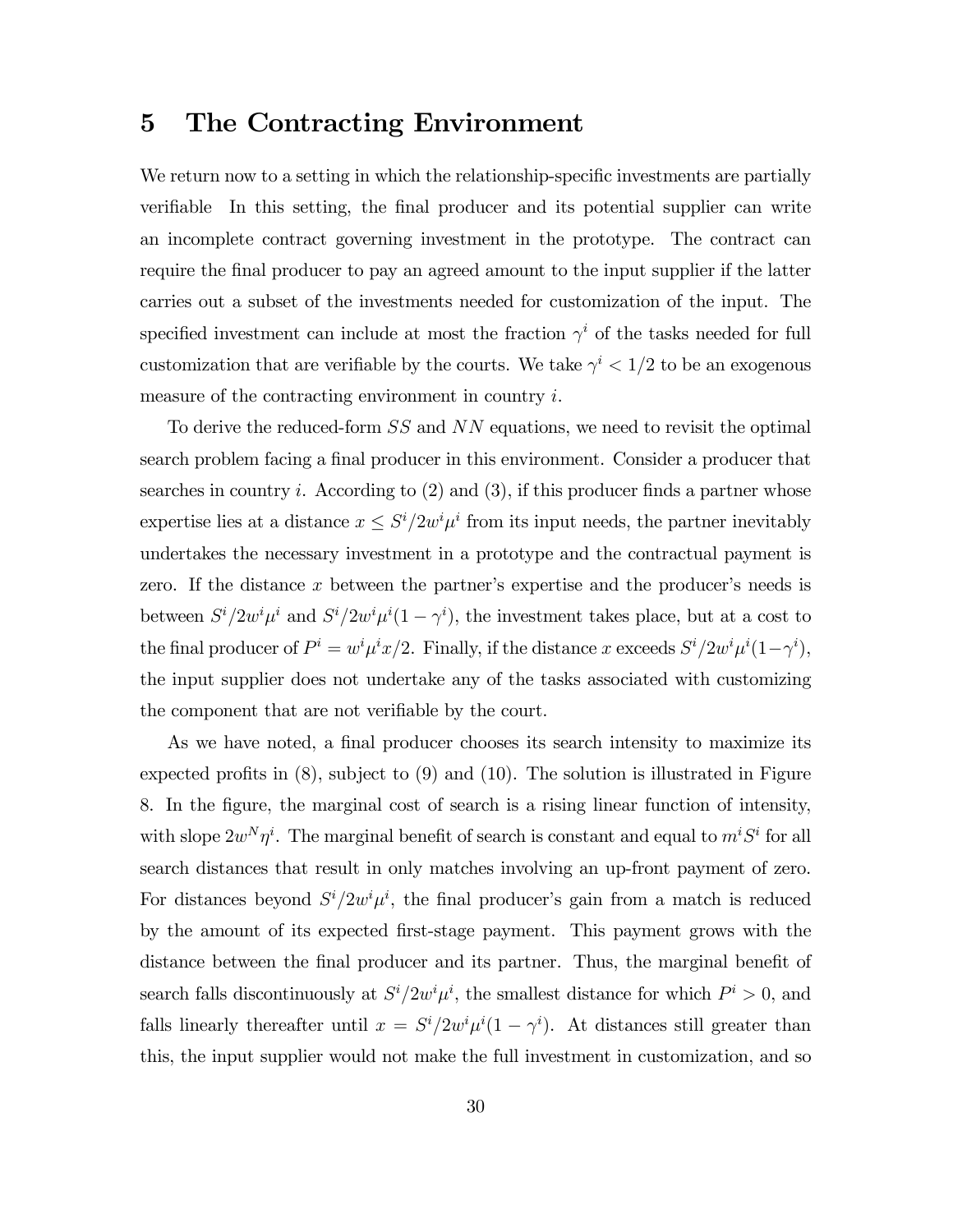

Figure 8: Choice of search intensity with  $\gamma^i > 0$ : binding investment constraint

the marginal benefit of search is zero.

Figure 8 depicts a case in which the investment constraint binds. Here, the marginal benefit of search at  $x \leq S^{i}/2w^{i}\mu^{i}(1-\gamma^{i})$  exceeds the marginal cost; but the final producer does not search any further than  $x = S^{i}/2w^{i}\mu^{i}(1-\gamma^{i})$ , because a more distant potential partner would not make the full investment in customization given the prevailing contracting environment. Other possible regimes arise when the MB curve intersects the  $MC$  curve where the former is flat and the latter is rising, when the intersection comes at the point of discontinuity of  $MB$ , when the intersection comes where the  $MB$  curve is falling, or when matching is assured.<sup>21</sup>

$$
r^i=\left\{\begin{array}{ccc} \frac{m^iS^i}{2w^N\eta^i}&\text{for}&m^i\leq\min\left\{\frac{w^N\eta^i}{w^i\mu^i},\sqrt{\frac{w^N\eta^i}{S^i}}\right\}\\\frac{S^i}{2w^i\mu^i}&\text{for}&\frac{w^N\eta^i}{w^i\mu^i}\leq m^i\leq\min\left\{\frac{2w^N\eta^i}{w^i\mu^i},\frac{w^i\mu^i}{S^i}\right\}\\\frac{m^iS^i}{2w^N\eta^i+m^iw^i\mu^i}&\text{for}&\frac{2w^N\eta^i}{w^i\mu^i}\leq m^i\leq\min\left\{\frac{2w^N\eta^i}{w^i\mu^i(1-2\gamma^i)},\hat{m}^i\right\}\\\frac{S^i}{2w^i\mu^i(1-\gamma^i)}&\text{for}&\frac{2w^N\eta^i}{w^i\mu^i(1-2\gamma^i)}\leq m^i\leq\frac{w^i\mu^i(1-\gamma^i)}{S^i}\\ \frac{1}{2m^i}&\text{otherwise}\end{array}\right.
$$

,

where

$$
\hat{m}^i = \frac{1}{4S^i} \left( w^i \mu^i + \sqrt{(w^i \mu^i)^2 + 16w^N \eta^i S^i} \right) ;
$$

 $21$  Formally, the solution to the final producer's problem is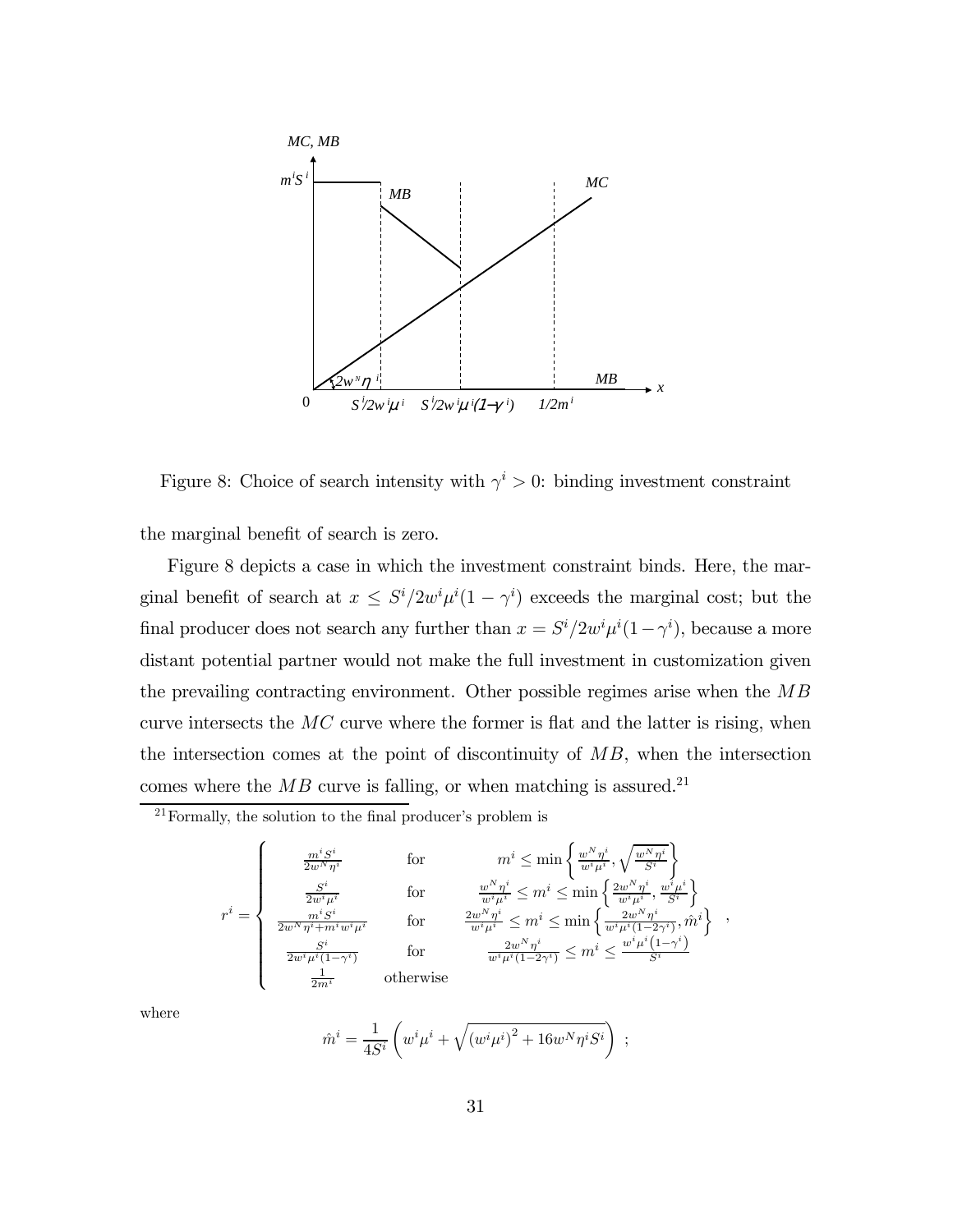Changes in the contracting environment can affect the outsourcing equilibrium only when they alter the final producer's search decision in at least one country, or when they change the payment from final-good producers to their suppliers. But search intensity and expected payments by the final producer are independent of  $\gamma^i$ except when the investment constraint binds. To focus on the most interesting case, we henceforth assume that the investment constraint binds in both countries.

When the investment constraint binds in country  $i$ , producers search up to the limit at which suppliers are willing to make the full investment in customization. Then

$$
r^{i} = \frac{S^{i}}{2w^{i}\mu^{i}(1-\gamma^{i})} \qquad \text{for } i = N, S . \qquad (26)
$$

Expected operating profits for a final producer searching in country  $i$  can be calculated using (2), (19) and (26). Equating these expected profits to the fixed cost of product design, we have the zero-profit condition for firms that search in country  $i$ :

$$
r^{i}\left[m^{i}S^{i}-\frac{1}{2}m^{i}w^{i}\mu^{i}r^{i}\gamma^{i}\left(2-\gamma^{i}\right)-w^{N}\eta^{i}r^{i}\right]=w^{N}f_{n} \text{ for } i=N, S. \qquad (27)
$$

The difference between this equation and (19) – that applied when  $\gamma^{i} = 0$  – is the second term in the square brackets. When multiplied by  $r<sup>i</sup>$  his term reflects the expected first-stage payment by a final producer that searches according to (26).

Similarly, we can use (2) and (12) to calculate the operating profits for a component producer in country i. Equating these to the fixed cost of entry (and thereby assuming that  $m^i > 0$  for  $i = N, S$ , we have

$$
r^{i}n^{i}\left[S^{i}+\frac{1}{2}w^{i}\mu^{i}r^{i}\gamma^{i}\left(2-\gamma^{i}\right)-w^{i}\mu^{i}r^{i}\right]=w^{i}f_{m}^{i} \text{ for } i=N, S. \qquad (28)
$$

The second term in the square brackets times  $r^{i}n^{i}$  is the total amount of up-front payments received by the typical input supplier from its various customers.

We now are ready to derive the reduced-form labor market clearing conditions that apply when  $\gamma^i > 0$  and the investment constraint binds in both countries. Substituting  $(6)$ ,  $(7)$ ,  $(26)$  and  $(28)$  into  $(13)$ , we find that

i.e., the largest value of  $m^i$  for which  $2(m^i)^2 S^i \leq 2w^N \eta^i + m^i w^i \mu^i$ . Note that  $\gamma^i = 0$  is a special case in which there is no discontinuity in the  $MB$  curve and no downward-sloping segment. Then the five possible regimes for  $r^i$  collapse to three, as given in (15).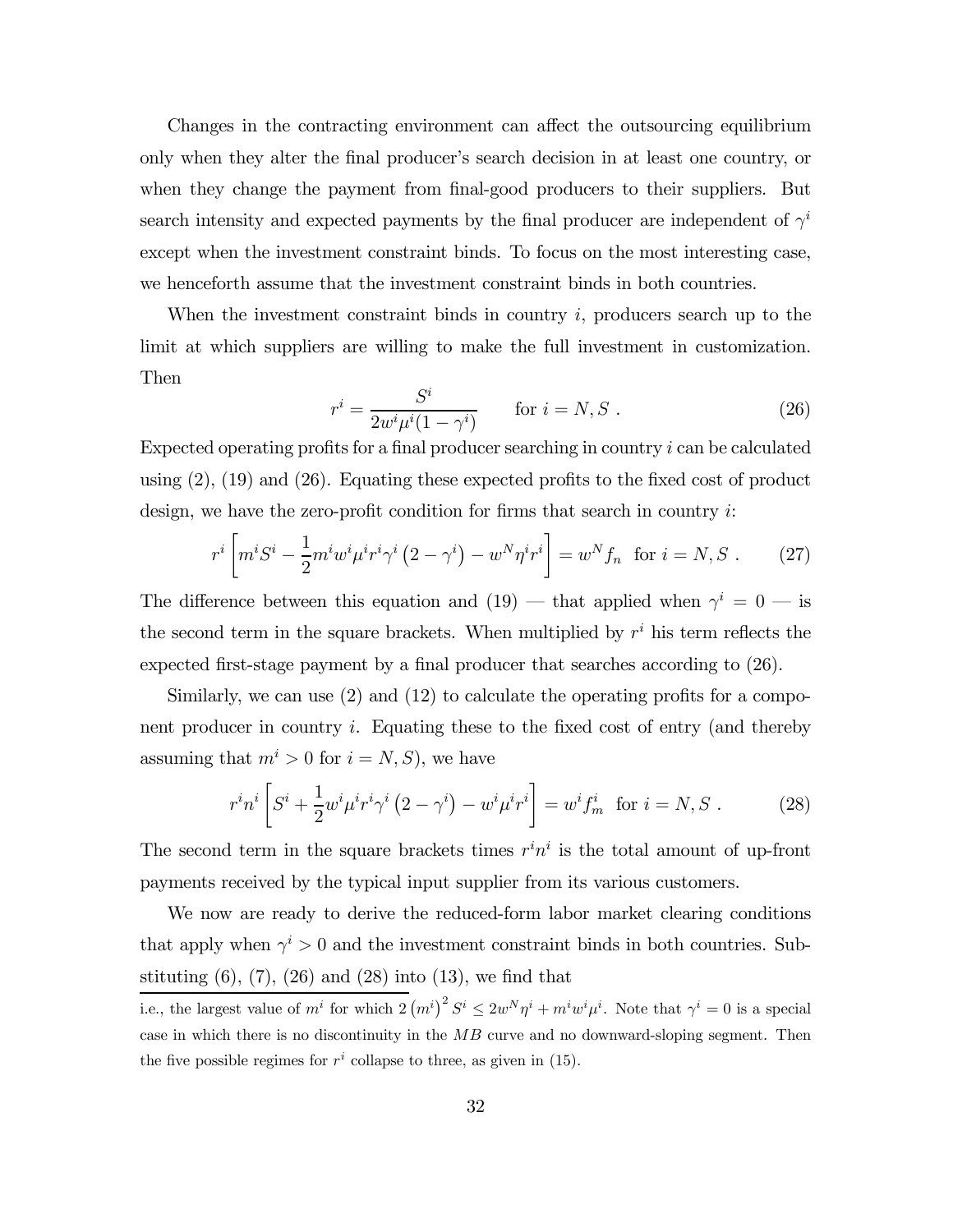$$
(1 - \beta)\left(\omega L^N + L^S\right) + \left[\frac{2\frac{1+\alpha}{1-\alpha} - \frac{1+3\alpha}{1-\alpha}\gamma^S - \frac{1}{2}\left(\gamma^S\right)^2}{1 - \gamma^S - \frac{1}{2}\left(\gamma^S\right)^2}\right] m^S f_m^S = L^S \tag{29}
$$

Notice that (29) reduces to (18) when  $\gamma^S = 0$ .

Similarly, we use  $(5)$ ,  $(6)$ ,  $(7)$ ,  $(26)$ ,  $(27)$  and  $(28)$  to substitute for the terms in (14). This yields

$$
\frac{1}{2}\left(1-\alpha\right)\beta\left(L^{N}+\frac{1}{\omega}L^{S}\right)-\left[\frac{\gamma^{N}\left(1-\frac{1}{2}\gamma^{N}\right)}{1-\gamma^{N}-\frac{1}{2}\left(\gamma^{N}\right)^{2}}\right]m^{N}f_{m}^{N}
$$
\n
$$
-\left[\frac{\gamma^{S}\left(1-\frac{1}{2}\gamma^{S}\right)}{1-\gamma^{S}-\frac{1}{2}\left(\gamma^{S}\right)^{2}}\right]\frac{1}{\omega}m^{S}f_{m}^{S}+\left[\frac{2\frac{1+\alpha}{1-\alpha}-\frac{1+3\alpha}{1-\alpha}\gamma^{N}-\frac{1}{2}\left(\gamma^{N}\right)^{2}}{1-\gamma^{N}-\frac{1}{2}\left(\gamma^{N}\right)^{2}}\right]m^{N}f_{m}^{N}=L^{N}.
$$
\n(30)

The first three terms on the left-hand side of (30) represent the total demand for labor by final-good producers for entry and search, while the last term represents the labor used by intermediate producers in the North for entry, investment, and production.

To complete the construction of the reduced-form SS and NN curves, we need an equal-profit condition that will allow us to replace the relative wage  $\omega$  in (29) and (30) by a function  $\omega(m^S, m^N)$ . We substitute (6) and (26) into the free-entry condition for final producers (27), and equate the expected operating profits from search in either country, to derive

$$
\frac{\omega^{1-2\varepsilon}}{\mu^N (1 - \gamma^N)^2} \left\{ m^N \left[ 2 - 3\gamma^N + \frac{1}{2} (\gamma^N)^2 \right] - \frac{\eta^N}{\mu^N} \right\}
$$

$$
= \frac{1}{\mu^S (1 - \gamma^S)^2} \left\{ m^S \left[ 2 - 3\gamma^S + \frac{1}{2} (\gamma^S)^2 \right] - \omega \frac{\eta^S}{\mu^S} \right\} . \tag{31}
$$

The left-hand side of (31) is an increasing function of  $\gamma^N$  for all values of  $\gamma^N$  between zero and one-half while the right-hand side of (31) is an increasing function of  $\gamma^S$ for all such values of  $\gamma^{S}$ .<sup>22</sup> This means that — holding the relative wage and the thickness of each market constant – an improvement in the contracting environment in a country raises the relative profitability to final producers of searching there.

<sup>&</sup>lt;sup>22</sup>To substantiate this claim, we make use of the fact that  $m^i \geq 2\eta^i/\mu^i(1-2\gamma^i)$  in a regime with a binding investment constraint in country i, as can be seen in footnote 16.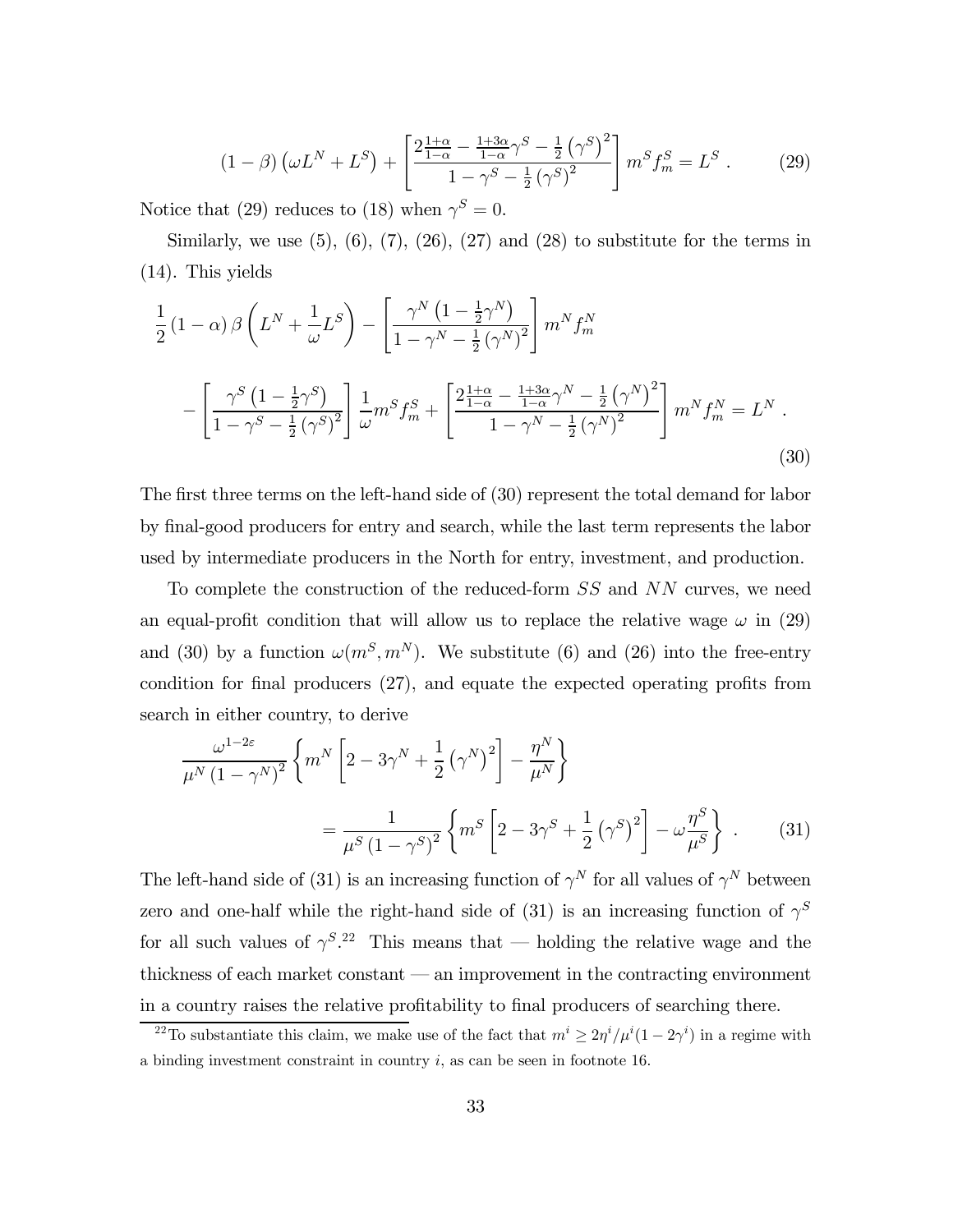#### 5.1 Improvements in Contracting in the North

We begin by examining improvements in the contracting environment in the North. Suppose that, initially,  $\gamma^N = \gamma^S = 0$ , and consider a marginal increase in  $\gamma^N$ . As we have just noted, this raises the relative profitability of search in the North. The relative wage  $\omega$  must rise at given  $m<sup>S</sup>$  and  $m<sup>N</sup>$  to equalize the expected profits from search in either market.

The upward shift in  $\omega(m^S, m^N)$  induces an inward shift of the SS curve, as we have depicted in Figure 9. This shift reflects the greater amount of Southern labor needed to produce homogeneous goods for the now better-paid Northern consumers. In the Northern labor market, there are several influences to be assessed. First, the fall in the relative wage of the South spells a reduction in Southern demand for differentiated products, which tends to reduce employment by final producers. The demand for labor by final producers at given  $m^N$  also falls for another reason: the improved contracting environment facilitates investment by intermediate producers, which means that final producers are willing to search at greater distance in the input space. Since each final producer ultimately has a better chance of finding a suitable partner, there are more final goods produced for any given number of entrants. The increased competition in the market for differentiated products means that fewer such producers enter. This effect is reflected in the second term on the left-hand side of (30), which is zero when  $\gamma^{N} = 0$  but turns negative as  $\gamma^{N}$  grows. The fall in labor demand by final-good producers is offset, however, by an increase in demand by component producers, which reflects their greater numbers of customers and their higher investment levels; the fourth term on the left-hand side of (30) grows with  $\gamma^N$ . It is easy to verify that these latter two effects exactly offset one another when  $\gamma^N$ increases slightly from zero. This leaves only the effect of the rise in  $\omega(m^S, m^N)$ , and so the NN curve shifts out, as illustrated in the figure.

The net result is an increase in the number of component producers in the North, a decline in the number of component producers in the South, and a hike in the North's relative wage. This can be seen in Figure 9, which shows the new equilibrium at  $E_2$ , above and to the left of  $E_1$ . Note that this equilibrium lies above the broken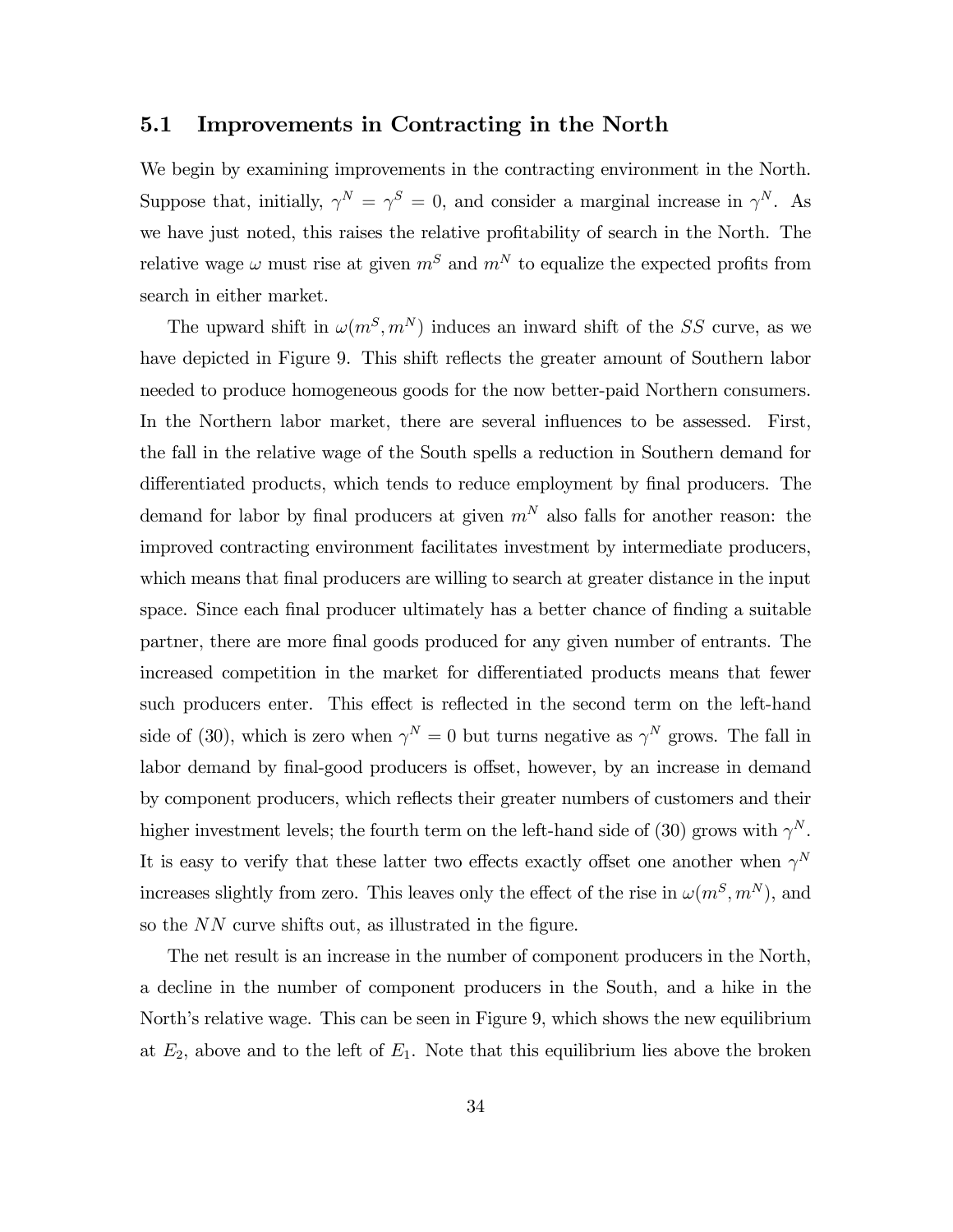

Figure 9: Contracting improves in the North: Low initial  $\gamma^N$ 

line parallel to  $\omega = \omega_1$ , which shows the combinations of  $m^S$  and  $m^N$  that give the same relative wage as at  $E_1$  considering the change in the contracting environment that has taken place. It is also easy to show that the volume of domestic outsourcing rises while the volume of international outsourcing falls.<sup>23</sup> Since equations  $(24)$  and (25) describe the ratio of trade to world income and the share of intra-industry trade in total trade, respectively, and both decline with the relative wage in the North, it follows that the ratio of trade to world income and the share of intra-industry trade in total trade both fall.

While an initial improvement in contracting conditions in the North causes outsourcing to relocate from the South, further improvements in the contract environment need not have this effect. In fact, once  $\gamma^N$  is positive, the boost in labor demand by component producers at given  $\omega$  and  $m^N$  induced by further growth in  $\gamma^N$  outweighs the fall in such demand by final-good producers (i.e., the fourth term in (30)

$$
v^{i} = \frac{4\alpha}{1-\alpha} \frac{1-\gamma^{i}}{1-\gamma^{i}-\frac{1}{2}(\gamma^{i})^{2}} m^{i} f_{m}^{i} .
$$

 $23$ The volume of outsourcing now is given by

So  $v^N$  grows, because there are more Northern intermediate producers and each one produces more components. In the South, the fall in outsourcing results from the exit of Southern input suppliers.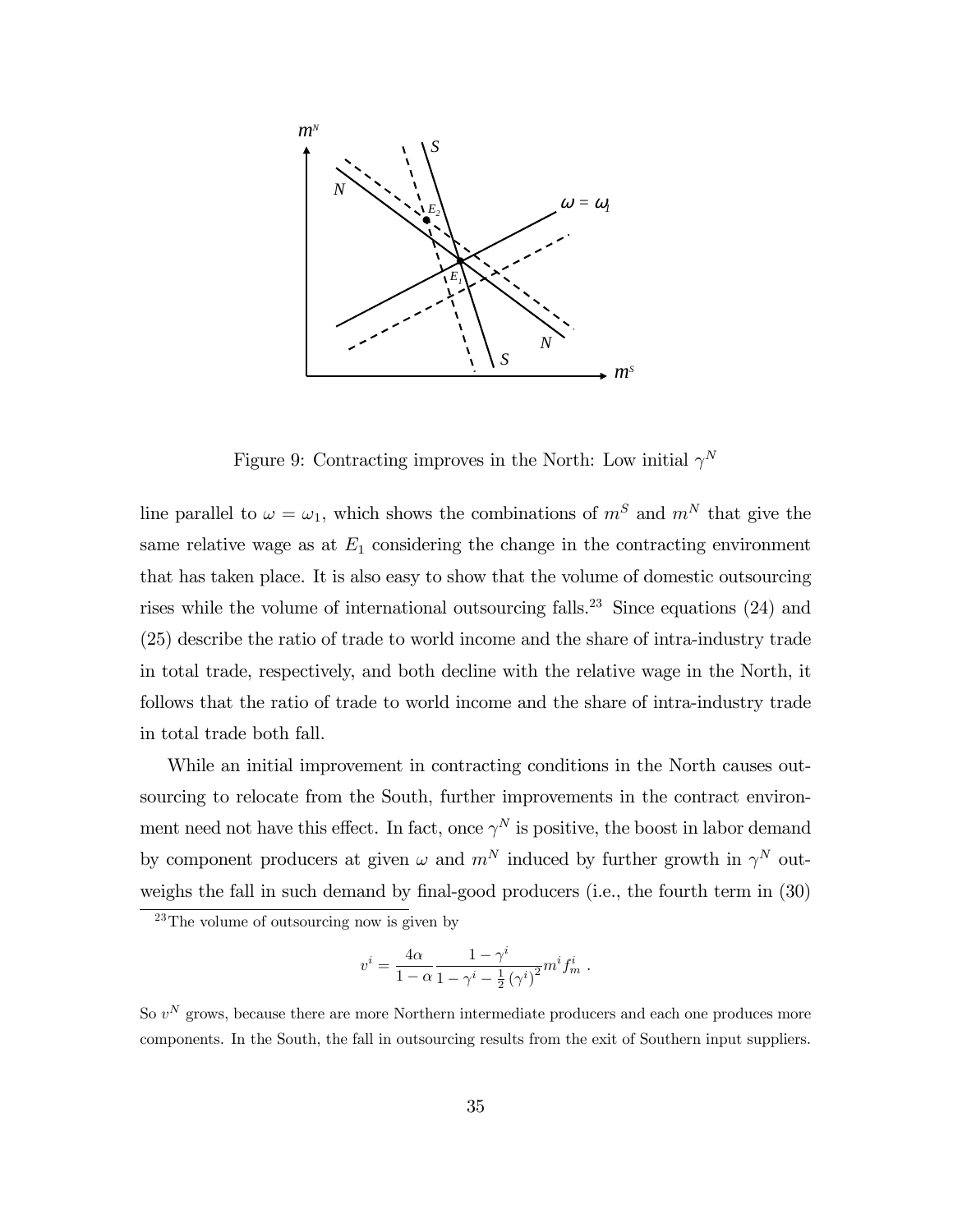grows by more than the second term shrinks). Still, there is an additional fall in demand by final-good producers owing to the decline in Southern income (and reflected in the shift in  $\omega(m^S, m^N)$ . On net, the NN curve may shift in either direction. It is easy to find situations in which an increase in  $\gamma^N$  from an initially high level causes exit by intermediate-good producers in the North, entry by intermediate-good producers in the South, and an expansion in international outsourcing and trade.<sup>24</sup>

We have solved the model numerically for a wide variety of parameter values. In these computations, we generally took search costs to be negligible, so that the investment constraints would bind in any equilibrium without assured matching. Holding  $\gamma^{S} = 0$ , we varied  $\gamma^{N}$  gradually from zero to 0.4 and found a recurring pattern. Namely, the volume of outsourcing in the North rises then falls as  $\gamma^N$  increases, but always remains above the level for  $\gamma^N = 0$ . Meanwhile, the volume of outsourcing in the South falls and then rises, while remaining below the level for  $\gamma^N = 0$ . The relative wage of the North rises, then falls, which implies that the ratio of world trade to world income and the share of intra-industry trade in total trade do just the opposite.25

## 5.2 Improvements in Contracting Worldwide

Before we turn to the contract environment of the South, it is helpful to discuss the effects of worldwide gains in contracting possibilities. We again take an initial

<sup>24</sup>This occurs, for example, whenever search costs are low in both countries and  $\gamma^N > \bar{\gamma}^N$ , where  $\bar{\gamma}^N < 1/2$  is the unique solution to

$$
\frac{\bar{\gamma}^N \left(1 - \frac{1}{2} \bar{\gamma}^N\right)}{1 - \bar{\gamma}^N - \frac{1}{2} \left(\bar{\gamma}^N\right)^2} = \frac{1 - 2 \bar{\gamma}^N}{2 - 3 \bar{\gamma}^N + \frac{1}{2} \left(\bar{\gamma}^N\right)^2}.
$$

The value of  $\bar{\gamma}^N$  has been calculated so that the downward shift in SS at the initial  $m^S$  exactly matches the downward shift in NN. With this initial value of  $\gamma^N$ , an improvement in the contracting environment in the North results in a fall in  $m^N$  and no change in  $m^S$  or the relative wage. For still larger initial values of  $\gamma^N$  than  $\bar{\gamma}^N$ , the NN curve shifts down by more than the SS curve, so  $m^S$ rises and  $m^N$  falls.

<sup>25</sup>Such a pattern obtains, for example, when  $\eta^N = \eta^S = 0$ ,  $\mu^N = \mu^S = 50$ ,  $\alpha = 0.5$ ,  $\beta = 0.75$ ,  $f_m^N = f_m^S = 0.01, L^N = 40 \text{ and } L^S = 32.$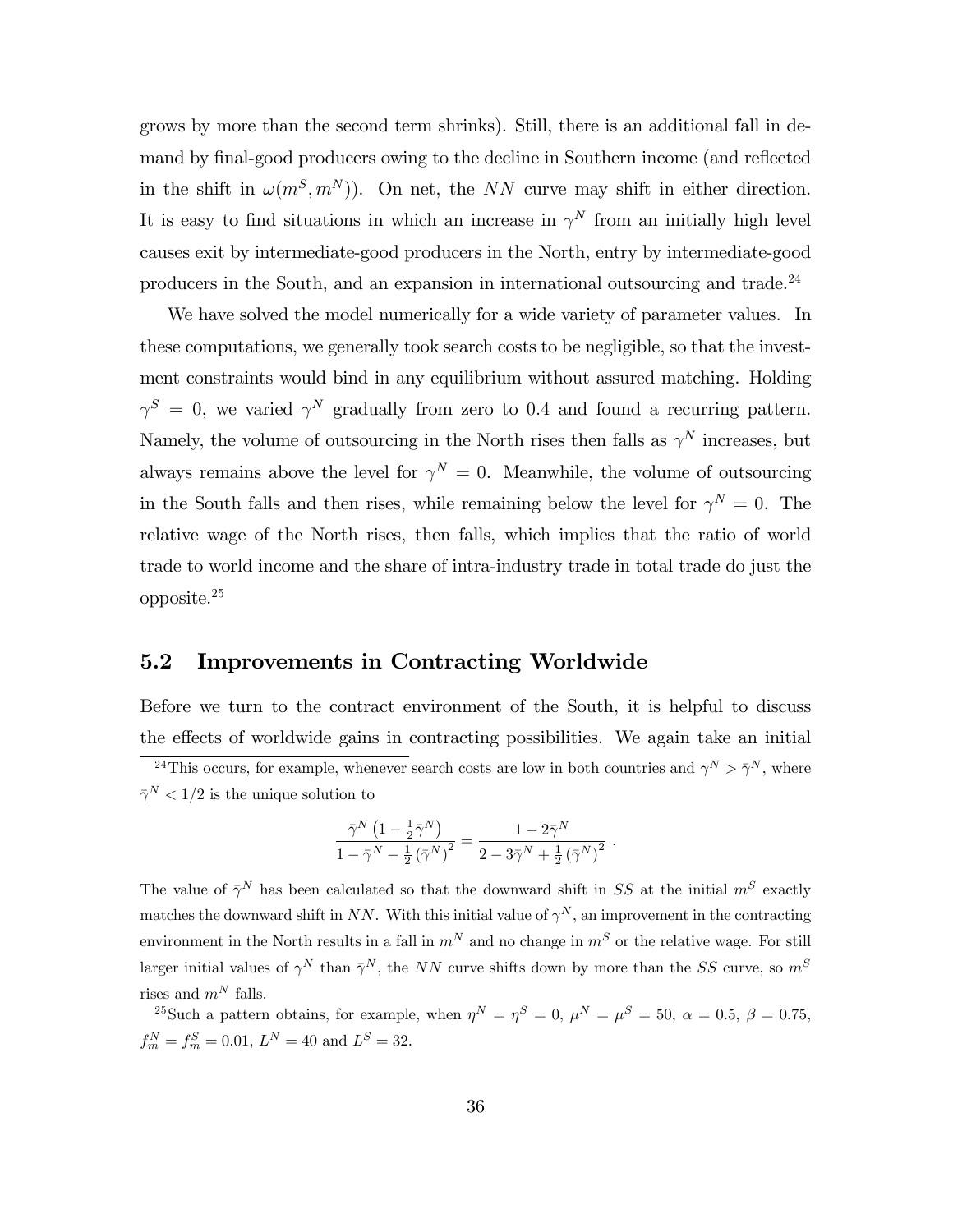situation with unverifiable investment in both countries ( $\gamma^N = \gamma^S = \gamma = 0$ ) but this time consider a change in the legal environment that makes some investment tasks contractible in both countries  $(d\gamma > 0)$ . We will show that, perhaps surprisingly, such a development would not be neutral with respect to the siting of outsourcing activity.

From the equal-profit condition (31) we see that an increase in a common  $\gamma$  from an initial level of  $\gamma = 0$  raises the relative profitability of outsourcing in the North (at given  $\omega$ ,  $m^S$  and  $m^N$ ) if  $m^N \eta^S / \mu^S > m^S \eta^N / \mu^N$  and raises the relative profitability of outsourcing in the South if the inequality runs in the opposite direction. If  $m^N \eta^S / \mu^S = m^S \eta^N / \mu^N$  — as would be the case, for example, were search costs to be negligible in both countries – then the change in the common contract parameter would have no direct effect on the relative profitability of outsourcing in either location. We take this as our benchmark case – with the implication that a small increase in  $\gamma$  leaves the function  $\omega(m^S, m^N)$  undisturbed.

With no shift in  $\omega(m^S, m^N)$ , an increase in  $\gamma$  must shift the SS curve to the left, as depicted in Figure 10. As can be seen from (29), an increase in  $\gamma^S$  increases the demand for labor (at given  $m<sup>S</sup>$  and  $\omega$ ) by Southern producers of components. These producers need more labor, because they undertake more investment and serve more customers. The NN curve, in contrast, shifts to the right. While it is true that Northern component producers demand more labor (at given  $m^N$  and  $\omega$ ) for much the same reason as their Southern counterparts, this is more than offset by a decline in employment by final producers. As we noted previously, at  $\gamma^N = 0$ , the second term on the left-hand side of (30) decreases with  $\gamma^N$  by the same amount as the fourth term increases. But now we also have a decline in the third term of (30) due to the growth in  $\gamma^S$ . The additional relationships that are consummated by final producers with input suppliers in the South are an added source of intensified competition in the product market. In response, final producers exit in even greater number than they do when contracting improves only in the North. The result is an overall decline in labor demand in the North at given wages and given numbers of component producers.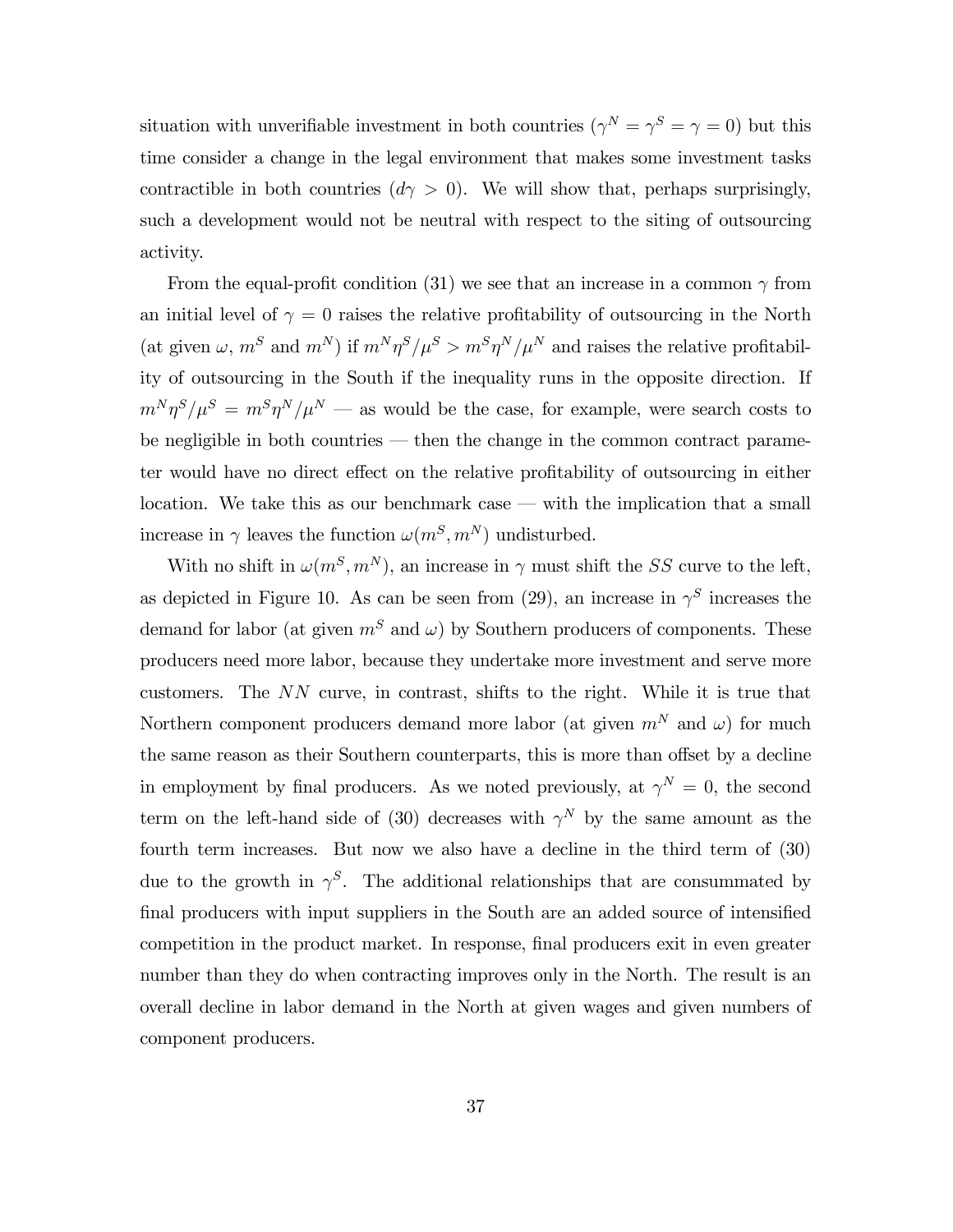

Figure 10: Contracting improves worldwide

As the figure shows, a worldwide improvement in contracting possibilities is not neutral with respect to the location of outsourcing. In the new equilibrium at  $E_2$ , there are more producers of components in the North and fewer producers of components in the South than before. The improvement in the legal environment induces a shift in outsourcing activity from South to North.<sup>26</sup> The asymmetric effects of the change in  $\gamma$  come about, because the improved prospects for investment by input suppliers mitigates the need for entry by final-good producers. With the resources freed from the activity of designing differentiated products, the North can expand its outsourcing activities. Meanwhile, the improvements in contracting possibilities raise world income (evaluated in terms of the numeraire good), and with it the demand for homogeneous goods. More labor must be devoted in the South to producing these goods, which means that less is available for serving the needs of final producers.

<sup>&</sup>lt;sup>26</sup>Outsourcing activity falls in the South, despite the increase in  $\gamma^S$ , because  $m^S$  falls by a greater percentage than output per firm rises.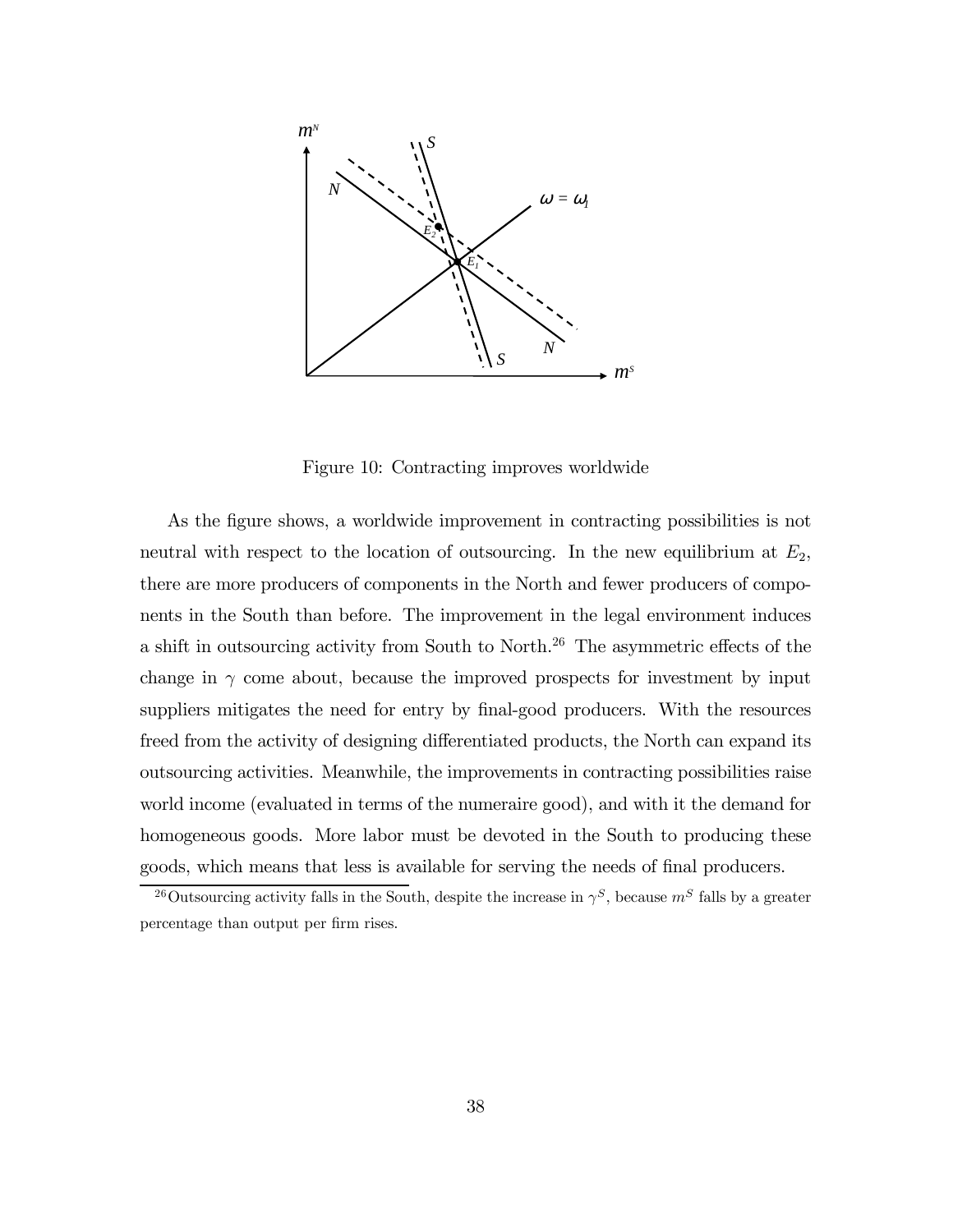#### 5.3 Improvements in Contracting in the South

We are now ready to explain why improvements in the contracting environment in the South, even if achieved from a very low initial level, need not result in an expansion of outsourcing activity there. We take an initial situation with  $\gamma^N > \gamma^S = 0$  and consider a marginal increase in  $\gamma^S$ .

For reasons that are familiar by now, an increase in  $\gamma^S$  raises (at given  $\omega$ ,  $m^S$ and  $m^N$ ) the relative profitability of search in the South. To restore the equal-profit relationship, the function  $\omega(m^S, m^N)$  must shift down. The movement in the relative wage (or the terms of trade) expands the demand for differentiated goods by the South, and reduces the demand for homogeneous goods by the North. Thus, the shift in  $\omega(m^S, m^N)$  exerts rightward pressure on the SS curve and downward pressure on the NN curve, both of which tend to generate an expansion of outsourcing activity in the South and a contraction of such activity in the North.

But the effects of the change in relative profitability are offset by impacts on labor demand at the initial pattern of search activity. In the South, component producers are able to serve more customers, and so their demand for labor grows for both investment and production purposes. This alone would shift the SS curve to the left. At the same time, the intensified competition in the product market that results from the broader search efforts of firms seeking partners in the South spells the exit of some final producers in the North. This alone reduces labor demand, tending to push the NN curve upward. On net, the SS curve can shift in either direction, as can the NN curve.

Again, we resorted to numerical computations to see what outcomes are possible. Taking search costs to be small and holding  $\gamma^N$  fixed at  $\gamma^N = 0.4$ , we varied  $\gamma^S$  from 0 to 0.4 for a wide range of values of the remaining parameters. Repeatedly, we found that the volume of outsourcing in the North rises monotonically with  $\gamma^S$ , while the volume of outsourcing in the South rises at first, but then falls to a level below that for  $\gamma^S = 0.^{27}$  So too does the ratio of world trade to world income and the share of intra-

 $^{27}$  If search costs are not so small, improvements in the contracting environment in the South may lead to a decline in international outsourcing for all initial values of  $\gamma^S$ . Take, for example, the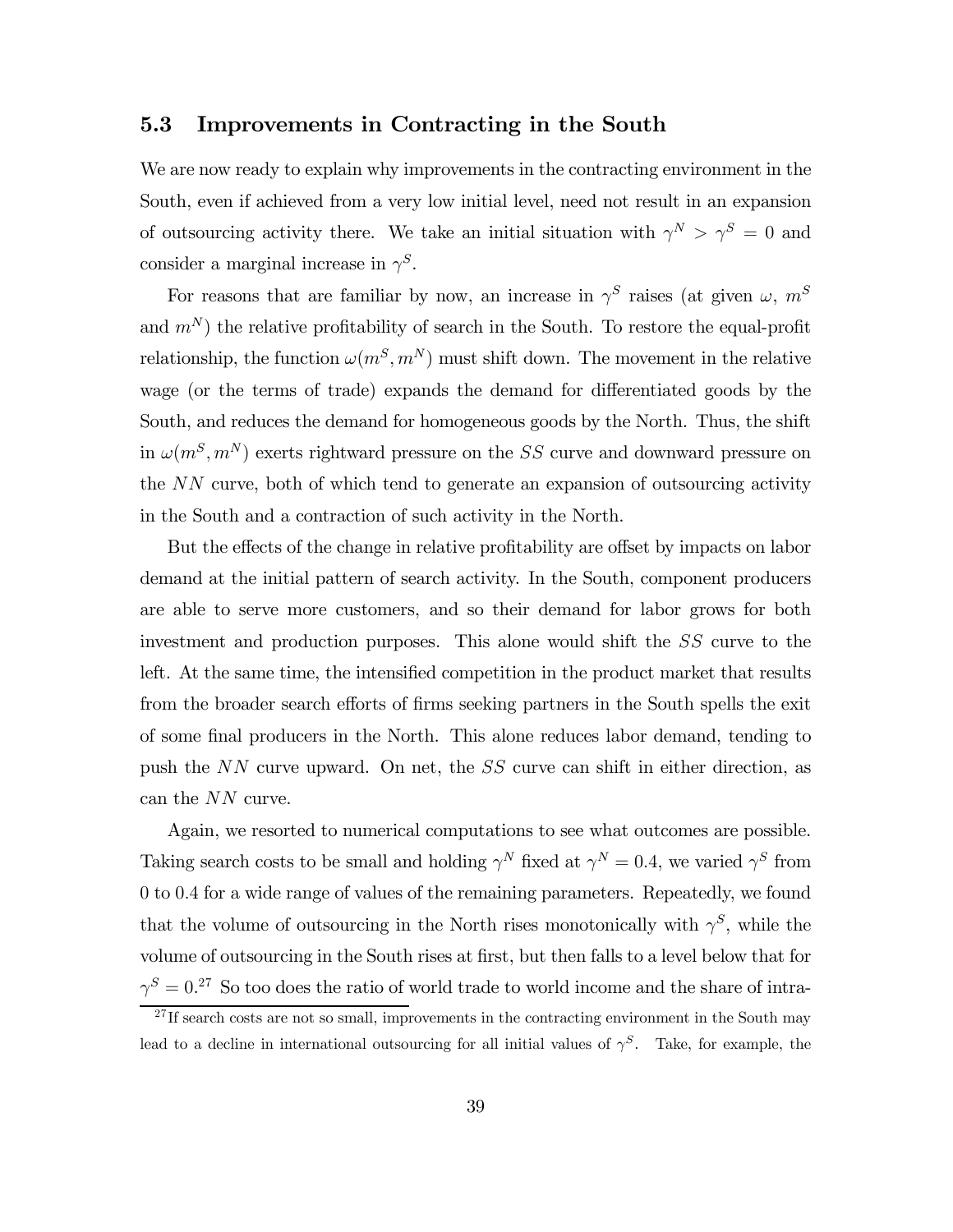industry trade in total trade. In other words, the volume of international outsourcing and the volume of world trade typically are largest when the legal environment allows somewhat less complete contracts in the South than in the North.<sup>28</sup>

# 6 Conclusions

We have developed a framework for studying outsourcing decisions in a global economy. In our model, producers of differentiated final goods must go outside the firm for an essential service or component. Search is costly and firms choose whether to conduct it in one national market or the another. If a firm finds a potential partner with suitable expertise, the supplier must customize the input for the final producer's use. Such relationship-specific investments are governed by incomplete contracts, and the contracting environment may vary across national markets.

Our model features a thick-market externality: search in a market is more profitable the more suppliers are present there, while input producers fare best when they have many customers to serve. This externality creates the possibility of multiple equilibria, some of which may involve a concentration of outsourcing activity in one location. But stable equilibria need not involve complete specialization of input production in a single country. In the paper, we focus on equilibria in which some firms outsource at home while others fill their input needs abroad.

First, we studied how country size and the technologies for search and investment affect the equilibrium location of outsourcing activity. As the South expands, its share of world outsourcing grows, as does the ratio of trade to world income and the share of intra-industry trade in total world trade. A uniform worldwide improvement in search and investment technologies, as might result from technological progress in communications and computer-aided design, has no affect on the volume of outparameter values that underlie Figure 4 and suppose that  $\gamma^{N} = 0.2$ . Then, as  $\gamma^{S}$  rises from 0 to 0.1, there is a monotonic decline in outsourcing activity in the South and an increase in outsourcing activity in the North.

<sup>28</sup>These patterns obtain, for example, when when  $\eta^N = \eta^S = 0$ ,  $\mu^N = \mu^S = 50$ ,  $\alpha = 0.5$ ,  $\beta = 0.75$ ,  $f_m^N = f_m^S = 0.01, L^N = 40 \text{ and } L^S = 32.$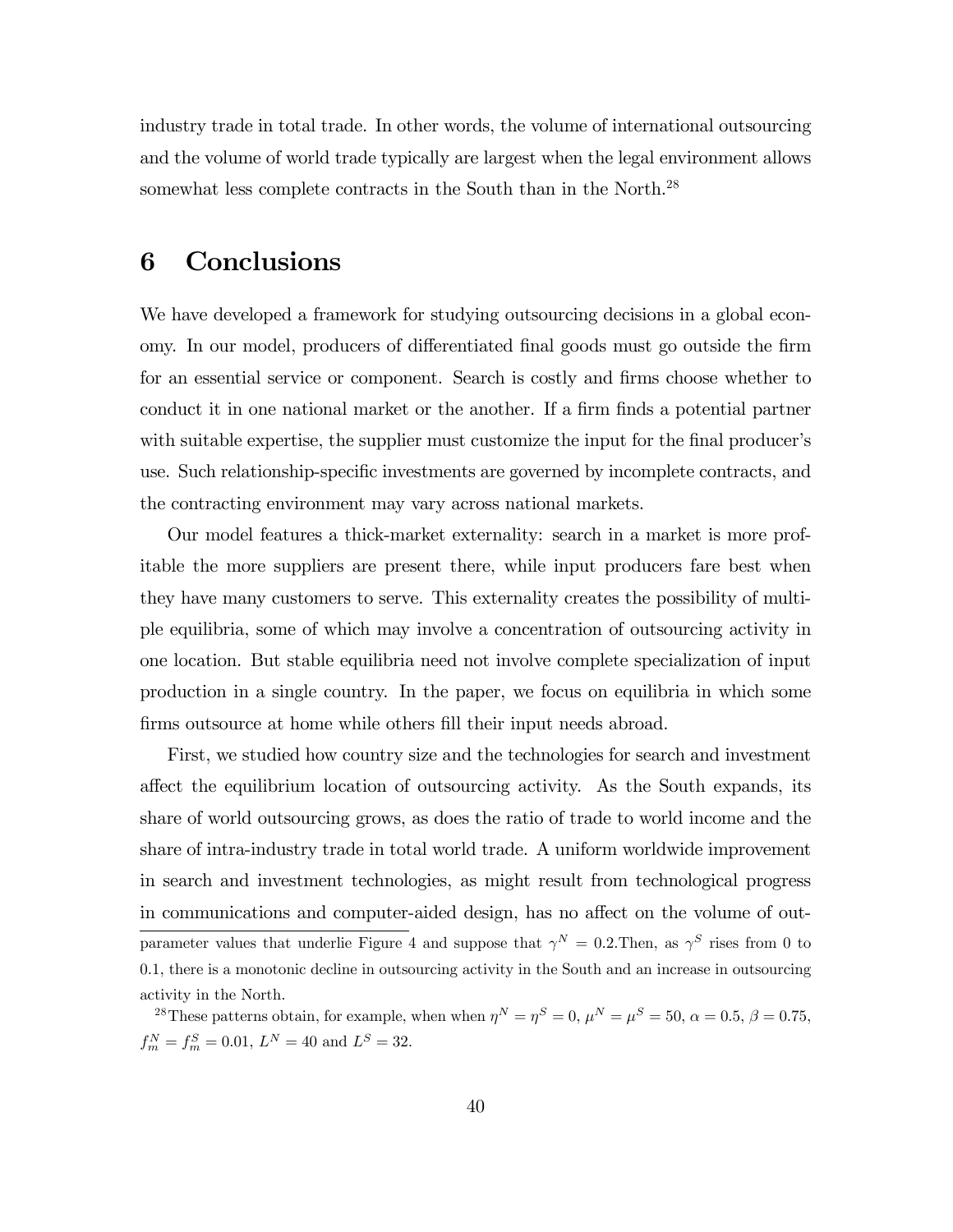sourcing or its international composition. But a disproportionate improvement in the search or investment technology of the South spells a shift in outsourcing activity from North to South.

Next, we investigated the role of the contracting environment. We characterized the legal setting in a country by the fraction of a relationship-specific investment that is verifiable to a third party. An improvement in the contracting possibilities in a country raises the relative profitability of outsourcing there, given the numbers of component producers in each country and the relative wage. But changes in the contracting environment also affect the demand for labor by component producers and final-good producers at a given wage. A global increase in the fraction of contractible investment tends to favor outsourcing in the North, whereas an improvement in the legal environment of the South can raise or lower the volume of outsourcing there while raising outsourcing from the North.

Our model does not allow for in-house production of components by final producers. Therefore, it cannot be used to study the make-or-buy decision that is a central issue in the organization of a firm. In future research, we intend to enlarge the set of opportunities open to a firm, and to study the four-way choice between domestic investment, foreign investment, local outsourcing, and international outsourcing.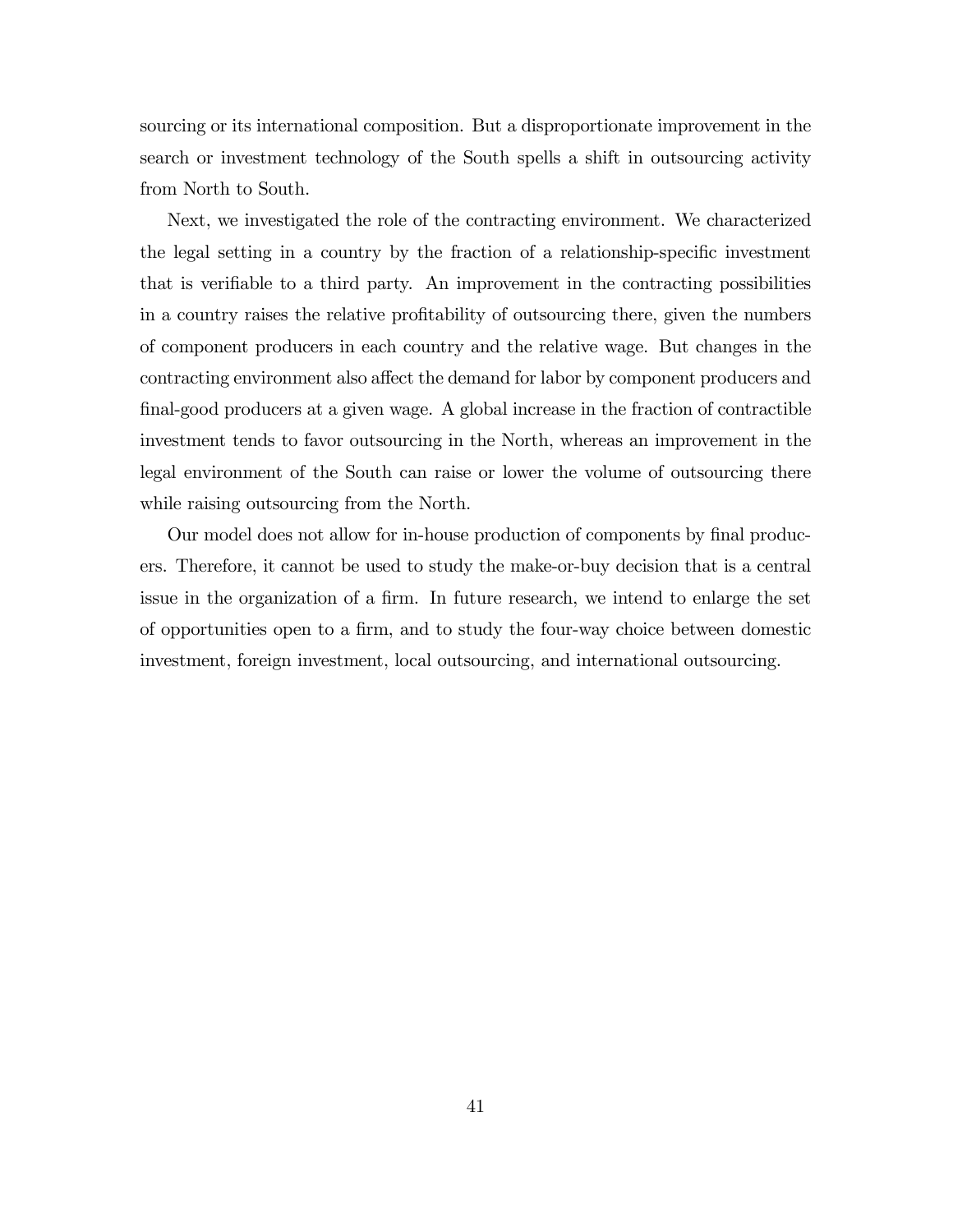## 7 Appendix A: Equilibrium Conditions

In this appendix we develop equilibrium conditions for regimes with outsourcing in both countries and assured matching in neither. Thus, we examine cases in which both countries have costly search, both have a binding investment constraint, and one has costly search and the other a binding investment constraint. We also consider the existence of equilibria with all outsourcing activity concentrated in the North. Throughout this appendix we assume that none of the relationship-specific investment is verifiable; i.e.,  $\gamma^N = \gamma^S = 0$ .

### 7.1 Outsourcing in Both Countries

We begin with the labor-market clearing condition in the South. In Section 3.1 we showed that, if the investment constraint binds in the South, the number of component producers and the relative wage must be such that

$$
(1 - \beta)\left(\omega L^N + L^S\right) + 2\frac{1 + \alpha}{1 - \alpha} f_m^S m^S = L^S.
$$
\n(A1)

When the investment constraint does not bind in the South and final producers find themselves in a regime of costly search, the optimal search intensity is  $r^S$  =  $m<sup>S</sup> S<sup>S</sup>/2w<sup>N</sup> \eta<sup>S</sup>$ . Substituting this expression, together with the output equation (7) and the free-entry condition (17) into (13) yields

$$
(1 - \beta) \left(\omega L^N + L^S\right) + \frac{1 + \alpha}{1 - \alpha} \frac{\omega f_m^S}{\frac{\omega}{m^S} - \frac{\mu^S}{2\eta^S}} = L^S. \tag{A2}
$$

This equation replaces (A1) as the Southern labor-market clearing condition in a regime with costly search in the South.

Now we turn to the labor market in the North. We have seen that when the investment constraint binds on final producers seeking a partner at home, then  $r^N =$  $S^N/2w^N\mu^N$  and labor-market clearing requires

$$
\frac{1}{2}(1-\alpha)\beta\left(L^N + \frac{1}{\omega}L^S\right) + 2\frac{1+\alpha}{1-\alpha}f_m^N m^N = L^N.
$$
 (A3)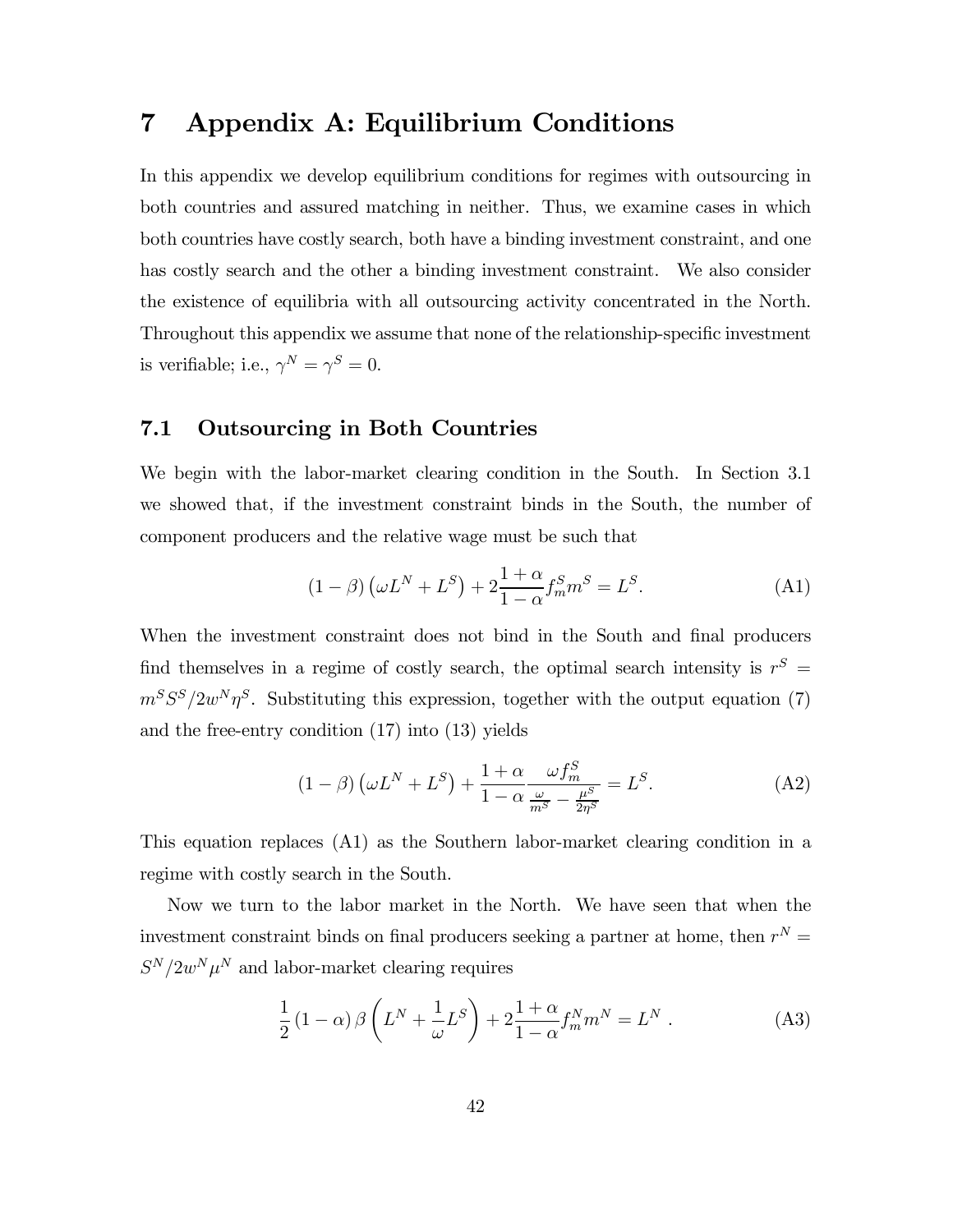When, instead, there is a regime of costly search in the North, the optimal search intensity is given by  $r^N = m^N S^N / 2w^N \eta^N$ . Substituting this expression, together with the output equation  $(7)$  and the free-entry condition  $(21)$  into  $(14)$  gives

$$
\frac{1}{2}\left(1-\alpha\right)\beta\left(L^N+\frac{1}{\omega}L^S\right)+\frac{1+\alpha}{1-\alpha}\frac{f_m^N}{\frac{1}{m^N}-\frac{\mu^N}{2\eta^N}}=L^N.\tag{A4}
$$

Finally, we consider the requirement that, with outsourcing in both countries, search must be equally profitable in both places. If the investment constraint binds for search in both countries, then the equal-profit condition is

$$
\frac{\omega^{1-2\varepsilon}}{\mu^N} \left( m^N - \frac{\eta^N}{2\mu^N} \right) = \frac{1}{\mu^S} \left( m^S - \omega \frac{\eta^S}{2\mu^S} \right) ,\qquad (A5)
$$

as we have seen before. If the investment constraint binds in the South but final producers are in a regime of costly search in the North, then  $r^S = S^S/2w^S \mu^S$  and  $r^N = m^N S^N/2w^N \eta^N$ . These expressions for the search intensities, together with the free-entry condition (19) imply an equal-profit condition of the form

$$
\frac{\left(m^N\right)^2 \omega^{1-2\varepsilon}}{2\eta^N} = \frac{1}{\mu^S} \left(m^S - \omega \frac{\eta^S}{2\mu^S}\right) . \tag{A6}
$$

If the investment constraint binds for search in the North but not in the South, then the equal-profit condition is

$$
\frac{\omega^{2-2\varepsilon}}{\mu^N} \left( m^N - \frac{\eta^N}{2\mu^N} \right) = \frac{\left( m^S \right)^2}{2\eta^S} . \tag{A7}
$$

Finally, if final producers are in a regime of costly search in both countries, then  $r^i = m^i S^i / 2 w^N \eta^i$  for  $i = S, N$ . This, together with the free-entry conditions (19) implies an equal-profit condition of the form

$$
\frac{m^S}{\sqrt{\eta^S}} = \frac{m^N \omega^{1-\varepsilon}}{\sqrt{\eta^N}} \ . \tag{A8}
$$

Now we can derive the reduced-form  $SS$  and NN curves that apply for each combination of regimes. First, we take the appropriate equal-profit condition to derive the relative wage that is consistent with equal profitability given the numbers of component producers in each country. This gives the function  $\omega(m^S, m^N)$  for the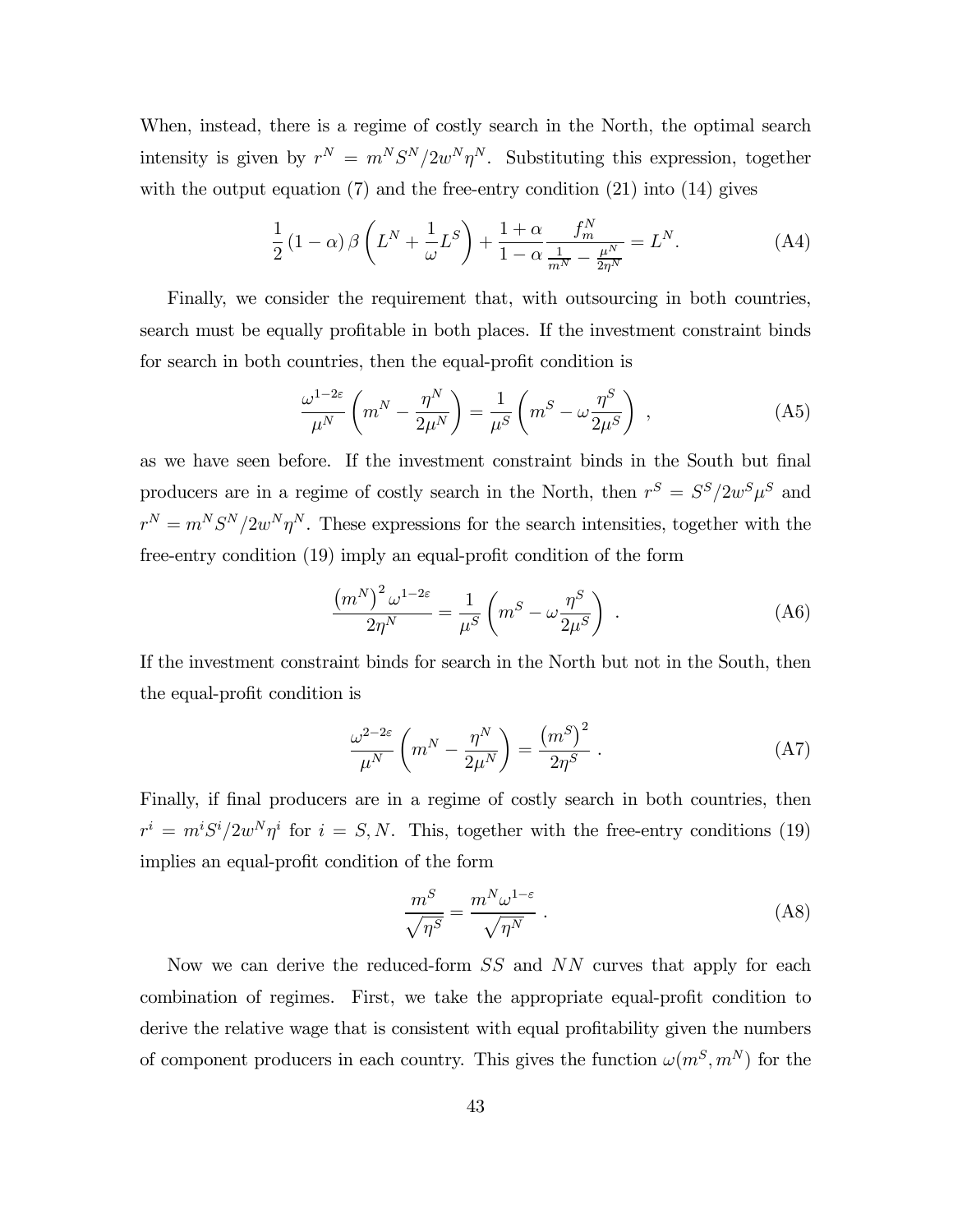particular regime combination. We then substitute this function into (A1) if the investment constraint binds in the South, or into (A2) if the South has a regime of costly search. This generates the SS curve. Similarly, we substitute the applicable form of  $\omega(m^S, m^N)$  into either (A3) or (A4) to derive the NN curve, depending upon whether the North has a binding investment constraint or a regime of costly search. Finally, we use (15) to derive the boundaries between the various combinations of regimes.

We applied this procedure for the particular parameter values indicated in the text to draw the SS and NN curves that are represented in Figures 4 and 5.

## 7.2 Outsourcing in the North only

We now consider the conditions for an equilibrium with outsourcing only in the North, with production of homogeneous goods only in the South, and with a binding investment constraint that limits search by final producers.<sup>29</sup> In such an equilibrium, there is no entry by component producers in the South, and no search by final-good producers for potential partners there.

With  $m<sup>S</sup> = n<sup>S</sup> = 0$  the labor-market clearing condition for the South (13) implies

$$
\omega = \frac{\beta}{1 - \beta} \frac{L^S}{L^N} \,. \tag{A9}
$$

Thus, for the existence of an equilibrium of this type with  $w^N > w^S$ , we need that  $\beta L^{S}/(1-\beta)L^{N} > 1$ . In the North, the assumption of a binding investment constraint implies the labor-market clearing condition (20). Substituting (A9) into this expression and rearranging terms, we find

$$
m^N = \frac{(1 - \alpha) L^N}{4f_m^N} \,. \tag{A10}
$$

Finally, we use the free-entry conditions (17) and (19) with  $i = N$  to derive

$$
n = n^N = \frac{f_m^N}{f_n} \left[ \frac{(1 - \alpha) L^N}{2f_m^N} - \frac{\eta^N}{\mu^N} \right]
$$
(A11)

 $29$ There might be other types of equilibria that we do not consider here. For example, outsourcing may be concentrated in the South, or homogeneous goods may be produced in both locations. In the latter case, the wage in the South must be equal to the wage in the North.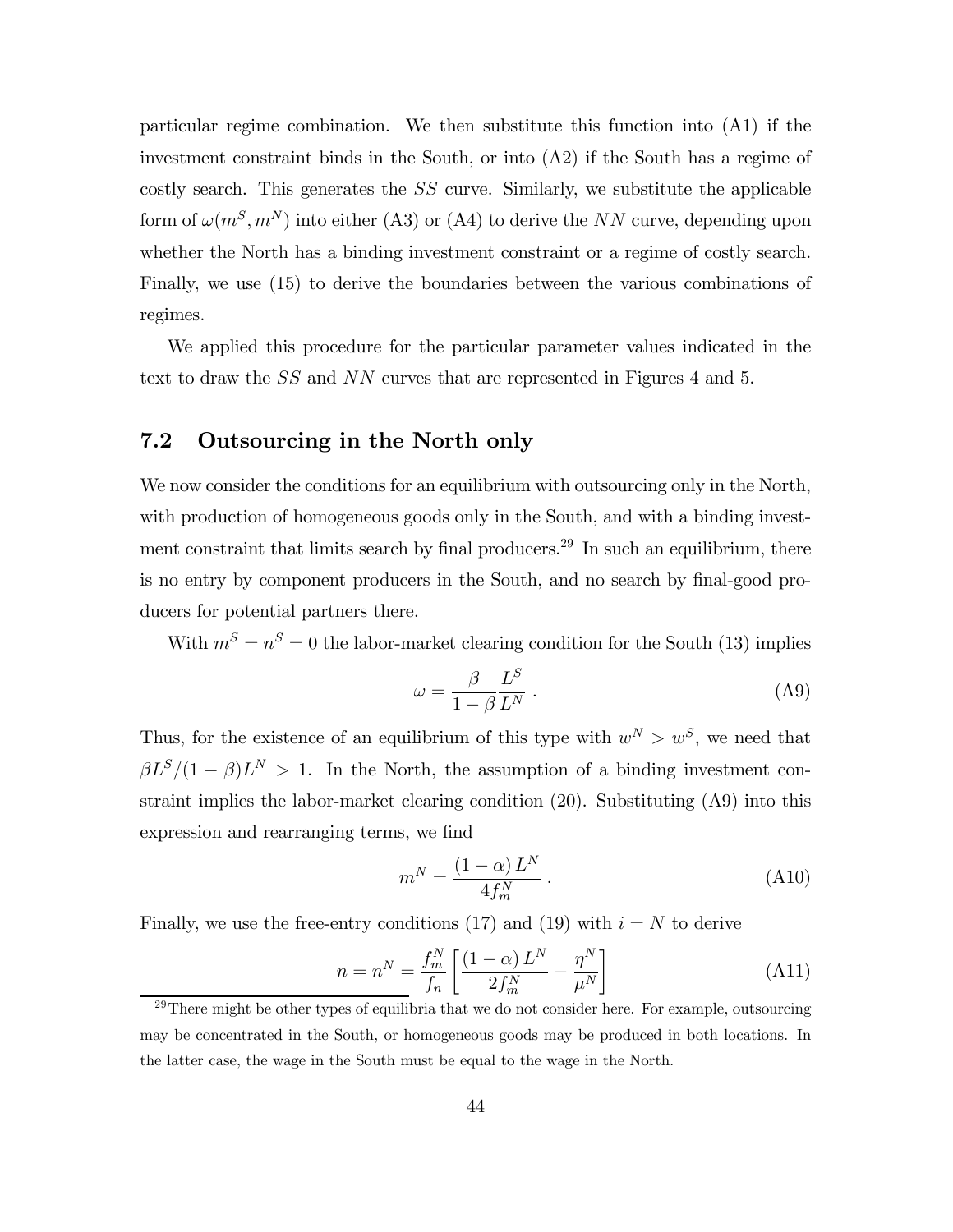and

$$
r^{N} = \left(\frac{f_n}{\mu^{N}}\right)^{1/2} \left[\frac{(1-\alpha) L^{N}}{2f_m^{N}} - \frac{\eta^{N}}{\mu^{N}}\right]^{-1/2}.
$$
 (A12)

The expression that appears in the square brackets in both (A11) and (A12) must be positive for the existence of such an equilibrium; but this is guaranteed by the requirements for a binding investment constraint (see (15)). It follows that these conditions, together with the requirement that  $\beta L^{S}/(1-\beta) L^{N} > 1$ , are sufficient for the existence of an equilibrium with outsourcing concentrated in the North and  $\omega > 1$ . Such an equilibrium exists, for example, for the parameter values used to draw Figures 4 and 5.

## 8 Appendix B: Stability

In this appendix, we consider the stability of equilibria with outsourcing in both countries and search limited by a binding investment constraint in both the North and the South. We also consider the stability of equilibria with outsourcing only in the North and a binding investment constraint there. The stability conditions for other combinations of regimes can be derived with similar methods.

Our procedure for conducting the stability analysis is as follows. First, we calculate a "temporary" equilibrium for a given number of final-good producers and given numbers of component producers in each country. This temporary equilibrium involves optimal search behavior by final producers given the numbers of firms and requires that both labor markets and all product markets clear. The temporary equilibrium implies levels of net profits (operating profits less entry costs) for each type of firm. We assume that the numbers of firms adjust over time, with positive profits inducing entry and negative profits inducing exit. For the purposes of this appendix, we take  $\gamma^i = 0$  for  $i = S, N$  and treat the numbers of component producers as continuous variables.

More formally, our procedure is to calculate functions  $\hat{\Pi}_n(n, m^S, m^N), \hat{\Pi}_m^S(n, m^S, m^N)$ and  $\hat{\Pi}_m^N(n, m^S, m^N)$ , where  $\hat{\Pi}_n(\cdot)$  is the expected profit for a typical final-good producer net of fixed costs when there is a measure n of final-good producers in the North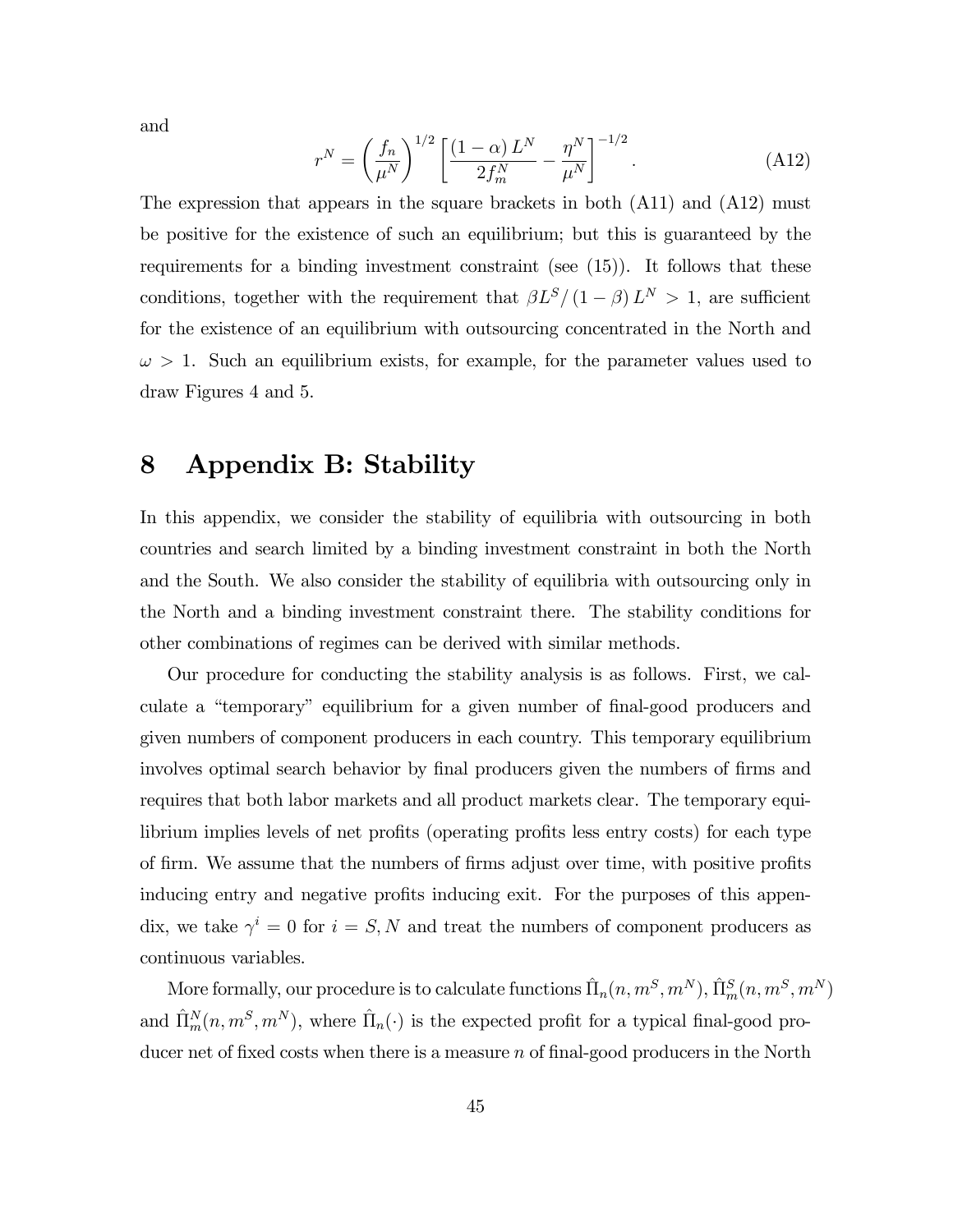and  $m^i$  component producers in country *i*, and  $\hat{\Pi}_m^i(\cdot)$  is the net profit of a typical component producer in country i under the same conditions. We measure  $\hat{\Pi}_{m}^{i}(\cdot)$  in units of the labor of country i and  $\hat{\Pi}_n(\cdot)$  in units of Northern labor. We then assume that the numbers of the different types of firms adjust according to

$$
\dot{n} = \lambda_n \hat{\Pi}_n \left( n, m^S, m^N \right),\tag{B1}
$$

and

$$
\dot{m}^i = \lambda_m^i \hat{\Pi}_m^i \left( n, m^S, m^N \right), \text{ for } i = S, N,
$$
\n(B2)

where  $\lambda_n$ ,  $\lambda_m^S$  and  $\lambda_m^N$  are arbitrary positive constants. An equilibrium is a triplet  $(n, m<sup>S</sup>, m<sup>N</sup>)$  that implies zero net profits for final producers, zero net profits for component producers in country i if  $m^i > 0$ , and zero or negative net profits for component producers in country i if  $m^i = 0$ . We consider such an equilibrium to be (locally) stable if and only if the adjustment process represented by (B1) and (B2) is stable for all positive values of  $\lambda_n$ ,  $\lambda_m^S$  and  $\lambda_m^N$ .

# 8.1 Stability of Equilibria with a Binding Investment Constraint in Both Countries

We consider first the stability of equilibria such as those depicted in Figure 4. For an equilibrium to be locally stable for all adjustment speeds, the system comprising (B1) and (B2) must be stable for all positive values of  $\lambda_m^S$  and  $\lambda_m^N$  as  $\lambda_n \to +\infty$ . To derive necessary conditions for stability, we focus on the extreme case with very fast adjustment in the number of final producers  $(\lambda_n \to +\infty)$ . In this case n adjusts instantaneously to the numbers of component producers  $m<sup>S</sup>$  and  $m<sup>N</sup>$ , and  $\hat{\Pi}_n[n(m^S, m^N), m^S, m^N] = 0$  in the temporary equilibrium.

For the limiting case with  $\lambda_n \to +\infty$ , the stability analysis can be conducted with the two equations that result from substituting  $n(m^S, m^N)$  for n in equation (B2). We write this system as

$$
\begin{bmatrix} \dot{m}^S\\ \dot{m}^N \end{bmatrix} = \begin{bmatrix} \lambda_m^S \Pi^S(m^S, m^N)\\ \lambda_m^N \Pi^N(m^S, m^N) \end{bmatrix}
$$
 (B3)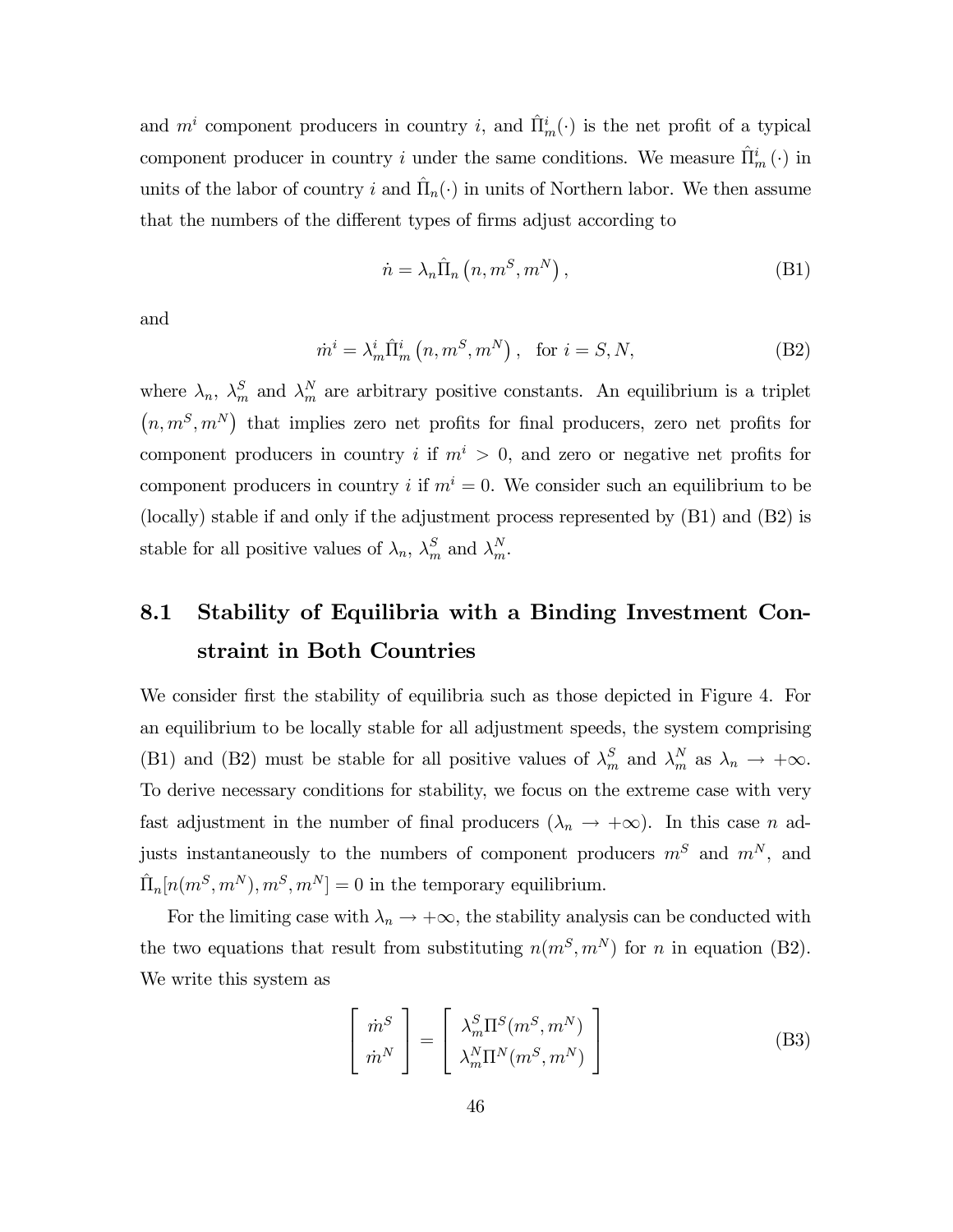where  $\Pi^{i}(m^S, m^N) \equiv \hat{\Pi}^{i}_{m}[n(m^S, m^N), m^S, m^N]$ .

First, we need an expression for the profit levels for component producers in a temporary equilibrium. These profits are the difference between operating profits and fixed costs (in units of local labor), or

$$
\Pi^{i} = r^{i} n^{i} \left( \frac{S^{i}}{w^{i}} - \mu^{i} r^{i} \right) - f_{m}^{i} \qquad \text{for } i = N, S. \tag{B4}
$$

We can use  $(B4)$ , together with the zero-profit condition for final-good producers  $(19)$ and the equal-profit condition (21) to derive the labor-market clearing conditions in a temporary equilibrium.<sup>30</sup> In place of  $(18)$ , we have

$$
D^{S}(m^{S}, m^{N}) + \left(1 - \beta + \frac{1 + 3\alpha}{1 - \alpha}\right) m^{S} \Pi^{S} + (1 - \beta)\omega(m^{S}, m^{N})m^{N}\Pi^{N} = L^{S}, \quad (B5)
$$

where

$$
D^{S}(m^{S}, m^{N}) = (1 - \beta) \left[ \omega \left( m^{S}, m^{N} \right) L^{N} + L^{S} \right] + 2 \frac{1 + \alpha}{1 - \alpha} f_{m}^{S} m^{S}
$$

is demand for Southern labor when all profits are zero; i.e., the left-hand side of (18). The new terms in (B5) represent the demand for Southern labor that results from the profit income in each country.

To derive a reduced-form equation for labor-market clearing in the North, we combine  $(6)$ ,  $(19)$  and the expression for A in footnote 26 to obtain

$$
f_n \sum_i n^i + \sum_i \eta^i (r^i)^2 n^i = \frac{1}{2} (1 - \alpha) \beta \left( L^N + \frac{1}{\omega} L^S + m^N \Pi^N + \frac{1}{\omega} m^S \Pi^S \right).
$$

Substituting this equation, (16) and (B4) into (14) yields the new labor-market clearing condition for the North,

$$
L^N = D^N \left( m^S, m^N \right) + \frac{\frac{1}{2} \left( 1 - \alpha \right) \beta}{\omega \left( m^S, m^N \right)} m^S \Pi^S + \left[ \frac{1}{2} \left( 1 - \alpha \right) \beta + \frac{1 + 3\alpha}{1 - \alpha} \right] m^N \Pi^N \tag{B6}
$$

 $30$ Note that, in place of the expression for A in footnote 14, we have

$$
A = \frac{\beta \sum_{i} w^{i} (L^{i} + m^{i} \Pi^{i})}{\sum_{i} 2m^{i} r^{i} n^{i} \left(\frac{w^{i}}{\alpha}\right)^{1-\varepsilon}}.
$$

The numerator in this expression is the fraction  $\beta$  of total world income, including the profits or losses of component producers.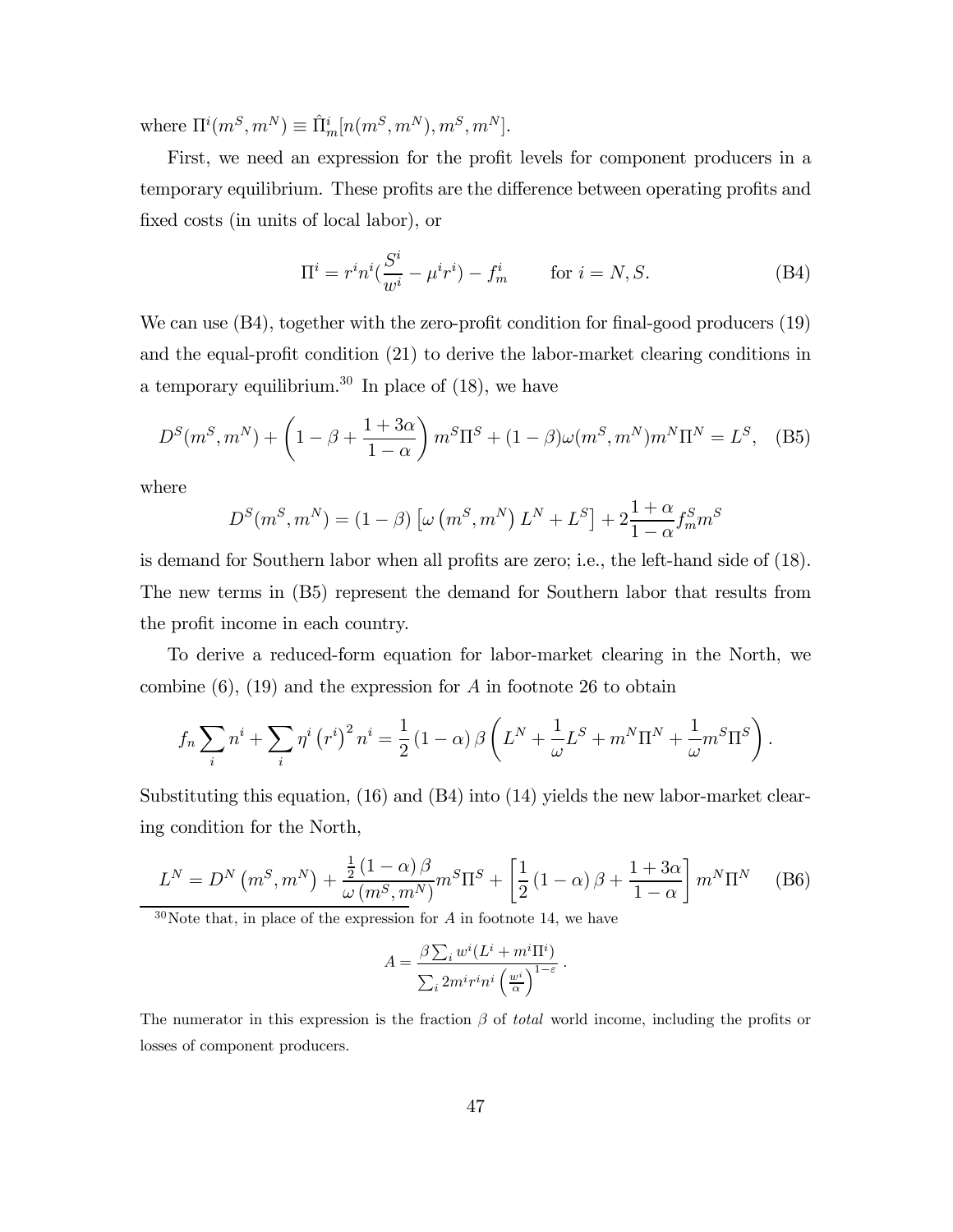where

$$
D^{N}\left(m^{S},m^{N}\right) = \frac{1}{2}\left(1-\alpha\right)\beta\left[L^{N} + \frac{1}{\omega\left(m^{S},m^{N}\right)}L^{S}\right] + 2\frac{1+\alpha}{1-\alpha}f_{m}^{N}m^{N}
$$

is demand for Northern labor when all profits are zero (i.e., the left-hand side of (20)).

The labor-market clearing conditions (B5) and (B6) can be used to solve for the profit levels. The solutions are

$$
\Pi^{S}\left(m^{S},m^{N}\right) = \frac{\frac{1}{2}\left(1-\alpha\right)\beta + \frac{1+3\alpha}{1-\alpha}\left[L^{S}-D^{S}\left(m^{S},m^{N}\right)\right]}{\Gamma m^{S}} - \frac{\left(1-\beta\right)\omega\left(m^{S},m^{N}\right)}{\Gamma m^{S}}\left[L^{N}-D^{N}\left(m^{S},m^{N}\right)\right]
$$
(B7)

and

$$
\Pi^{N}\left(m^{S}, m^{N}\right) = -\frac{\frac{1}{2}\left(1-\alpha\right)\beta}{\Gamma\omega\left(m^{S}, m^{N}\right)m^{N}} \left[L^{S} - D^{S}\left(m^{S}, m^{N}\right)\right] + \frac{1-\beta + \frac{1+3\alpha}{1-\alpha}}{\Gamma m^{N}} \left[L^{N} - D^{N}\left(m^{S}, m^{N}\right)\right] , \quad (B8)
$$

where

$$
\Gamma = \left(1 - \beta + \frac{1 + 3\alpha}{1 - \alpha}\right) \left[\frac{1}{2}\left(1 - \alpha\right)\beta + \frac{1 + 3\alpha}{1 - \alpha}\right] - \frac{1}{2}\left(1 - \alpha\right)\beta\left(1 - \beta\right) > 0.
$$

Finally, we are ready to examine the stability of system (B3) at an equilibrium point, say  $(\tilde{m}^S, \tilde{m}^N)$ , at which  $\Pi^S(\tilde{m}^S, \tilde{m}^N) = 0$  and  $\Pi^N(\tilde{m}^S, \tilde{m}^N) = 0$ , and thus  $D^{i}(\tilde{m}^{S},\tilde{m}^{N}) = L^{i}$  for  $i = S, N$ . Stability requires  $\Pi_{S}^{S} < 0, \Pi_{N}^{N} < 0$ , and  $\Pi_{S}^{S}\Pi_{N}^{N} > 0$  $\Pi_N^S \Pi_S^N$ , where  $\Pi_j^i = \partial \Pi^i(m^S, m^N) / \partial m^j$ . Since  $D_j^i > 0$  for  $i \neq j$ , it follows from (B7) that  $\Pi_S^S < 0$  requires  $D_S^S > 0$ . Similarly, it follows from (B8) that  $\Pi_N^N < 0$  requires  $D_N^N > 0$ . Therefore, both the *SS* curve (defined by  $D^S(m^S, m^N) = L^S$ ) and the *NN* curve (defined by  $D^N(m^S, m^N) = L^N$ ) must be downward sloping at a locally stable equilibrium. Also,  $\Pi_S^S \Pi_N^N > \Pi_N^S \Pi_S^N$  requires  $D_S^S D_N^N > D_N^S D_S^N$ , which in turn requires that the SS curve be steeper than the NN curve at a stable point of intersection. We conclude that point  $E_2$  in Figure 4 is not a stable equilibrium point.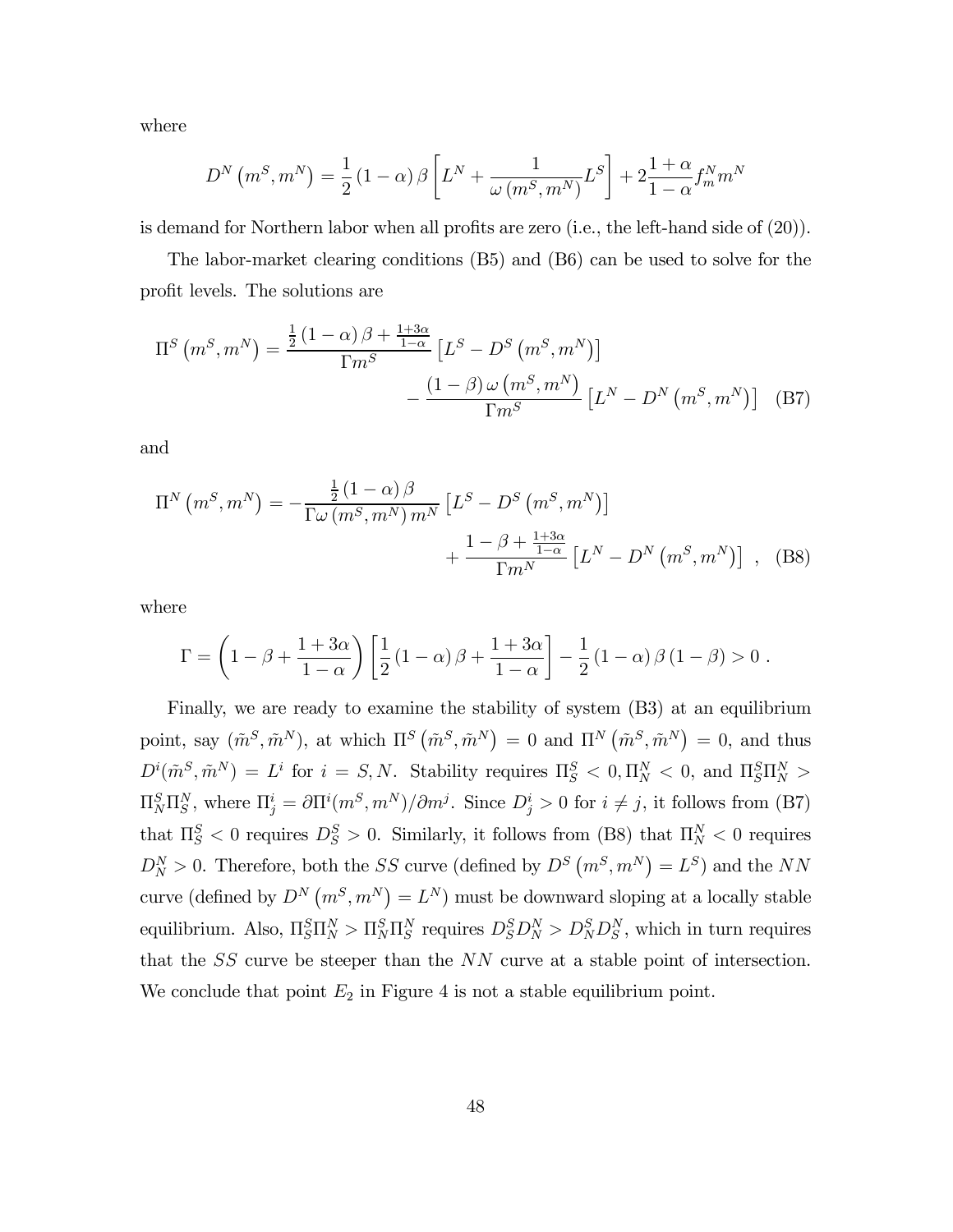# 8.2 Stability of Equilibria with a Binding Investment Constraint in the North and Costly Search in the South

In this case, the equal-profit condition is given by (A7). We use it to solve for the relative wage function  $\omega(m^S, m^N)$ . Since we assume that final-good producers enter and exit very rapidly in response to profit opportunities, we have  $\Pi_n = 0$  at every moment in time, which implies that (19) holds also at every moment in time. Therefore, the labor-market-clearing condition for the North is the same as in (B6), except that the relative wage function now is derived from (A7).

For the South, we need to derive a new labor-market-clearing condition that accounts for the profits (or losses) of input suppliers there. In place of (13), we have

$$
(1 - \beta)(\omega L^N + L^S + \omega \Pi^N + \Pi^S) + m^S f_m^S + \mu^S m^S n^S (r^S)^2 + 2m^S r^S n^S y^S = L^S
$$
 (13')

Now, using the expression for the profits of intermediate-good producers given in (B4), together with the facts that  $y^S = \alpha S^S/(1-\alpha) w^S$  and that the equilibrium search distance is  $r^S = m^S S^S / 2w^N \eta^S$ , the labor-market-clearing condition for the South becomes

$$
D^{S}(m^{S},m^{N}) + \left[ \left( \frac{1+\alpha}{1-\alpha} \right) \frac{\frac{\omega(m^{S},m^{N})}{m^{S}}}{\frac{\omega(m^{S},m^{N})}{m^{S}} - \frac{\mu^{S}}{2\eta^{S}}} - \beta \right] m^{S} \Pi^{S} + (1-\beta)\omega(m^{S},m^{N})m^{N}\Pi^{N} = L^{S}, \tag{B5'}
$$

where

$$
D^{S}(m^{S}, m^{N}) = (1 - \beta) \left[ \omega \left( m^{S}, m^{N} \right) L^{N} + L^{S} \right] + \left( \frac{1 + \alpha}{1 - \alpha} \right) \frac{\omega \left( m^{S}, m^{N} \right) f_{m}^{S}}{\frac{\omega \left( m^{S}, m^{N} \right)}{m^{S}} - \frac{\mu^{S}}{2\eta^{S}}}
$$

is demand for Southern labor when all profits are zero. Here too the relative wage function  $\omega(m^S, m^N)$  is the one derived from (A7).

The labor-market-clearing conditions  $(B5')$  and  $(B6)$  can be used to solve for the profit levels. The solutions are

$$
\Pi^{S}\left(m^{S}, m^{N}\right) = \frac{\frac{1}{2}\left(1-\alpha\right)\beta + \frac{1+3\alpha}{1-\alpha}\left[L^{S} - D^{S}\left(m^{S}, m^{N}\right)\right]}{\Gamma'm^{S}} \left[L^{N} - D^{N}\left(m^{S}, m^{N}\right)\right] - \frac{\left(1-\beta\right)\omega\left(m^{S}, m^{N}\right)}{\Gamma'm^{S}} \left[L^{N} - D^{N}\left(m^{S}, m^{N}\right)\right] \tag{B7'}
$$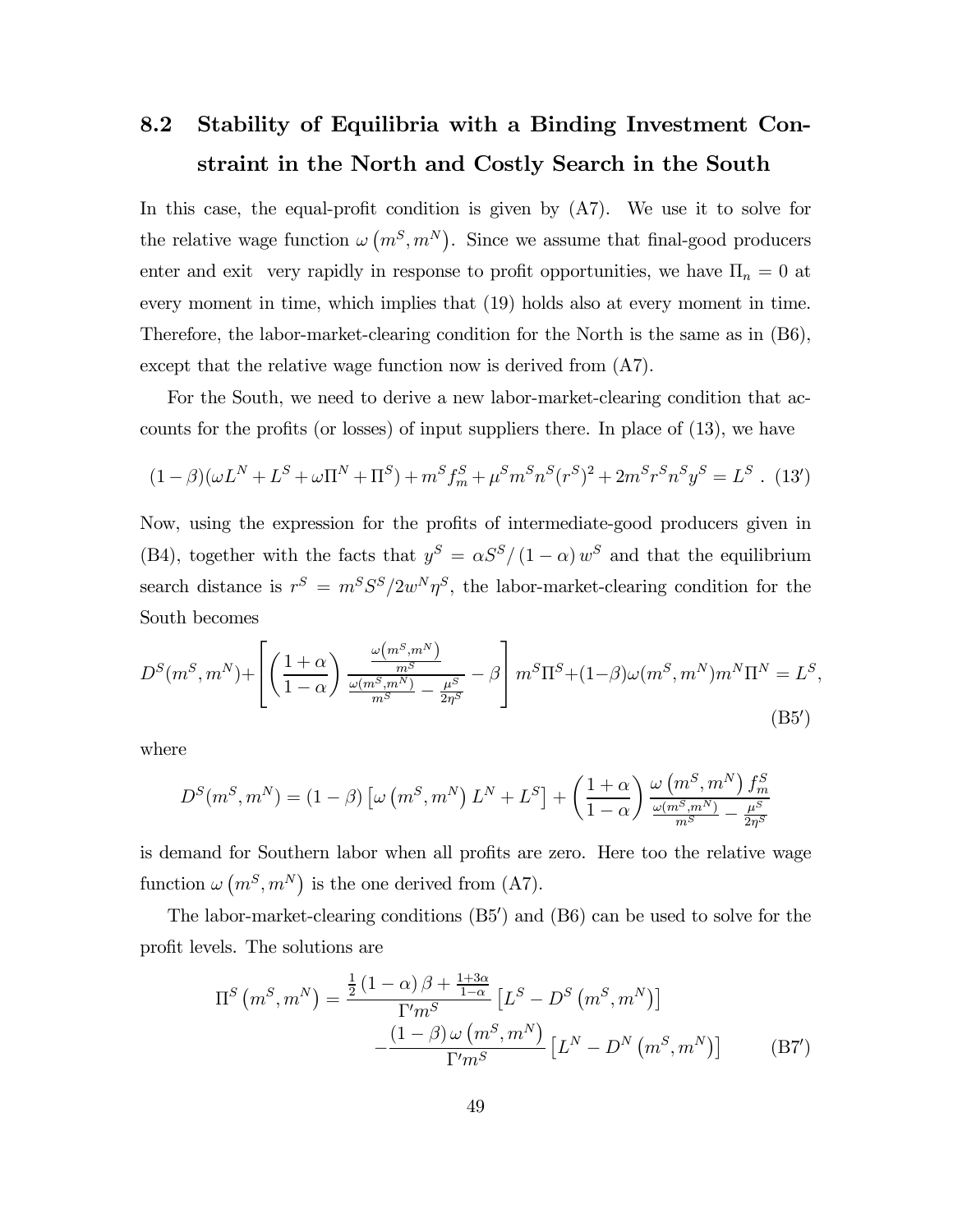and

$$
\Pi^{N}\left(m^{S}, m^{N}\right) = -\frac{\frac{1}{2}\left(1-\alpha\right)\beta}{\Gamma'\omega\left(m^{S}, m^{N}\right)m^{N}}\left[L^{S} - D^{S}\left(m^{S}, m^{N}\right)\right]
$$

$$
\frac{\left(\frac{1+\alpha}{1-\alpha}\right)\frac{\omega\left(m^{S}, m^{N}\right)}{\omega\left(m^{S}, m^{N}\right)} - \frac{\mu^{S}}{2\eta^{S}}}{\Gamma'\omega^{N}} - \beta\left[L^{N} - D^{N}\left(m^{S}, m^{N}\right)\right], \quad (B8')
$$

where

$$
\Gamma' = \left[ \left( \frac{1+\alpha}{1-\alpha} \right) \frac{\frac{\omega(m^S, m^N)}{m^S}}{\frac{\omega(m^S, m^N)}{m^S} - \frac{\mu^S}{2\eta^S}} - \beta \right] \left[ \frac{1}{2} (1-\alpha) \beta + \frac{1+3\alpha}{1-\alpha} \right] - \frac{1}{2} (1-\alpha) \beta (1-\beta).
$$

Note that  $\Gamma' > 0$ , because the term in the first square bracket is larger than  $1 - \beta$ and so its product with  $\frac{1}{2}(1-\alpha)\beta$  is larger in absolute value than the negative term.

Finally, we are ready to examine the stability of system (B3) at an equilibrium point, say  $(\tilde{m}^S, \tilde{m}^N)$ , at which  $\Pi^S(\tilde{m}^S, \tilde{m}^N) = 0$  and  $\Pi^N(\tilde{m}^S, \tilde{m}^N) = 0$ , and thus  $D^{i}(\tilde{m}^{S},\tilde{m}^{N}) = L^{i}$  for  $i = S, N$ . Stability requires  $\Pi_{S}^{S} < 0$ ,  $\Pi_{N}^{N} < 0$ , and  $\Pi_{S}^{S}\Pi_{N}^{N} > 0$  $\Pi_N^S \Pi_S^N$ , where  $\Pi_j^i = \partial \Pi^i(m^S, m^N) / \partial m^j$ . In view of the fact that  $\Gamma' > 0$ , however,  $\Pi_S^S \Pi_N^N > \Pi_N^S \Pi_S^N$  if and only if  $D_S^S D_N^N > D_N^S D_S^N$ .

Since  $D_S^N > 0$ , it follows from  $(B7')$  that  $\Pi_S^S < 0$  requires  $D_S^S > 0$ . There are now two possibilities: either  $D_N^S \geq 0$  or  $D_N^S < 0$ . If  $D_N^S \geq 0$ , it follows from (B8') that  $\Pi_N^N < 0$  requires  $D_N^N > 0$ . In this case, the NN and SS curves both slope downward and  $D_S^S D_N^N > D_N^S D_S^N$  requires that the SS curve is the steeper of the two. This is similar to what we found in the previous section.

Alternatively, if  $D_N^S < 0$ , the SS curve slopes upward, because  $D_S^S > 0$  at a stable equilibrium. Now  $\Pi_N^N < 0$  does not imply that  $D_N^N > 0$ . If it happens that  $D_N^N > 0$ , then the equilibrium is unstable, because the requirement that  $D_S^S D_N^N > D_N^S D_S^N$  will be violated. Thus, an equilibrium at which the NN curve slopes downward and the SS curve slopes upward – such as the one depicted by point  $E_2$  in Figure 5 – is not stable. The only remaining possibility is that  $D_N^N < 0$ , in which case both the NN and SS curves slope upward. Then the requirement that  $D_S^S D_N^N > D_N^S D_S^N$  implies that the NN curve must be the steeper. We have not been able to rule out the existence of a stable equilibrium of this sort, but nor have we been able to construct one in our numerical simulations.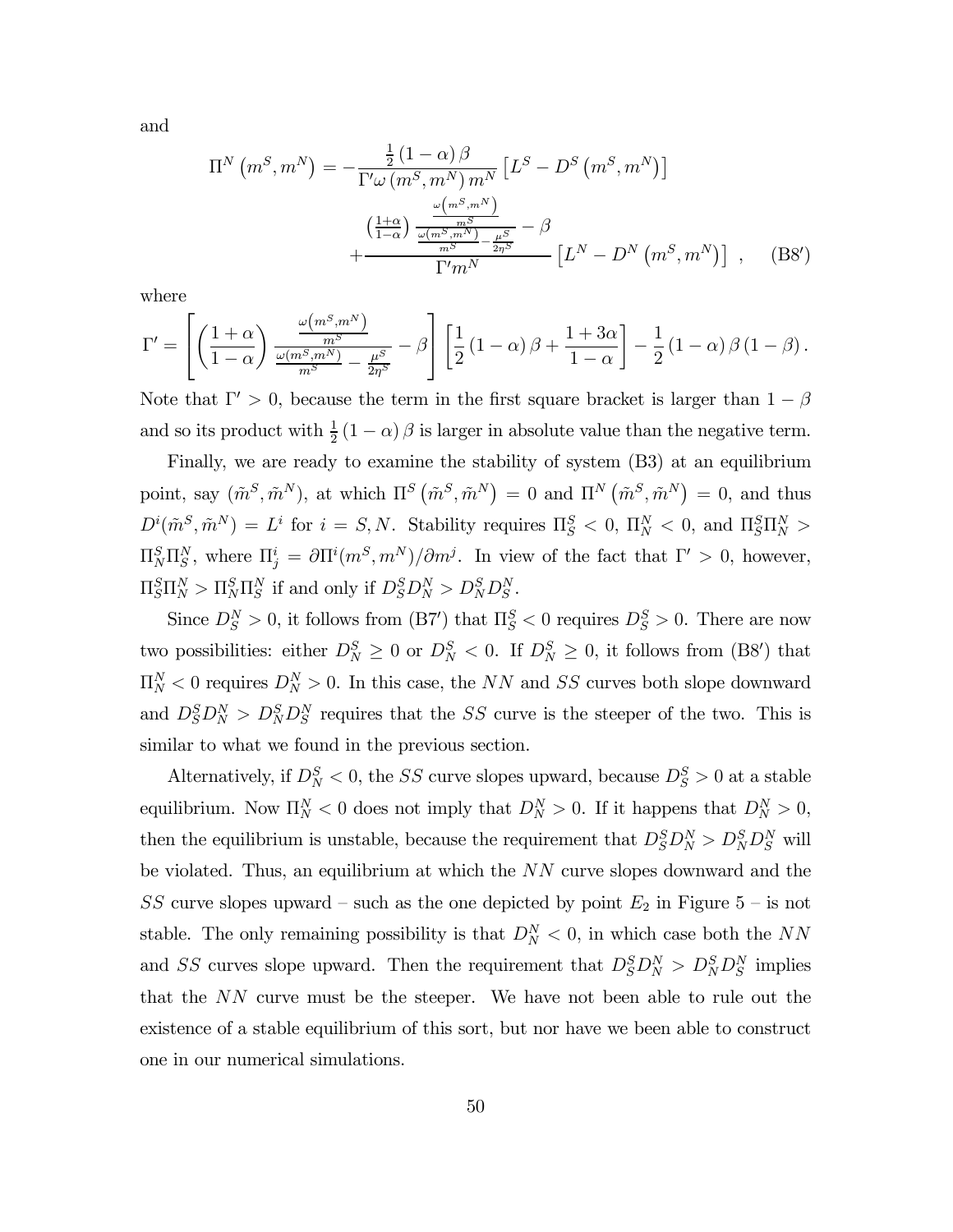# 8.3 Stability of Equilibria with Outsourcing Concentrated in the North

We examine next the stability of an equilibrium in which all intermediate goods are produced in the North and a binding investment constraint limits the search of final producers there. The conditions for such an equilibrium were derived in Appendix A.

When  $m<sup>S</sup>$  is close to zero, no final-good producer searches for an outsourcing partner in the South. With  $n<sup>S</sup> = 0$ , the operating profits of a Southern component producer are zero, and the total profits are negative; see (B4) with  $i = S$ . It follows that if a small number of Southern component producers do happen to be in the market, they will gradually exit according to the dynamics given in (B2).

The profits of Northern component producers are given by  $(B4)$  with  $i = N$ . The profits of final-good producers are given by

$$
\Pi_n = r^N \left( m^N \frac{S^N}{w^N} - \eta^N r^N \right) - f_n \tag{B9}
$$

In the South, the labor-market clearing condition in a temporary equilibrium becomes

$$
L^{S} = (1 - \beta) \left( \omega L^{N} + L^{S} + \omega n \Pi_{n} + \omega m^{N} \Pi^{N} + m^{S} \Pi^{S} \right) + f_{m}^{S} m^{S}
$$
(B10)

while in the North it is

$$
L^N = \frac{1}{2} \left( 1 - \alpha \right) \beta \left( L^N + \frac{1}{\omega} L^S + n \Pi_n + m^N \Pi^N + \frac{1}{\omega} m^S \Pi^S \right) - n \Pi_n + 2 \frac{1 + \alpha}{1 - \alpha} f_m^N m^N + \frac{1 + 3\alpha}{1 - \alpha} m^N \Pi^N. \tag{B11}
$$

Now we can use (B4), (B9), (B10), (B11) and  $\Pi^S = -f_m^S$  to solve for the expected profits of final-good producers and the profits of the typical Northern component producer, both as functions of n and  $m^N$ . The solutions are

$$
\Pi_n(n, m^N) = \frac{2m^N - \frac{\eta^N}{\mu^N}}{n\Omega(m^N)} \left( L^N - \frac{4}{1 - \alpha} f_m^N m^N \right) + \frac{m^N \left( \frac{1 - \alpha}{1 + \alpha} + 2 \frac{1 + 3\alpha}{1 - \alpha^2} \right)}{n\Omega(m^N)} \left[ \left( 2m^N - \frac{\eta^N}{\mu^N} \right) f_m^N - n f_n \right]
$$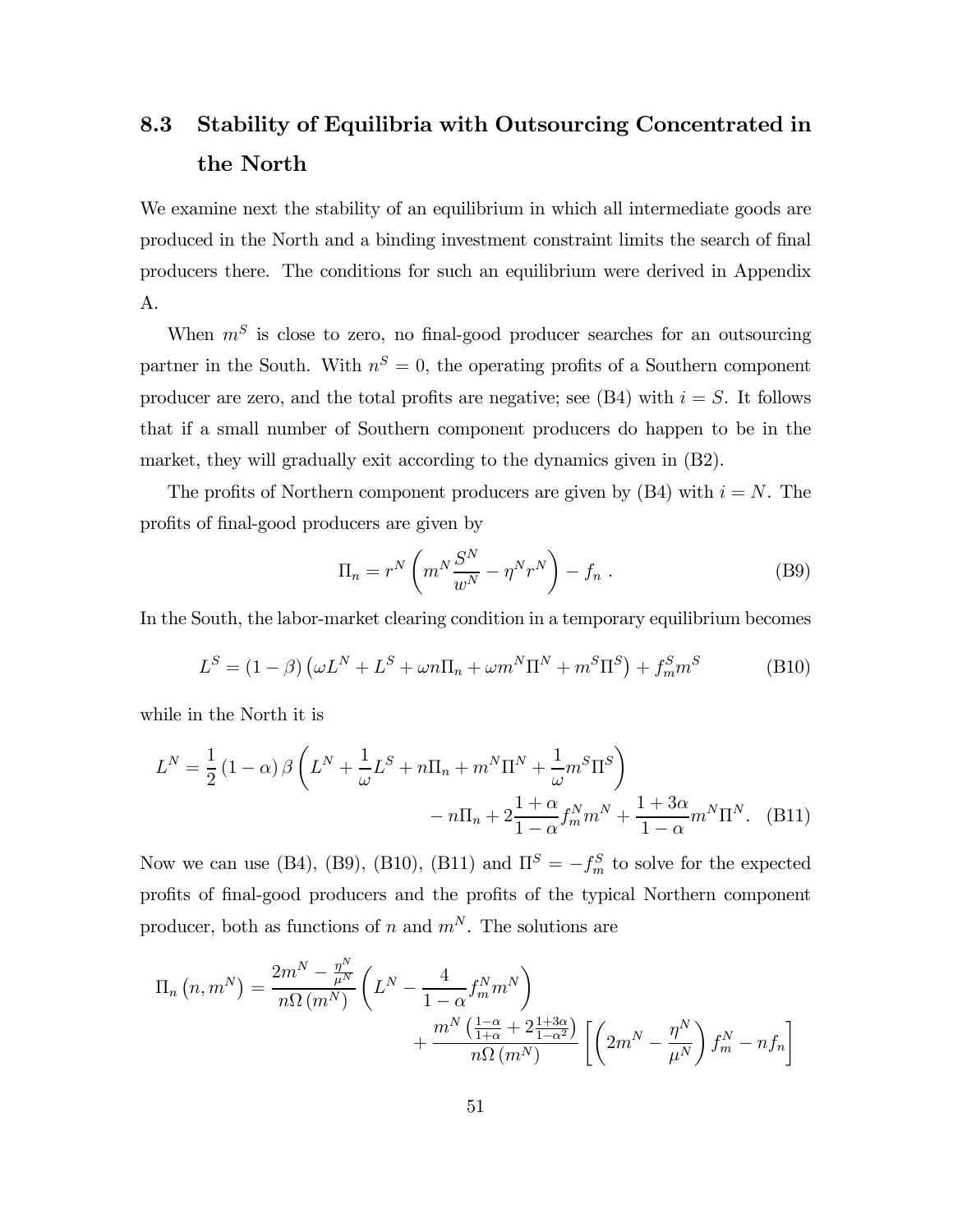and

$$
\Pi^{N}\left(n,m^{N}\right) = \frac{1}{\Omega\left(m^{N}\right)} \left(L^{N} - \frac{4}{1-\alpha} f_{m}^{N} m^{N}\right) + \frac{1}{\Omega\left(m^{N}\right)} \left[\left(2m^{N} - \frac{\eta^{N}}{\mu^{N}}\right) f_{m}^{N} - n f_{n}\right],
$$

where

$$
\Omega\left(m^N\right) = \frac{\eta^N}{\mu^N} + \left(\frac{1-\alpha}{1+\alpha} + 2\frac{1+3\alpha}{1-\alpha^2} - 2\right)m^N > 0.
$$

The necessary and sufficient conditions for stability are  $\partial\Pi_n/\partial n<0,$   $\partial\Pi^N/\partial m^N<$ 0, and  $(\partial \Pi_n/\partial n)(\partial \Pi^N/\partial m^N) > (\partial \Pi_n/\partial m^N) (\partial \Pi^N/\partial n)$ . At an equilibrium point with  $m^N = (1 - \alpha) L^N / 4f_m^N$  and  $n = (2m^N - \eta^N / \mu^N) f_m^N / f_n$ , these conditions are satisfied. Therefore, when there exists an equilibrium with outsourcing concentrated in the North and a binding investment constraint, that equilibrium is stable.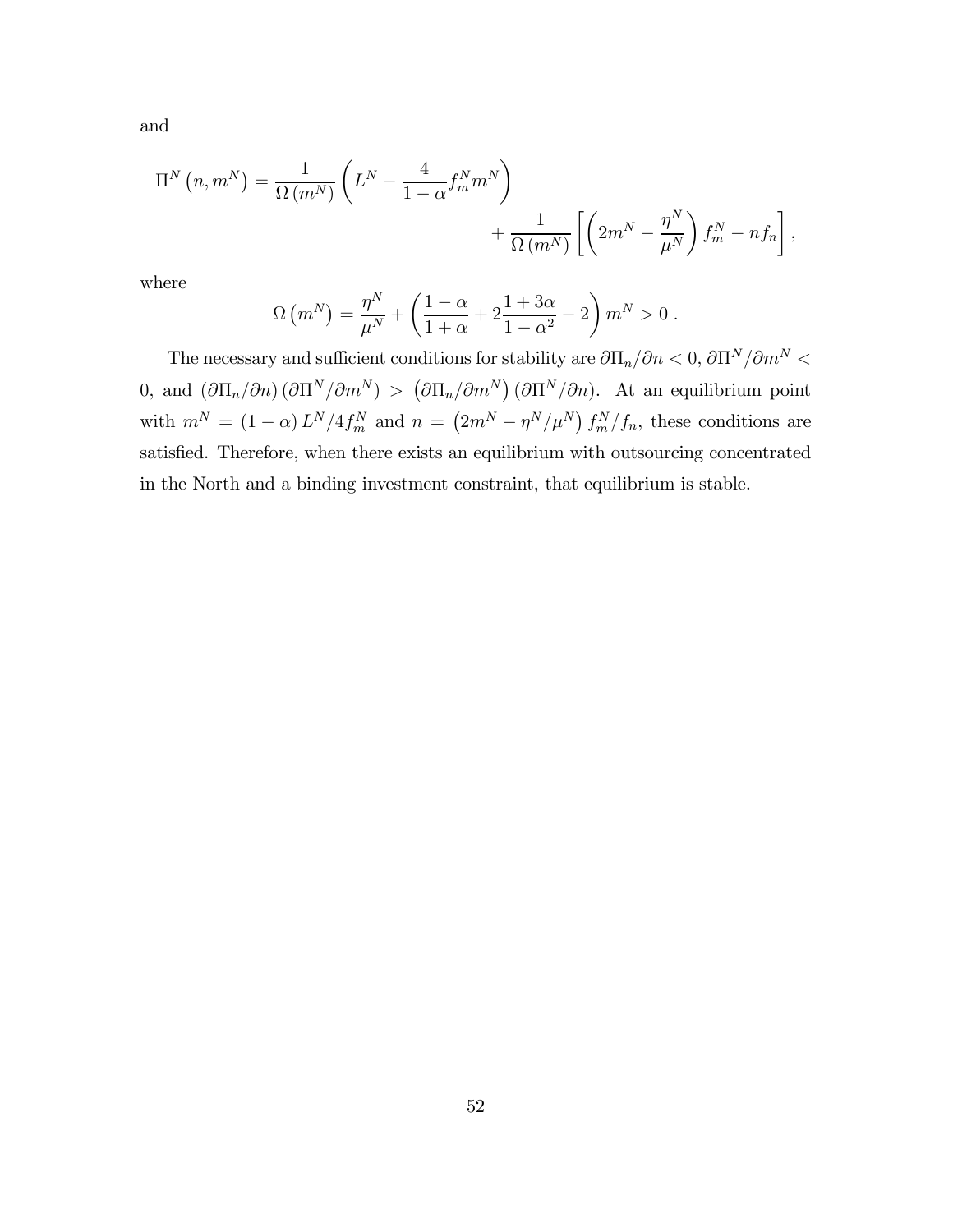# References

- [1] Abraham, Katharine G. and Taylor, Susan K. (1996), "Firm's Use of Outside Contractors: Theory and Evidence," Journal of Labor Economics, 14, 394-424.
- [2] Audet, Denis (1996), "Globalization in the Clothing Industry," in Globalization of Industry: Overview and Sector Reports, Paris: Organization for Economic Cooperation and Development.
- [3] Bamford, James (1994), "Driving America to Tiers," Financial World, November 8, 1994, 24-27.
- [4] Bardi, Edward J. and Tracey, Michael, "Transportation Outsourcing: A Survey of U.S. Practices," International Journal of Physical Distribution and Logistics Management, 21, 15-21.
- [5] Campa, José and Goldberg, Linda (1997), "The Evolving External Orientation of Manufacturing Industries: Evidence from Four Countries," Federal Reserve Bank of New York Economic Policy Review, 4, 79-99.
- [6] The Economist (1991), "The Ins and Outs of Outsourcing," August 31, 1991, 54-56.
- [7] Feenstra, Robert C. (1998), "Integration of Trade and Disintegration of Production in the Global Economy," Journal of Economic Perspectives, 12, 31-50.
- [8] Gardner, Elizabeth (1991), "Going On Line with Outsiders," Modern Healthcare, July 15, 1991, 21, 35-47.
- [9] Grossman, Gene M. and Helpman, Elhanan (2002), "Integration versus Outsourcing in Industry Equilibrium," Quarterly Journal of Economics, 117, forthcoming.
- [10] Hart, Oliver and Moore, John (1990), "Property Rights and the Nature of the Firm," Journal of Political Economy, 98, 1119-1158.